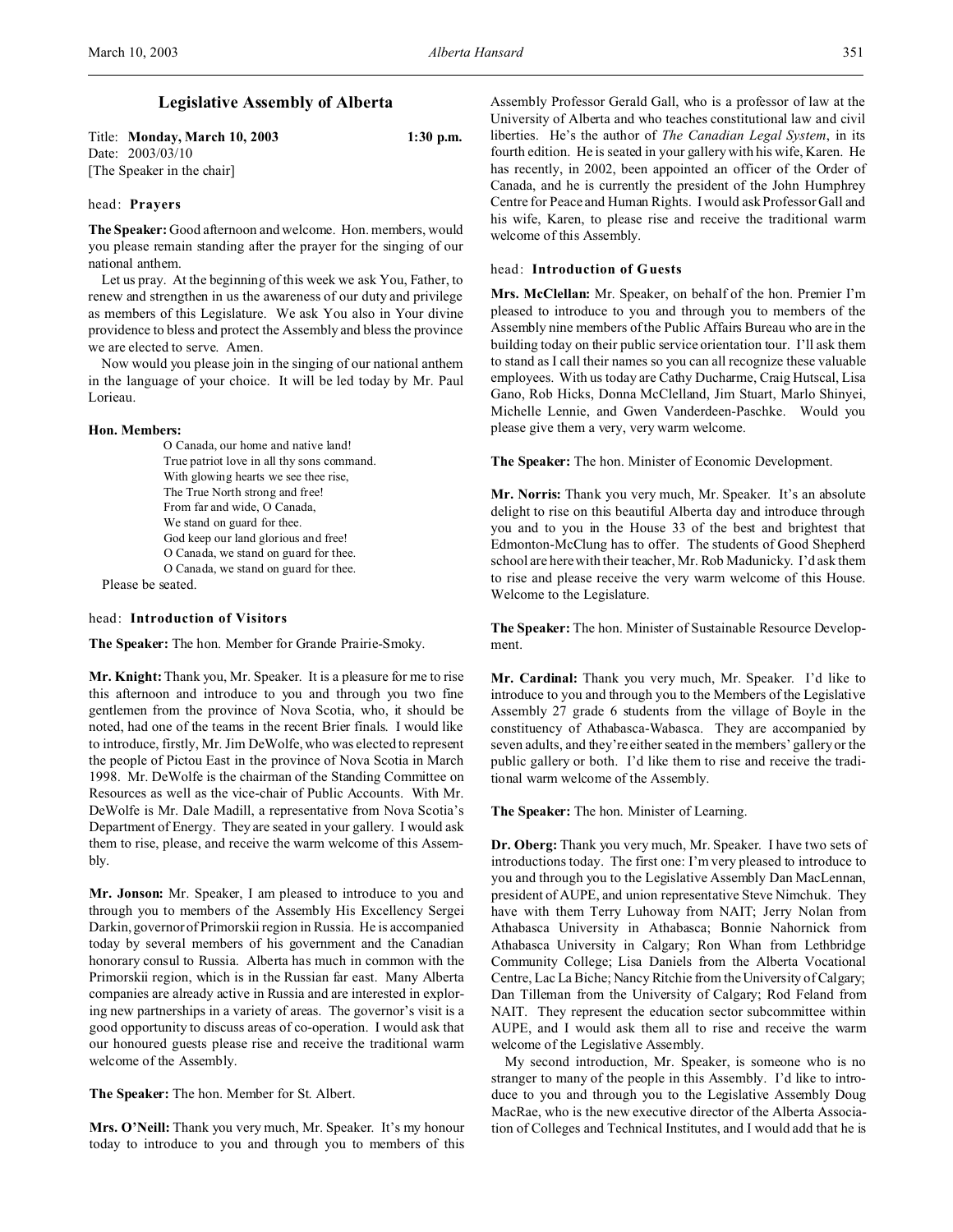doing an excellent job in bringing the colleges and technical institutes together. I would ask you to rise and receive the warm welcome of the Legislative Assembly.

**The Speaker:** The hon. Member for Lac La Biche-St. Paul.

**Mr. Danyluk:** Thank you very much, Mr. Speaker. I'm pleased to rise and introduce to you and through you to the Assembly two constituents of Lac La Biche-St. Paul. Wayne and Karon Hanson moved to Elk Point in 1980 when Wayne accepted a transfer with the Alberta Treasury Branches to open and manage the new branch. Karon was employed with Elk Point Gas, Ltd. in the administration department. Wayne worked for the Treasury Branches at locations throughout the province for 20 years. They are both happily enjoying retirement and are the proud parents of Danny, who is a researcher for the government caucus.

Wayne and Karon are visiting the Legislature for the first time today, Mr. Speaker, and are seated in the public gallery. I'd ask them to rise and receive the warm welcome of the Assembly.

*1:40*

**The Speaker:** The hon. Member for Edmonton-Glenora.

**Mr. Hutton:** Thank you very much Mr. Speaker. It's a great pleasure for me today to stand and introduce to you and through you to members of this Assembly two very special Edmontonians, Joan and Cam Tait. Cam Tait is a nationally renowned journalist, whom I will recognize after question period. With Cam is his lovely wife, Joan, who is a longtime resident of Edmonton and a champion of many worthy causes. This is her first visit to the Assembly, and I would ask Joan to please rise and receive the warm welcome of this Assembly.

**The Speaker:** The hon. Member for Edmonton-Mill Woods.

**Dr. Massey:** Thank you, Mr. Speaker. It's my pleasure to introduce to you and through you to members of the Assembly 36 students from Tipaskan school in Edmonton-Mill Woods and their teachers/leaders Mrs. Norma Nay and Mrs. Gerry O'Riordan. I had the pleasure of reading to these youngsters during Read-in Week. They're excellent listeners, particularly if you scare the daylights out of them with master authors like Edgar Allan Poe. They're in the public gallery, and with your permission I'd ask them to stand and receive the traditional warm welcome of the Assembly.

# head: **Oral Question Period**

## **Energy Prices**

**Dr. Nicol:** My first question is to the Minister of Environment. Since this government won't offer Albertans natural gas rebates, will this minister consider the Alberta Liberal plan for a revolving fund that would provide consumers with low-interest loans to make their homes more efficient as a means to reduce heating costs?

**The Speaker:** The hon. minister.

**Dr. Taylor:** Thank you, Mr. Speaker. From our perspective and from my perspective it is not a government's position to be involving loans to anybody, revolving loans or not, by providing loans. In fact, I believe that would go against the Financial Administration Act. The Minister of Finance could comment on that. But I would like to say that we are working and we have funded an energy efficiency office called Energy Solutions at Climate Change Central.

They will have their own board of directors, and one of the things their board of directors will be discussing is programs that they could do like that in partnership with the private sector.

**Dr. Nicol:** My second question is to the minister of human resources. Since this government won't offer Albertans natural gas rebates, will this minister increase AISH and SFI rates in the winter months to cover the additional cost of living caused by high home heating bills?

**Mr. Dunford:** Mr. Speaker, I think that our ministry has been trying to respond as best we can to some of the issues that some Albertans are faced with. We're open, we're accountable, and we stand ready to try to do the best that we can.

**Dr. Nicol:** To the Minister of Energy: since this government won't offer Albertans natural gas rebates, will this government adopt the Alberta Liberal plan for low-cost power to ensure that power bills don't spike when home heating bills spike?

**Mr. Smith:** Mr. Speaker, this government does have in place the natural gas price protection plan, that will kick in when the average annual price reaches \$5.50 a gigajoule. That price is 5 percent lower than what it was in 2001 when rebates were issued, and in fact it was appropriate at the time, in 2001. Policy was made; a law was struck. We're obligated to stick to that law, and we are holding to the letter of the law. It is important to note that there continue to be programs available to seniors and those families in need that do need them when they do need them.

As to the question would we implement the Liberal program to spend \$3 billion to effect \$1 billion worth of savings, the mathematics would tell me no.

**The Speaker:** Second Official Opposition main question. The hon. Leader of the Official Opposition.

**Dr. Nicol:** Thank you, Mr. Speaker. It's a billion dollars a year, for the minister's information.

My second question. Many Albertans can no longer afford to pay their skyrocketing home heating bills. Charities, schools, lowincome Albertans, severely disabled Albertans, and seniors are just a few of the groups that are struggling to make ends meet when faced with high utility bills, yet the assistance offered by this government targets only a fraction of those groups. To the Premier: where can the thousands upon thousands of Albertans who cannot afford to pay their high utility bills and aren't eligible for the government's onetime assistance program get the help for high utility bills, as this government promised them in the last election?

**Mr. Klein:** Mr. Speaker, as the hon. leader of the Liberal opposition knows full well, we have a rebate program. To say that we refuse to give rebates is absolutely false. The rebate program kicks in when the average price over one year reaches \$5.50 a gigajoule. That is the rebate program. That was well publicized last August. There was a press release, there was information put on the Internet, and Albertans certainly were given the opportunity to know about the rebate program and the regulations attached to that program.

There are programs in place, as the hon. member noted, to help low-income Albertans and to help seniors. When the rebate program kicks in, or if it kicks in, then all Albertans regardless of their financial situation will be eligible for rebates.

**Dr. Nicol:** Again to the Premier: where can Edmonton's Food Bank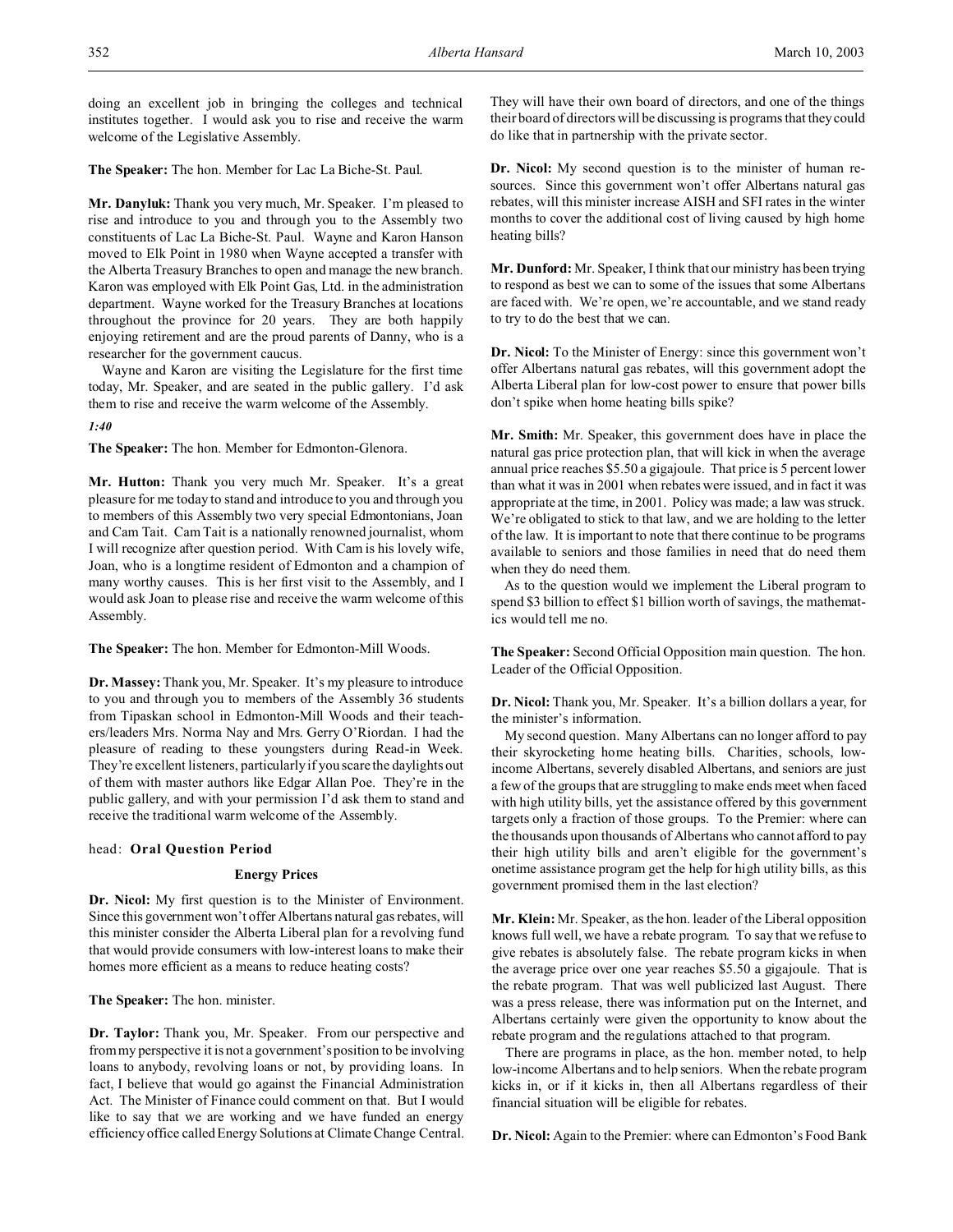get the help to cover the \$3,000 increase in their February utility bill so that they don't have to cut back on the food they make available to low-income Albertans?

**Mr. Klein:** Mr. Speaker, it is tough. It is tough, indeed, and this has been an extraordinarily cold March. The demand for gas certainly throughout North America and probably worldwide is at an all-time high although not as high as it was two years ago. What I would say to the Food Bank is that when the rebate program kicks in, they will be entitled to a rebate.

I'd like to point out – and I know that misery does not enjoy company and it's hard on everyone – that the fact is that this is one of the only jurisdictions that I know of in North America with a rebate program of any kind. People living in the northern part of North America are all going through the same thing. People are paying extraordinarily high gas prices in all the provinces of Canada and in all the northern states of the United States, Mr. Speaker, and insofar as I know, this is the only jurisdiction that has put in place a rebate protection program. All the other jurisdictions have to deal with it with no hope of any rebates whatsoever.

**Dr. Nicol:** It's only good if you use it, Mr. Speaker.

Where can the tenants across the province who are facing rent increases to cover their high utility costs find the help that this government promised them in the last election?

**Mr. Klein:** Mr. Speaker, what we promised during the last election was exactly what we have delivered, and that is a sustainable rebate program based on an average price. It is not an ad hoc program; that's what we wanted to get away from. Indeed, that's what the Liberals suggested at that particular time, that we get rid of ad hocism and establish a program that would provide some certainty, and that's exactly what we did.

As I said previously, it's hard on everyone; I know. It's an extremely cold March. As I pointed out previously, this is the only jurisdiction that I know of that has any kind of a rebate program whatsoever. So food banks and charitable organizations and institutions in other jurisdictions have to deal with the problem the same as Albertans have to deal with the problem, but in those other jurisdictions there is no hope of a rebate program.

**The Speaker:** Third Official Opposition main question. The hon. Member for Edmonton-Gold Bar.

## *1:50* **Energy Marketing**

**Mr. MacDonald:** Thank you, Mr. Speaker. This government's cold answer to high energy prices and low temperatures is to turn down the thermostat and put on a sweater. In fact, I suspect that the next time there is an annual television address, the Premier will look quite a bit like Perry Como. My first question is to the Minister of Government Services. Are all natural gas and electricity marketers who advertise for business in Alberta required to have a licence?

**Mr. Coutts:** Yes, Mr. Speaker.

**The Speaker:** The hon. member.

**Mr. MacDonald:** Thank you. To the Minister of Energy: since Direct Energy is not listed as a registered retailer, according to the Department of Energy's web site, why is Direct Energy allowed to advertise that they are open for business when they do not have a licence?

**Mr. Smith:** Mr. Speaker, if you were to look at Direct Energy's web site, there's actually quite a humourous ad on there, and it depicts a gentleman with nose hairs torn out of his nose. In the right-hand column is a picture of a nose hair clipper, and under it it says: "Have you rushed in to make a foolish purchase? Just wait. Direct Energy is coming."

**The Speaker:** The hon. member.

**Mr. MacDonald:** Thank you. Again, my final question is to the Minister of Government Services. Why is this government allowing Direct Energy to operate outside the law when retailers' licences are designed to protect consumers? Where is the consumer protection in this?

**Mr. Coutts:** Mr. Speaker, I am very confident, our department having had discussions with Direct Energy, that they know the rules, and when the deal is done between them purchasing the retail sales of ATCO, they will definitely be licensed marketers in this province. We'll be there to make sure. But you know what? We're not going to presuppose anything here, because we have to make sure that the deal is done between ATCO and Direct. That's how responsible we act on this side of the House.

**The Speaker:** The hon. leader of the third party.

### **Education Funding**

**Dr. Pannu:** Thank you, Mr. Speaker. This Thursday at 7 p.m. at the downtown campus of Grant MacEwan College the New Democrat caucus is hosting a town hall meeting on the crisis in public education. This crisis is a direct result of this government's refusal to properly fund schools. More information on our town hall meeting is available at www.newdemocrats.ab.ca. My questions are to the Minister of Learning. Will the minister encourage the Edmonton Tory caucus on behalf of this government to attend this meeting to hear firsthand the concerns of parents, teachers, and school boards about the funding crisis in our schools?

**The Speaker:** The hon. minister.

**Dr. Oberg:**Well, thank you very much, Mr. Speaker, and thank you very much for giving me this opportunity to speak about the tremendous job that the Edmonton caucus has done in going out to numerous panel discussions, in going out and talking to the public. I understand that the hon. Member for Edmonton-Castle Downs about two weeks ago went to the Alberta Teachers' Association convention. The hon. Member for St. Albert had a panel discussion on CBC, which I really, really commend her for. The hon. Member for Edmonton-Mill Creek just yesterday went to a panel discussion. So I think that the Edmonton caucus is going above and beyond the call of duty to hear what the public is saying. I'll leave it up to them. If any of them want to attend a New Democrat meeting, it's up to them.

**The Speaker:** The hon. member.

**Dr. Pannu:** Thank you, Mr. Speaker. My question to the same minister: would the minister himself care to come and attend this forum and listen to the concerns of parents, teachers, and school boards about the crisis that his own policies have created in their schools?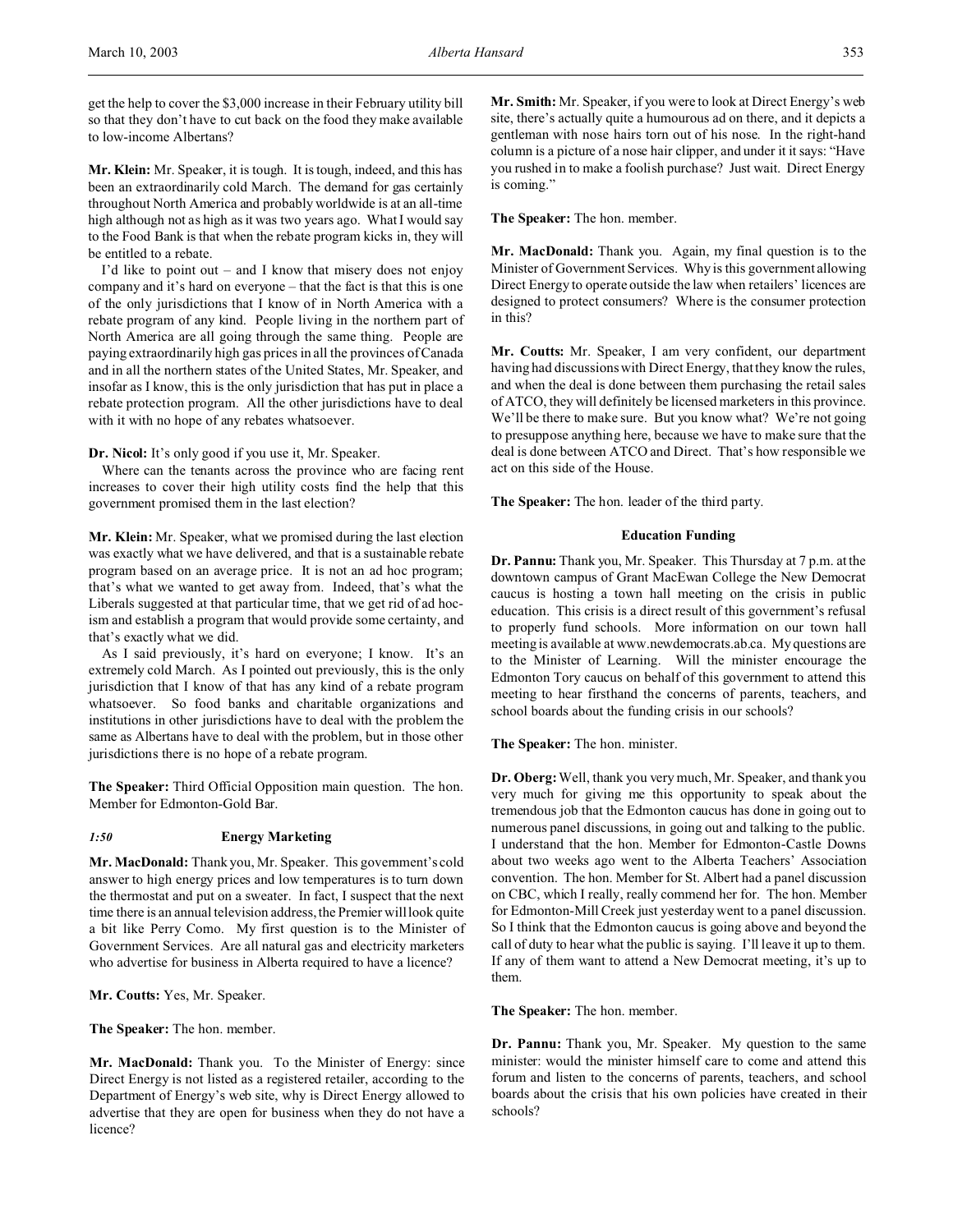**Dr. Oberg:** Well, Mr. Speaker, I believe that back in university the very first time that I voted I voted for the NDs. In all fairness, I saw the light after that, and since that time I have not joined the ND Party, and I will not be voting for them.

**Dr. Pannu:** My second supplementary to the Minister of Learning, Mr. Speaker: why does the minister refuse to meet face-to-face with education stakeholders in a public town hall meeting to defend his government's education funding policies? What is he afraid of?

**Dr. Oberg:** Well, Mr. Speaker, to let the hon. member know, this morning I met with the Edmonton Catholic school board, where we heard a lot of very good issues about what was going on in education. It was an excellent meeting with the Edmonton caucus of this government; it was exceptional. I meet all the time in public. I believe the last time I met in public was with Chinook's Edge school district, which was a week ago Friday. So each and every day I meet with groups of people, and I will continue to meet with groups of people, hear what their ideas are, hear what is going on in education from their point of view.

On Thursday night, Mr. Speaker, I was attending a mentoring program for the Calgary Educational Partnership Foundation, and that evening I spent probably two, two and a half hours speaking to a principal from Banff as well as a person who was in the Calgary board of education. So I am absolutely hearing what is going on out there.

**The Speaker:** The hon. Member for Calgary-Buffalo, followed by the hon. Member for Edmonton-Riverview.

## **Police Services**

**Mr. Cenaiko:** Thank you, Mr. Speaker. The Solicitor General's office is responsible for adequate and appropriate policing in Alberta. Municipalities inject more than half a billion dollars a year into policing in Alberta with the Solicitor General providing approximately \$110 million for rural contract policing. The town of Coaldale and the Coaldale Police Service are presently examining the opportunity to integrate services with the Lethbridge Police Service into a regional model, which could eliminate the rural RCMP contract. The town of Sundre and other municipalities are also exploring alternative solutions. My question is to the Solicitor General. If two or three municipalities decide to amalgamate or integrate police services, likemanymunicipalities have amalgamated in Alberta, would the Solicitor General's departmenttransfer funding to municipalities when the rural RCMP, whom the Solicitor General presently provides funding for, would not be required?

**The Speaker:** The hon. minister.

**Mrs. Forsyth:** Thank you, Mr. Speaker. Under the Alberta Police Act municipalities with 2,500 or more people are required to provide their own policing. These policing options are outlined in the Police Act, and they include establishing a municipal police service, contracting with Alberta, contracting with Canada, entering into an agreement with a council or another municipality, or establishing a regional police service. The money that may be freed up under the provincial policing agreement is reallocated to other communities served by the provincial policing agreement.

**The Speaker:** The hon. member.

**Mr. Cenaiko:** Thank you, Mr. Speaker. My first supplemental

question is also to the Solicitor General. Will the Solicitor General's department assist or meet with Coaldale and Lethbridge in their discussions, as the rural RCMP contracts geographically located between Coaldale and Lethbridge may not be required, and would that funding from her office be provided to those municipalities?

**Mrs. Forsyth:** Mr. Speaker, I can tell the hon. member that I and officials from my ministry have been in discussions with Coaldale and Lethbridge. Coaldale currently has its own police force, but the town is reviewing this to see whether this is the best option for them or whether another option, as I mentioned in my earlier response, would be better. At this point Coaldale has not made a decision about which option it wants to pursue. Whatever option they choose, they have the responsibility under the Police Act to ensure that adequate and effective policing is provided. I'm waiting to hear from the municipalities about what direction they choose to go.

**The Speaker:** The hon. member.

**Mr. Cenaiko:** Thank you, Mr. Speaker. My final supplemental question is to the Minister of Municipal Affairs. Do you and your department encourage or discourage municipalities to look at regionalized municipal services sharing infrastructure between themselves?

**The Speaker:** The hon. minister.

**Mr. Boutilier:** Thank you, Mr. Speaker. The short answer is an unequivocal yes. Any time we're able to take a dollar, have regional partnerships with neighbouring municipalities, and stretch it into a dollar fifty for tax value, I think that's very important. This past year in terms of restructuring and regional partnerships we spent over \$4 million helping municipalities if that was what local municipalities were looking for based on their municipal leadership. I want to say that they're coming together, that they're working together and, basically, taking a regional partnership and stretching that dollar into perhaps \$2. That's good, I think, in any municipality within Alberta.

**The Speaker:** The hon. Member for Edmonton-Riverview, followed by the hon. Member for Whitecourt-Ste. Anne.

#### *2:00* **Asbestos in the Foothills Hospital**

**Dr. Taft:** Thank you, Mr. Speaker. According to government documents, about 30 Albertans die of asbestos-related diseases every year, making it the number one cause of occupation-related fatal diseases accepted by the WCB. For years there have been concerns regarding asbestos exposure at the Foothills hospital in Calgary, with no satisfactory response from this government. This is the second serious issue of asbestos contamination at a health facility in the Calgary health region to be made public in recent months. To the Minister of Human Resources and Employment: given that Alberta Environment is taking the city of Edmonton to court over the release of just a few drops of PCBs, is occupational health and safety considering charges against the Calgary health region for years of asbestos problems at the Foothills?

**Mr. Dunford:** Well, I'm not sure at this point, Mr. Speaker. I'll have to check on that. My understanding of the situation is that they've found that the Calgary health region is in compliance, that the asbestos in the particular facility that we're talking about here is in place, and as such there is no health hazard that I've been made aware of at this point.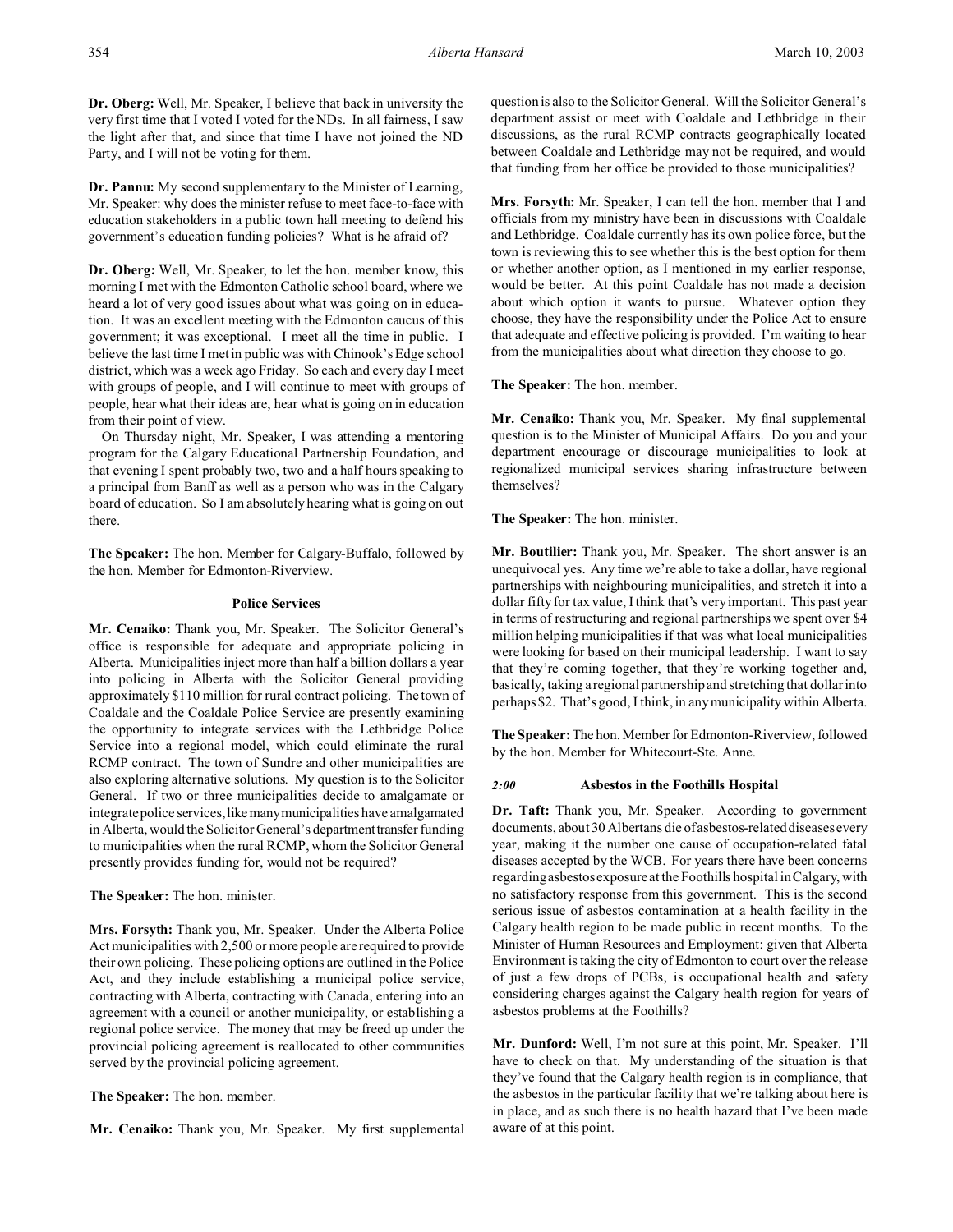**Dr. Taft:** Interesting response, Mr. Speaker.

Given that the Calgary health region is publicly claiming that there is no risk to staff or patients, and so is the minister, then why did his own department find it necessary to recently issue a compliance order concerning asbestos against the Calgary health region?

**Mr. Dunford:** There might be a number of issues that are related here, Mr. Speaker.

## **An Hon. Member:** Or unrelated.

**Mr. Dunford:** Yes. That's true: or unrelated.

As I indicated in my first answer, I think – perhaps he wasn't listening – you know, certainly I'd get a briefing from the department, and then we can perhaps get further through this particular situation.

**Dr. Taft:** I'd have thought that he'd have been briefed since it's been all over the media.

To the same minister: why were incidents of asbestos exposure allowed to continually occur at the Foothills hospital for years and years and possibly decades without proper action?

**Mr. Dunford:** Well, I think he's done pretty well for a question today. He's managed to stretch it into, you know, three issues in an attempt to get me to respond to basically the same question, and the answer remains the same.

**The Speaker:** The hon. Member for Whitecourt-Ste. Anne, followed by the hon. Member for Edmonton-Mill Woods.

## **Food Establishment Permit Fees**

**Mr. VanderBurg:** Thank you, Mr. Speaker. Last fall the food regulation was amended to allow regional health authorities to collect fees for food establishment permits. Since then, in Whitecourt-Ste. Anne the RHAs have abused this privilege, and it impacts my hotel/motel industry, retail establishments, and many other businesses. For example, my liquor store owners are being ordered by the authorities to pay a \$100 levy because they sell pop or chips at their businesses. My question is to the Minister of Health and Wellness. Why would you allow the RHAs to go ahead with this cash grab?

**Mr. Mar:** Mr. Speaker, the issue of being able to generate funds on the part of a regional health authority was actually a recommendation set out in the Premier's Advisory Council on Health. It was one of the recommendations that we did accept.

I should say that with respect to the regulation surrounding food permits, the regulation was requested by the regional health authorities in order to help generate revenue. The principle of that regulation makes perfectly good sense, and that is that there should be some ability to recover the costs associated with food safety programs, which regional health authorities are responsible for. Of course, the food industry is growing rapidly, and there needed to be some way of collecting some of the costs associated with that program.

I should say, Mr. Speaker, that one of the things that is contained in the regulations is that regional health authorities do have the ability to waive the fees in circumstances where they see that it is appropriate, so I would expect that in circumstances where it would make sense, perhaps with a not-for-profit agency, regional health authorities do have and should use in some circumstances the ability to waive those fees.

**Mr. VanderBurg:** Mr. Speaker, again to the same minister. I understand the answer, but we do have small businesses that need protecting. What will you do to protect these small businesses from paying this permit fee, and when can I expect you to act on this?

**Mr. Mar:** Well, Mr. Speaker, we have heard . . . [interjections]

**The Speaker:** The hon. minister has the floor.

**Mr. Mar:** We have heard some concerns expressed by Albertans regarding the way that the regulations are being applied by the regional health authorities, so the Department of Health and Wellness is currently conducting a review of this regulation in consultation with all stakeholders, including the regional health authorities themselves.

We are proposing some modifications, Mr. Speaker. For example, as I indicated, charitable and not-for-profit organizations, stores that are selling prepackaged food such as chips and gum will not need to pay for a permit. Licensed liquor stores and nonfood establishments that perhaps have coffee and doughnuts available for their customers likewise would not require a food permit.

Mr. Speaker, this consultation process is under way right now. My expectation is that it will be completed with a response to the consultation by this fall.

**The Speaker:** The hon. member?

**Mr. VanderBurg:** I'm satisfied. Thanks.

**The Speaker:** The hon. Member for Edmonton-Mill Woods, followed by the hon. Member for Wainwright.

# **Legal Representation for Children in Care**

**Dr. Massey:** Thank you, Mr. Speaker. Providing protection and legal representation for children who have been abused while in custody of the province is a requirement of Canada's national guidelines on foster care. The Alberta government often fails to meet these guidelines. My questions are to the Minister of Children's Services. Why do ministry lawyers openly admit that no one in the government will provide legal representation for children who have been abused while they're in care?

**Ms Evans:** Well, Mr. Speaker, that is not true. We have provided legal representation for children who have been abused while in care, and I'd just draw to the Assembly's attention that about a week and a half or two weeks ago the hon. member opposite made this same suggestion in his question, that there were Canadian guidelines, some Canadian standards that we were not following in Alberta. In fact, what he is citing now on the foster parents is something that we, in actual fact, do. We represent foster families. We represent children in care. I'm not sure if there's a particular detail that we can follow up on his behalf, but we, quite clearly, provide representation and safety and protection to children in care.

**The Speaker:** The hon. member.

**Dr. Massey:** Thank you, Mr. Speaker. To the same minister: why has the policy allowing the Children's Advocate to investigate children's complaints of abuse while in care been abolished?

**Ms Evans:** Well, Mr. Speaker, it hasn't. As a matter of fact, again to the same hon. member I responded that we're even better than we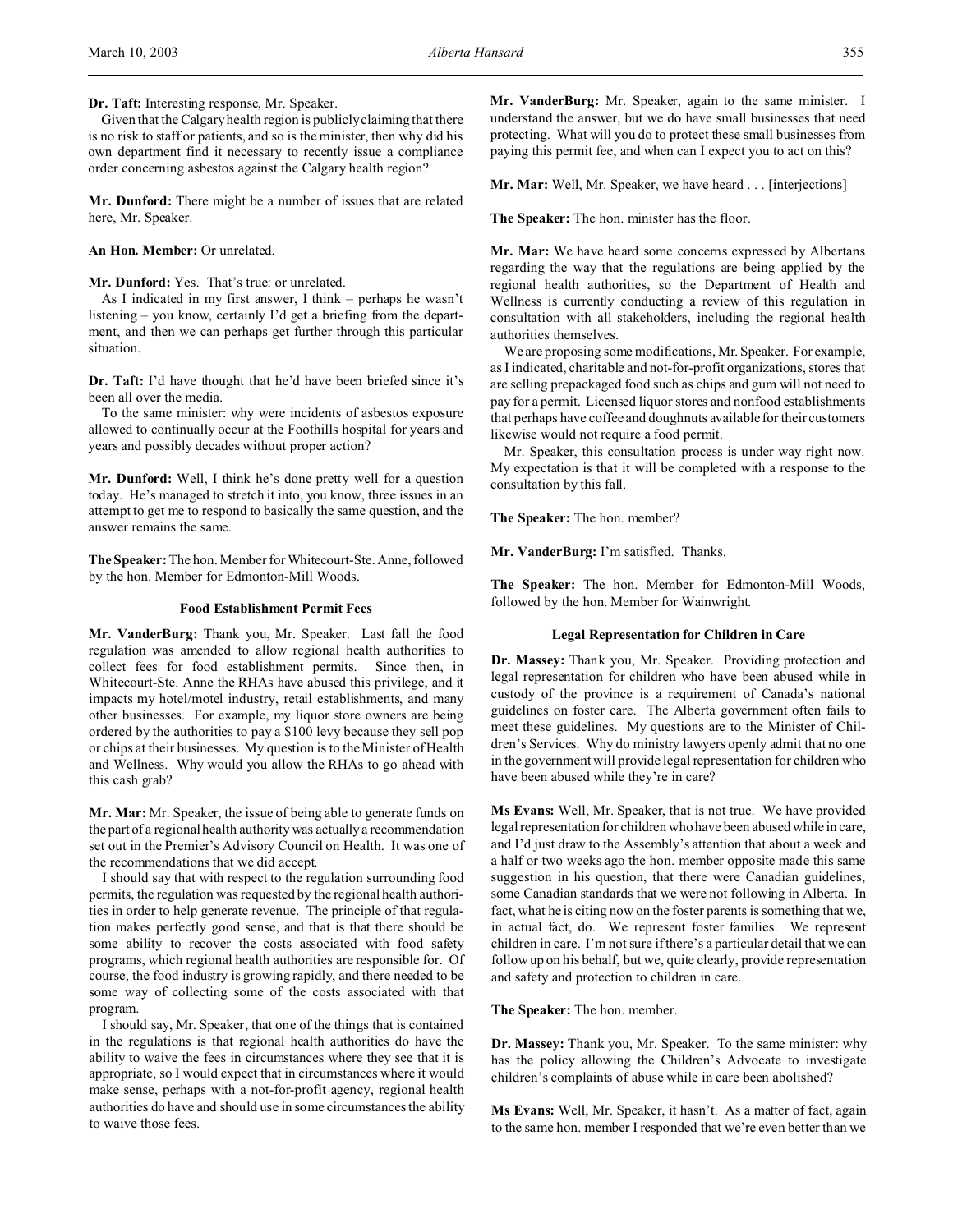ever were by having CWIS adjusted technologically so that the minute there is an allegation of abuse or children are in any way in any difficulty, the advocate receives that report. The advocate follows up on that report.

Mr. Speaker, the mandate of the Children's Advocate has in fact expanded within this last year to include his work developing mentorship programs for people who could be natural advocates both in First Nations communities and in other communities. So rather than narrowing the mandate, I would suggest that we've expanded the mandate, and we have looked at his capacity to assist with administrative reviews. On special case reviews the advocate has been involved and has been absolutely beneficial to both the process and the outcomes for children.

**The Speaker:** The hon. member.

**Dr. Massey:** Thank you. To the same minister, Mr. Speaker: if the Children'sAdvocate can't investigate and government lawyers won't provide legal representation, where do children go for help?

**Ms Evans:** Mr. Speaker, in the first two responses I've said that we do provide legal support. I provided the answer that the advocate is involved. I think that the third question is built on an assumption that we do neither of the above, and I have said quite unequivocally that we do.

**The Speaker:** The hon. Member for Wainwright, followed by the hon. Member for Edmonton-Centre.

### **Agricultural Subsidies**

**Mr. Griffiths:** Thank you, Mr. Speaker. Albertan and Canadian grain producers continue to be bothered, even harassed by American trade complaints. Last week a preliminary U.S. ruling found that Canadian exports of hard red spring wheat and durum are being subsidized to the tune of 3.94 percent. My first question is to the Minister of Agriculture, Food and Rural Development. Is it true that the Alberta government ownership of railcars contributed to the subsidy rate calculated by the U.S.?

## *2:10*

**Mrs. McClellan:** Well, Mr. Speaker, let us be very clear that of the 3.94 percent levy, if you wish, that has been suggested or actually implemented by the Department of Commerce, only .35 percent of that is railway cars, and of that .35 percent, Alberta cars make up a portion. There are also cars from the government of Saskatchewan and the government of Canada, the federal government. I'd like to make one other thing very clear. There is no subsidy associated with these cars, because the railways pay what is considered to be a reasonable rental or fee for the use of those cars.

So, Mr. Speaker, this case is far from over. Certainly, our government will be putting forward our position and making it very clear that the cars that are owned by the government of Alberta and, if you wish, leased for that use are not a subsidy. It is interesting that the U.S. government, who put out about \$190 billion in farm subsidies in their latest farm bill, would be challenging our farmers, because our subsidies are nowhere near that. They will be the first to tell you.

**The Speaker:** The hon. member.

**Mr. Griffiths:** Thank you, Mr. Speaker. My next question, then, is to the Minister of International and Intergovernmental Relations. What will this government do to defend Alberta's interests?

**Mr. Jonson:** Mr. Speaker, I think it's important to understand that the only specific government practice from the Alberta side that the U.S. is looking into in this investigation is the alleged subsidization of grain cars, and that is certainly an area that we will be responding to, but it's the federal government and other provincial governments who are responsible for defending many of the activities and programs that come under attack from this United States industry initiative. For example, the federal government is responsible for defending the activities of the Canadian Wheat Board. Alberta will review the U.S. Department of Commerce preliminary determination in detail, and we will be, certainly, alert to any activities or developments in that particular area.

Mr. Speaker, because the federal government is involved in this particular case, the Alberta government will continue to co-operate with the federal government and other provincial governments on the legal issues that are involved here, and we will be strongly urging the federal government to make every effort to defend Canadian farmers, Canadian wheat growers against this particular set of allegations.

**The Speaker:** The hon. member.

**Mr. Griffiths:** Thank you, Mr. Speaker. My final question, then, is back to the Minister of Agriculture, Food, and Rural Development. What factors have led to Canadian agricultural trade policies and practices being a continual target for U.S. trade challenges?

**Mrs. McClellan:** Well, Mr. Speaker, certainly Canada and Alberta, in particular, are proud to be the producer of some of the highest quality milling wheat there is in North America, and that means that our wheat is in very high demand in the U.S. We export a great deal, some \$98 million worth, of high-quality wheat to the U.S. However, as our Minister of International and Intergovernmental Relations has indicated, the Canadian Wheat Board practices have been under investigation. I think that nine investigations have been held, and Canada has not been found to be outside of international trade rules. We're going to continue to work with our industry, as the minister indicated, the federal government, and other departments of our government, but we're even willing to help one bit more. We're encouraging very much the federal government to make the Canadian Wheat Board a voluntary marketing option for western Canadian farmers, in particular, and perhaps get this issue off our plate.

**The Speaker:** The hon. Member for Edmonton-Centre, followed by the hon. Member for Edmonton-Highlands.

### **Assured Income for the Severely Handicapped**

**Ms Blakeman:** Thank you, Mr. Speaker. Some of my constituents with disabilities are being refused AISH medical benefits simply because of the source of their income. Albertans receiving money from a private disability insurance or employment have their eligible income calculated differently and can receive AISH medical benefits, but people receiving Canada pension plan disability are subject to different terms. My questions are all to the minister of human resources. Why does this government discriminate against the recipient of CPP disability compared to a person receiving the same amount from wages or private disability insurance?

**Mr. Dunford:** Actually, Mr. Speaker, the CPP and wages and benefits that come through disability are all part of what we look at under AISH. The decision by this government for a long period of time as it relates to AISH was that the income from Canada pension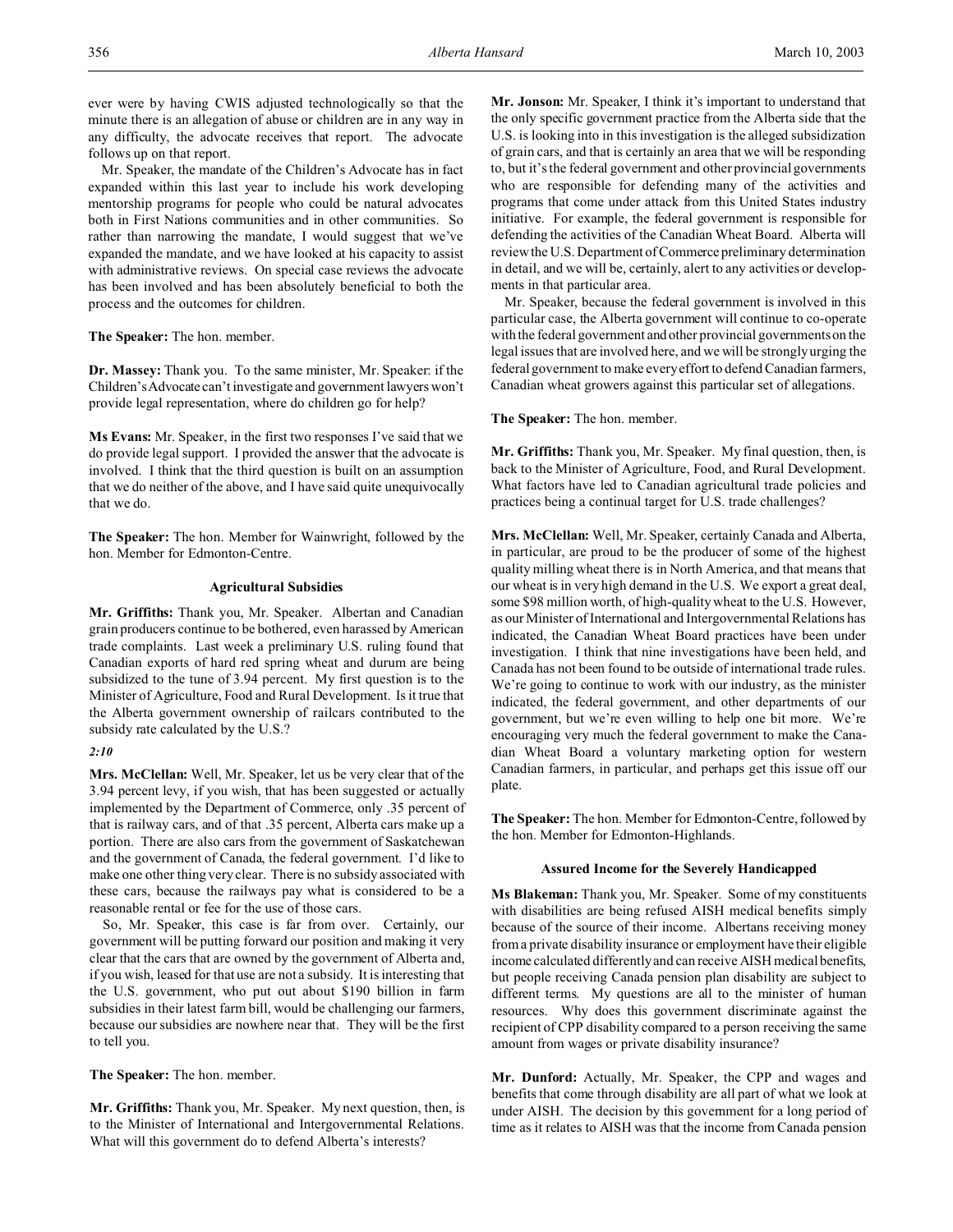plan, being another government plan, would be deducted dollar for dollar. It's been the policy, and it's been in place for some time.

**Ms Blakeman:** Nonetheless, you're discriminating.

My next question: given that this government's discrimination against CPP disability recipients trying to access AISH can and has been overturned upon appeal, will the minister now change the policy?

**Mr. Dunford:** I think it's regretful that the opposition uses terms like "discrimination" in this particular case. There is no discrimination. All AISH members are dealt with the same way as it relates to Canada pension benefits or any of the other types of income that they might receive.

**Ms Blakeman:** To the same minister: given that the people who receive CPP disability income are also discriminated against by this government's emergency assistance for utility cutoff, why is this government leaving those Albertans in the cold?

**Mr. Dunford:** She seems to want to persist in the use of the term. I think we deal with everyone the same way under the AISH program.

**The Speaker:** The hon. Member for Edmonton-Highlands, followed by the hon. Member for Calgary-East.

### **Education Funding** *(continued)*

**Mr. Mason:** Thanks very much, Mr. Speaker. In addition to the funding shortfalls in our schools, which are caused by the government's decision to unilaterally reduce operation maintenance grants, to cap grade 10 credits, then the arbitration settlements, now skyrocketing utility bills have combined to give school board budgets more holes than a field in a gopher farm. School utilities this winter could easily be double what they were last winter. My question is to the Minister of Learning. Does the government acknowledge that school board budgets are already overstretched, and if so, does the government acknowledge that they will then require top-up funding to cover skyrocketing utility bills?

**The Speaker:** The hon. minister.

**Dr. Oberg:** Thank you very much, Mr. Speaker. Well, I will transfer the question to the minister responsible for operations and maintenance, which is the hon. Minister of Infrastructure.

Just prior to that what I will say is that in Alberta we spend more per capita, by at least 16 percent, than any other jurisdiction in the country. Over the past three or four years we have increased the amount dramatically. Since 1995 it has increased 46 percent, over which time we've seen a 6 percent enrollment. So it has gone up.

But in direct response to the energy issue, I'll ask the hon. Minister of Infrastructure to respond to that.

**The Speaker:** The hon. minister.

**Mr. Lund:** Thank you, Mr. Speaker. Yes, we recognize that some school boards are having some difficulty making ends meet relative to the utilities, but I also know that pretty well all of them did have a term contract as far as the electricity is concerned, and that's at a fixed rate, so it is just on the gas side that there is some problem. We are conscious of it. We are monitoring it and meeting with school boards to get a feel for just how serious this whole situation is.

**The Speaker:** The hon. member.

**Mr. Mason:** Thanks very much, Mr. Speaker. Given that the minister once had some common sense when he was in his youth, as he told us today, when he voted for the New Democrats, I have some hope that he will actually answer the question, which is: what exactly are school boards supposed to cut by way of programs or staff or maintenance in order to meet the increased obligations due to skyrocketing utility bills?

*2:20*

**Dr. Oberg:** Again, Mr. Speaker, we are one of the few jurisdictions in Canada that has the obvious opportunity of increasing the amount of funding that school boards receive. In the province to the west of us they have had a zero percent increase and will continue to have a zero percent increase for the next two years. The amount of dollars that we have put into education makes every other province in Canada pale by comparison. There is a tremendous amount of money that is going into education.

Again I will ask the hon. Minister of Infrastructure, whose responsibility it is, to respond to this issue.

**The Speaker:** It would have been really helpful to have the hon. minister respond originally. We still have four additional members who would like to participate. Let's move on.

**Mr. Mason:** Thank you very much, Mr. Speaker. Well, I would like to ask the Minister of Learning, who is responsible overall for school programs: what exactly are schools supposed to cut by way of programs, which he is responsible for, in order to pay for this increase in utility costs, that is unbudgeted?

**The Speaker:** Hon. Minister of Infrastructure, if you wish.

**Mr. Lund:** Thank you, Mr. Speaker. I really appreciate the opportunity to comment on this particular question because, in fact, the hon. member is talking about the operation and maintenance of schools. This year we transferred some \$323 million to school jurisdictions within the province for operating and maintenance. While I know that some are tight – and we are monitoring them – when you take it in the whole scheme of things, the increase in three months out of a total year, we hope that they'll be able to handle that kind of increase.

Thank you, Mr. Speaker.

**The Speaker:** The hon. Member for Calgary-East, followed by the hon. Member for Edmonton-Glengarry.

## **Minimum Wage**

**Mr. Amery:** Thank you, Mr. Speaker. The average rent of a onebedroom apartment in Edmonton is about \$650 and about \$750 in Calgary and about \$1,200 in Fort McMurray; that is, if you can find a place. The cost of heating and lighting a house is skyrocketing. That is in addition to other expenses like driving a car or taking the public transportation system. All expenses have gone up over the last few years. The only thing that hasn't moved is the minimum wage of this province. My question is to the hon. Minister of Human Resources and Employment. How does the minister expect those people earning minimum wage to make ends meet?

**Mr. Dunford:** Mr. Speaker, if there was a substantial number of Albertans that were working at the minimum wage, then I think there would be cause for great concern. However, the information that I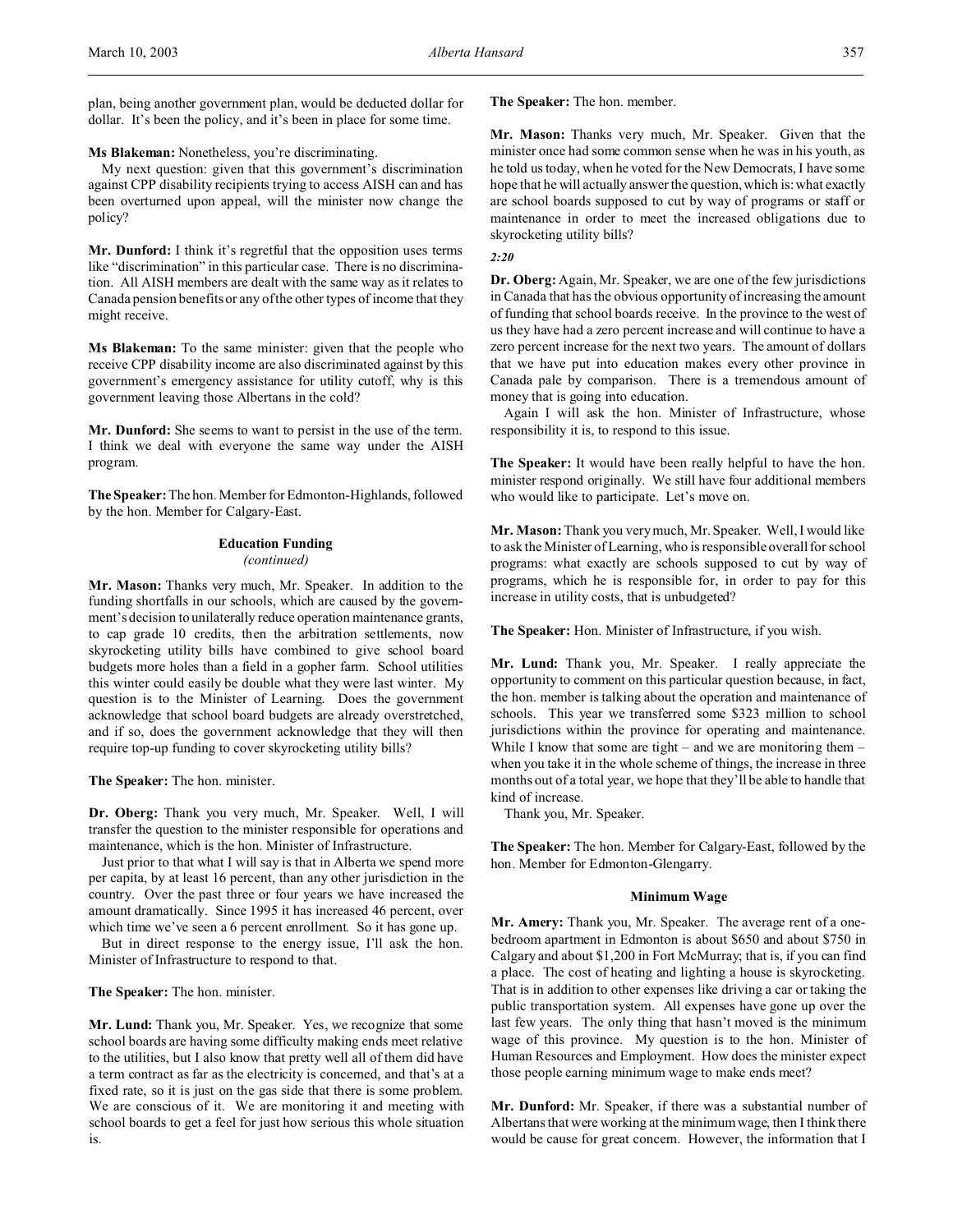have is that 1.2 percent of the working force is actually at the minimum wage, and it's my understanding that three-quarters or something of that number are actually students working in jobs where tips are also available. So it's a situation that we continue to monitor, and whether or not we will have to increase that in the near future I think is a question that's really debatable at this particular point.

**The Speaker:** The hon. member.

**Mr. Amery:** Thank you, Mr. Speaker. Since we live in the most prosperous province in the country and we have the lowest minimum wage in the country, would the minister consider looking into this very important matter immediately?

**Mr. Dunford:** Actually, the interesting thing and what makes debates around minimum wage so incredible is whether or not the minimum wage has any impact on anything. Really, what tends to drive the wages that an employee . . .

**Mr. Mason:** Not here. Most kids get more from an allowance than you pay them.

**The Speaker:** The hon. minister, please.

**Mr. Dunford:** You know, in a socialist situation, of course, you have to put these things in place, but in Alberta what you've got is a market that's operating. There's a huge demand for labour, and like anything else, when the demand is high and the supply is low, then of course wages in this particular case will tend to rise. So there are very, very few people that are actually working at minimum wage in this province.

The one thing that I think we must keep in mind is that the overriding concern that we as a government should have is that people are able to get into the workplace, because when they get into the workplace, they start gaining experience, they start learning new skills or enhancing skills that they already have, and of course they start advancing within a wage and salary administration plan and start to gain seniority. So I think we should be concerned more about the number of people that are getting into the workforce rather than concerning ourselves particularly with a socialist technique such as a minimum wage.

#### **Allegations of Fraud in the WCB**

**Mr. Bonner:** Mr. Speaker, on March 5, 2003, the Solicitor General in response to my questions regarding the WCB said, "If there are [any] accusations about bribery, we will forward that letter and have the police investigate." But on the same day I tabled documents showing that the Solicitor General's office didn't forward the letter to the police but, instead, forwarded it to the accused organization, the WCB, requesting that the WCB tell the Solicitor General's office what to tell the injured worker. To the Solicitor General: given that the Solicitor General's policy is to forward allegations to the police, why was the issue not forwarded to the police but to the WCB?

**The Speaker:** The hon. minister.

**Mrs. Forsyth:** Thank you, Mr. Speaker. My understanding is that when the matter was forwarded to WCB, it was about a clarification; it wasn't about the bribery issue. WCB had responded and said that there was information that they could not provide to our department. We since then, if I may be so bold, have written the particular

individual that he's referring to two letters, one that was addressed on January 14 and another letter on February 27, thanking him for his letter of February 7, in which I wanted to clarify regarding his concerns to the WCB, and I appreciate the information that he's forwarded to me.

Concerns involving the WCB do not fall within my mandate, and I said, as I outlined in my previous conversations, "I understand that you are forwarding your allegation of fraud within the [WCB] to the Calgary Police Service," and I again reiterate that "the Calgary Police Service has the authority to investigate such issues." I also noted in my letter to him on the date of the 27th of February that I have forwarded his concerns to the Minister of Human Resources and Employment.

**Mr. Bonner:** To the same minister: was the suggested response from the WCB the same response that the minister forwarded to the injured worker?

**Mrs. Forsyth:** Mr. Speaker, again I want to reiterate that the fact is that the person that is alleging allegations in regard to bribery to the WCB has a process in place. That process that's in place is to contact the Calgary Police Service if he's got allegations of bribery. If after he has forwarded it to the Calgary Police Service he does not like the answer that the chief of police gives him, he has the ability to forward his concern and appeal to the Law Enforcement Review Board. The process is in place for this poor, injured worker, and all he has to do is follow it.

**The Speaker:** The hon. member.

**Mr. Bonner:** Yes, Mr. Speaker. To the minister of human resources: given your intervention on Thursday, when did your ministry become responsible for fraud and bribery in this province?

**Mr. Dunford:** That is so typical of this member in this particular file. If we want to see how low anybody can go, we just have to use him as a perfect example. We'll just let the *Hansard* record – people can read, and they can read where he's coming from.

**The Speaker:** The hon. Member for Edmonton-Castle Downs, followed by the hon. Member for Red Deer-North.

# *2:30* **Education Funding** *(continued)*

**Mr. Lukaszuk:** Thank you, Mr. Speaker. This morning the capital region caucus met with the Edmonton Catholic school board. Some of the issues raised, which are not different from issues raised with me by some of the parents in Edmonton-Castle Downs, included unpredictable funding to children who receive PUF grants and later enter grade 1 and unpredictable funding for infrastructure to the school boards. My first question is to the Minister of Learning. What support is available to students who have been in receipt of program unit funding, PUF funding, who enter grade 1?

**The Speaker:** The hon. minister.

**Dr. Oberg:** Thank you very much, Mr. Speaker. Well, first of all, I'll outline to the Legislative Assembly that PUF funding is funding that we use for early intervention. It's the moneys that are out there for any child over two and a half up until six years of age that allow them to get prepared for school. We feel in this government that it is extremely important to prepare students for school, especially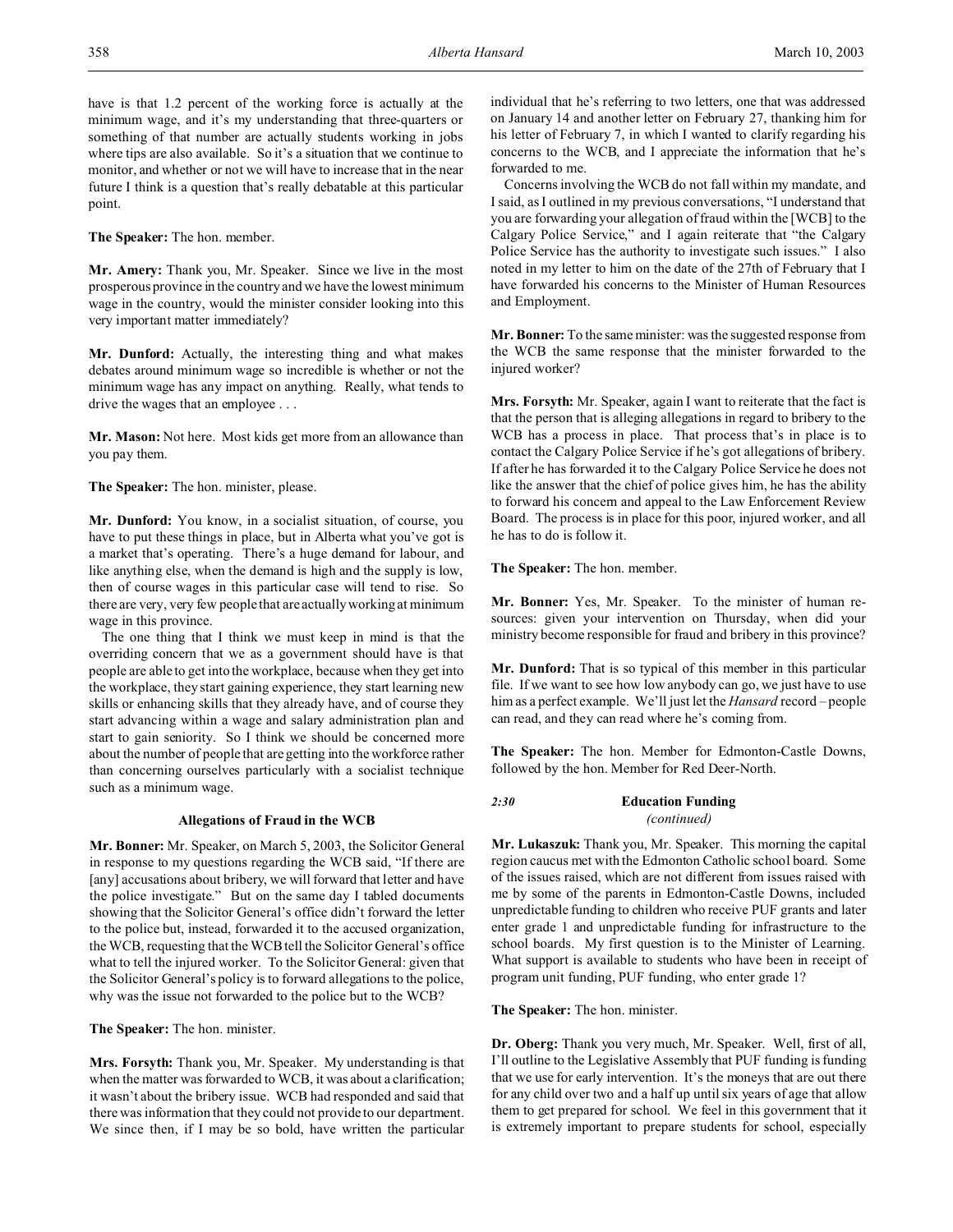those with severe special needs. As soon as these students get into the school system, they also receive the severe special-needs funding, and that is transferred to the school board.

Just to give you context of how many dollars are spent, presently in the grade 1 to grade 12 system there is \$336 million per year spent on special-needs funding. But I will say one other thing, and that is that in our business plan we monitor the parent satisfaction of those children with severe special needs, and 84 percent of the parents who have severe special-needs kids are satisfied.

## **An Hon. Member:** How many? How much?

## **Dr. Oberg:** Eight-four percent, Mr. Speaker.

We fully recognize that the special-needs students need funding. We have increased the rates around 10 percent per year over the past several years. We have increased it quite dramatically. So in response to the hon. member's question, when they get PUF funding, they can move right into the severe special-needs funding if they qualify for it.

**Mr. Lukaszuk:** Mr. Speaker, my only supplemental. To the Minister of Infrastructure: what is the ministry doing right now to provide the school boards throughout Alberta and particularly the school boards in Edmonton with more predictable funding for their infrastructure and ongoing expenses?

### **The Speaker:** The hon. minister.

**Mr. Lund:** Thank you, Mr. Speaker. The financial management review committee made a number of recommendations, and we of course as government accepted those recommendations. As a consequence there is going to be a stabilization fund established. Also, as the Premier announced some time back, we are going to establish a capital fund, and I believe that between the capital fund and the stabilization fund and the opportunity to use alternate ways of financing, we will be able to accomplish a great deal as far as sustainability in the whole capital field in schools, hospitals, postsecondary institutions. Also, I would plan that we will not get into a situation where we start projects and then have to pull them back because of lack of funding. We are looking at a five-year business plan where we would see the finances being there to continue with our construction over a longer period of time.

**The Speaker:** Hon. members, thank you very much. Because of the brevity associated with questions and answers, for the most part, we had 14 sets of questions accommodated today. That's appreciated. Only one member is still on the list.

Might we revert briefly to Introduction of Guests?

[Unanimous consent granted]

# head: **Introduction of Guests**

*(reversion)*

**The Speaker:** The hon. Member for Calgary-Currie.

**Mr. Lord:** Thank you, Mr. Speaker. It's my pleasure to rise today to introduce to you and through you to all members of this Assembly eight representatives from the Alberta Restaurant & Foodservices Association who are here today to celebrate an important milestone for their industry, which I will be talking about a little later. I hope they're all here. I'll introduce them anyway. I would ask our guests, who are seated in the public gallery, to rise and remain standing as

I read their names. We have with us today Lindy Rollingson, CPM, CAE, president and CEO of the Alberta Restaurant & Foodservices Association; Mark Medland, treasurer and chair, government services committee, vice-president of Maclab Hotels & Resorts organization; Carmelo Rago, representing the very popular and very successful Sorrentinos restaurant chain, which is now expanding across the province; Paul Tsang, an old friend of 27 years, responsible for a number of Edmonton's finest restaurants including the huge, new, private-function restaurant and nightclub facility called Dante's; Lyle Beaugard of the very popular Blue Iguana; I'd ask him to rise along with Normand Campbell, owner and proprietor of Normand's restaurant; from the Sheraton Grande Hotel we also have Grant McCurdy; and, finally, Simon Smotkowicz, executive chef of the Shaw Conference Centre and president of ICE 2005.

Mr. Speaker, these people have made a career of quality service to others, and I ask that they now receive the warm traditional welcome of the Assembly.

### head: **Recognitions**

## **Restaurant and Food Services Industry**

**Mr. Lord:** Mr. Speaker, I'm delighted to rise again today in recognition of this important milestone for the restaurant and food services industry across Canada. We have verification that the industry now employs 1 million Canadians from coast to coast, including 116,400 just in this province. This makes the food services industry across Canada one of our very largest employers, employing directly or indirectly more Canadians than the entire agricultural, banking, forestry, pulp and paper, petroleum production, motor vehicles and parts manufacturing industries combined and contributing \$42 billion annually to our GDP. It is the largest single employer of young people in our nation.

In fact, I myself began in this industry, Mr. Speaker, first as a dishwasher, then as a French service waiter, chef, bartender, and owner as well, and I am very proud of my time there. The skills that I acquired later proved invaluable to me, as I am sure they have for many. Congratulations to the restaurant and food services industry.

Thank you, Mr. Speaker.

# **Randy Ferby, Dave Nedohin Scott Pfeifer, Marcel Rocque Nokia Brier Champions**

**Mr. McClelland:** "Hi, Mom. Kids, I'll be at home at 2 tomorrow." With the Nokia Brier tankard stretched high over his head, Alberta's Randy Ferbey signaled to everyone his success as a person and as the skip of an incredible rink. And what a rink it is. The steady, dependable first rocks of the pride of St. Paul, Marcel Rocque, were followed by the confident play of second, Scott Pfeifer. You just knew he would make his shots. By now the house was full of rocks. Skip Randy Ferbey was called upon to make both the right strategic decision and to make the difficult shots again and again. Finally, Dave Nedohin time and again making incredible shots, that had to break the hearts of Nova Scotia's hometown rink and crowd, to win a record-setting third consecutive Brier, an incredible accomplishment of this wonderful team, including their coach and alternate, curling out of the Avonair Curling Club in Edmonton, the pride of St. Paul, Sherwood Park, and of all Alberta.

Congratulations to the Ferbey rink; Nokia, prime sponsor of the Brier; the organizing committee; the fans and citizens of Halifax; and especially all the competing rinks, who make this uniquely Canadian event such a memorable success. Well done, all.

**The Speaker:** The hon. Member for Edmonton-Ellerslie.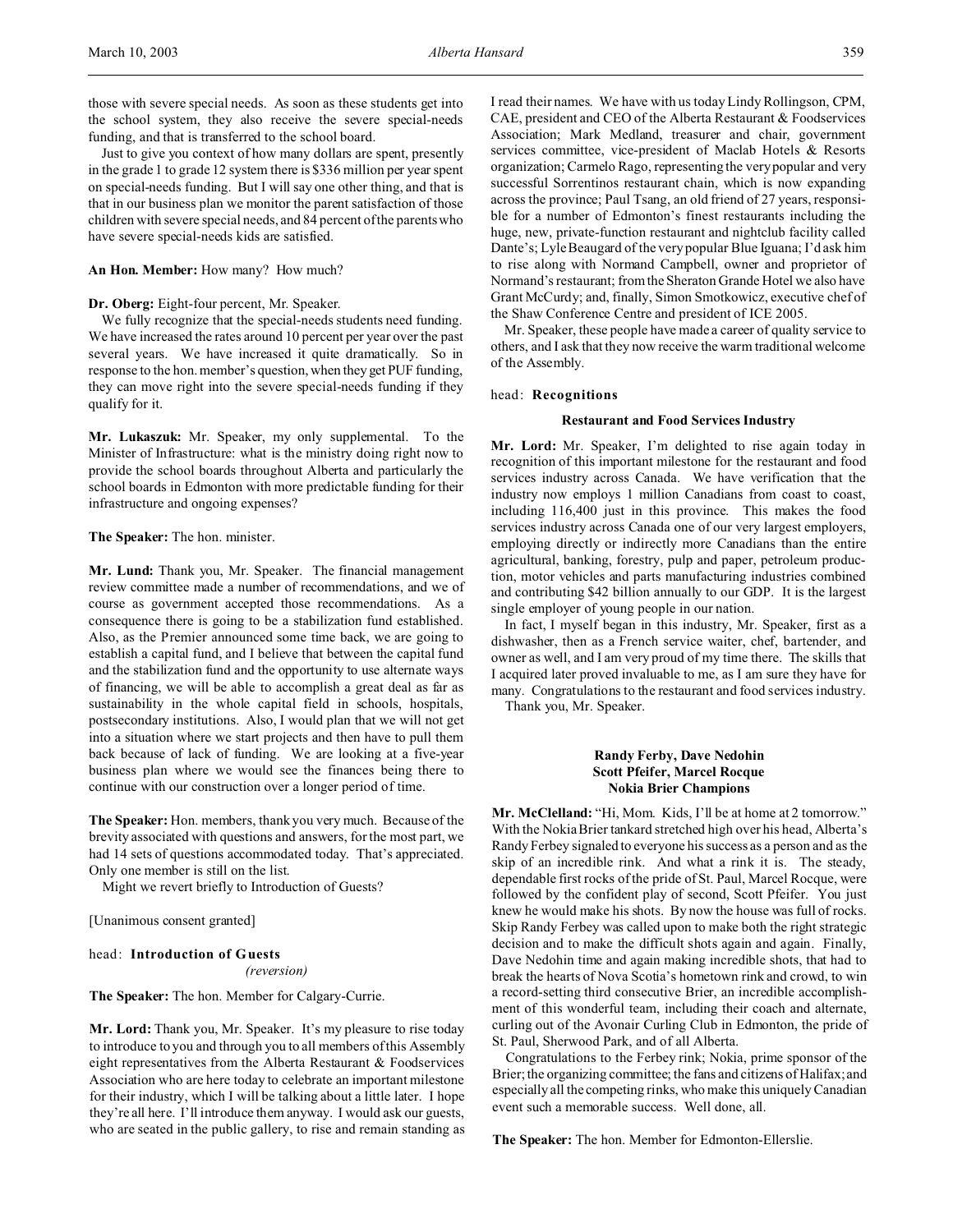#### **Mill Woods Community Patrol**

**Ms Carlson:** Thank you, Mr. Speaker. The Member for Edmonton-Mill Woods and I would like to recognize the Mill Woods Community Patrol. This patrol is a community-based volunteer initiative in co-operation with the Edmonton Police Service, which trains its volunteers to patrol Mill Woods area streets to observe what goes on in their community and report any suspicious activity to the police.

The patrol existed in prior times but was disbanded a number of years ago. The idea to re-form this group became a focus due to the number of serious and high profile events that occurred in Mill Woods. The Mill Woods President's Council made inquiries with the EPS, as did the EPS with them, to see what could be done to help create a safer and stronger relationship with the police and within the communities themselves.

The Edmonton Police Foundation was approached to assist with start-up costs such as radios and airtime. They agreed with the initiative and thereby donated the money required to purchase the radios and up to two years of airtime. To date the Edmonton Police Foundation has donated \$12,000. With this the community patrol was reborn in the summer of 2001 with the first patrols taking place in November 2001 after initial training.

Good work.

**The Speaker:** The hon. Member for Edmonton-Castle Downs.

### *2:40* **University of Alberta Pandas Hockey Team**

**Mr. Lukaszuk:** Thank you, Mr. Speaker. I am very pleased to rise today to recognize the University of Alberta Pandas hockey team. The Pandas captured a second straight national title by defeating the University of Toronto Varsity Blues in a dramatic 4-3 overtime win. This accomplishment was made all the more exceptional by the fact that the Pandas entered the championship game with an astonishing record of 33 wins and – guess what? – zero losses and only one tie.

It takes a great deal of skill and dedication to win a championship banner, and the Pandas hockey team is to be congratulated for continuing a rich tradition of athletic excellence at the U of A. This latest achievement builds on the university's reputation for good sportsmanship and excellence in athletics. Another exciting and successful year for the U of A varsity sports team. I know all members of this Assembly join me in extending their best wishes and congratulations to the head coach, Howie Draper, and all members of the University of Alberta Pandas hockey team.

**The Speaker:** The hon. Member for St. Albert.

### **Professor Gerald Gall**

**Mrs. O'Neill:** Thank you, Mr. Speaker. Earlier today I introduced to this Assembly Professor Gerald Gall, who was appointed as an officer of the Order of Canada in late 2002. At the ceremony in Halifax in which Professor Gall received his medal from Her Excellency, Governor General Adrienne Clarkson, the following citation was read:

[Gerald Gall] is a defender and a promoter of freedom and justice. An authority on Human Rights and Professor of Law at the University of Alberta, he is a founding member of the Board of Directors and now President of the John Humphrey Centre for Peace and Human Rights. He has provided leadership to countless professional, social action and religious organizations, as well as to governments at the provincial, federal and international levels. One of the key organizers of the 1998 International Conference on Universal Rights and Human Values, he is recognized and respected

as a man of action who champions with great passion these issues of world concern.

I would ask everybody in this Assembly to join me in congratulating this wonderful St. Albertan.

Thank you.

**The Speaker:** The hon. Member for Edmonton-Riverview.

#### **Monica Hughes**

**Dr. Taft:** Thank you, Mr. Speaker. I rise in the Legislature today to recognize and celebrate the life and work of Monica Hughes. Monica, who died last week in Edmonton after living most of her life here, was a wonderfully successful author of books for children and young teenagers. Her work won many awards, including two Governor General's awards and the Order of Canada. She won the Canada Council children's literature prize for a story about a boy with leukemia and the Phoenix award for her famous Isis science fiction trilogy.

One of her greatest accomplishments was getting so many children excited about reading, an accomplishment that will live on for years. I've spoken to teacher/librarians who marvel at how children love to read her stories. Many of these stories are set in Alberta, including one at the Provincial Museum, so children relate them to their own lives, and teachers can use them as part of the curriculum. My own children have read her books, and I remember how excited we were when we learned that such a famous author lived right here in Edmonton. She proved it was possible for internationally acclaimed writers to stay in and write about our province.

Monica Hughes was a modest, compassionate woman with a clear sense of social justice who always wanted to leave children with a sense of hope. I think the best tribute to her simply might be this: she made the world a better place.

**The Speaker:** The hon. Member for Edmonton-Glenora.

#### **Cam Tait**

**Mr. Hutton:** Thank you very much, Mr. Speaker. Today I recognize Cam Tait, a renowned public speaker and writer and a true champion of the disabled community, including my nephew who has muscular dystrophy. Cam is one of his heroes.

Cam is a journalist with the *Edmonton Journal* and has done general news reporting and children's columns and feature writing. Cam now writes three columns a week, two columns on community investment and one on volunteers. He is also a columnist for the web site charityvillage.com. Cam was also a winner of Yuk Yuk's search for Canada's funniest new comic in Toronto in 1995. In 1996 Cam became a Paul Harris Fellow with the Edmonton downtown Rotary Club. Cam was given the honorary diploma of communications technology at NAIT. Most recently Cam received the Queen's Golden Jubilee Citizenship Medal for outstanding service as a volunteer in Canada.

The most important thing to Cam is his family: his wife, Joan, stepson Darren, and his parents. It gives me great pleasure to recognize my friend Cam Tait.

**The Speaker:** Hon. members, Mr. Tait is also a very mean putter at manycelebrity fund-raising golf tournaments, where he raises money on behalf of many worthy causes in this province.

## head: **Presenting Petitions**

**The Speaker:**The hon. Member for Little Bow on behalf of the hon. Member for Calgary-Lougheed.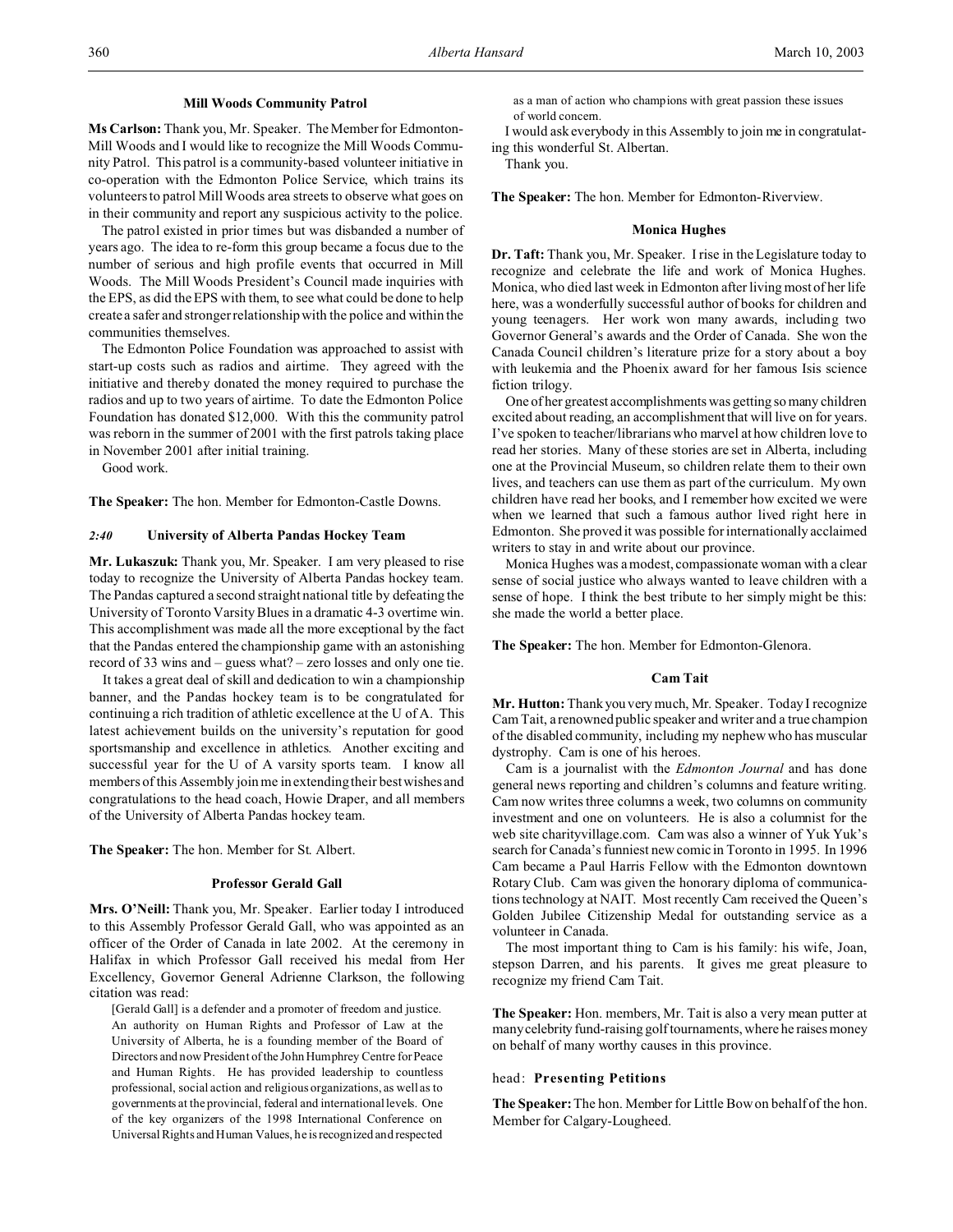**Mr. McFarland:** Thank you, Mr. Speaker. On behalf of the chair of the Standing Committee on Private Bills I beg leave to present the following petitions that have been received for private bills under Standing Order 93(2):

- (1) the petition of Sister Theresa Carmel Slavik for the Sisters of St. Joseph of the Province of Alberta Statutes Repeal Act, and
- (2) the petition of Reverend Thanh K. Nguyen for the Forest Lawn Bible College Act.

**Mr. Mason:** Mr. Speaker, I am presenting on behalf of the working poor in Alberta a petition signed by 65 individuals from Fort McMurray. These Albertans are petitioning the Legislative Assembly to urge the government to immediately raise the minimum wage to \$8.50 per hour and index it to the cost of living, much as MLA salaries are.

Thank you.

### head: **Tabling Returns and Reports**

**Mr. Friedel:** Mr. Speaker, it's my pleasure to table the requisite number of copies of the 2001-02 annual report of the Northern Alberta Development Council.

**The Speaker:** The hon. Member for St. Albert.

**Mrs. O'Neill:** Thank you, Mr. Speaker. It's my honour to table the appropriate number of copies of a letter signed by the residents and their families of Chateau Mission Court in St. Albert requesting that the Alberta government realistically fund and financially support the seniors' housing industry.

**The Speaker:** The hon. Member for Edmonton-Ellerslie.

**Ms Carlson:** Thank you, Mr. Speaker. Today I have two tablings. The first is a tabling requested last Thursday, information put out by the Member for Edmonton-Mill Creek, where there was some debate whether or not promises made were, in fact, promises kept.

The second set of tablings is the appropriate number of copies of the program from the first annual Spring Wilderness Celebration, held here in Alberta, of the Alberta Wilderness Association, where they collected money and funds enabling them to support their development of causes in northern Alberta, particularly in outreach work and wilderness protection.

**The Speaker:** The hon. Member for Edmonton-Riverview.

**Dr. Taft:** Thank you, Mr. Speaker. I'd like to table five copies of excerpts from *Occupational Health & Safety Magazine*, a publication of Alberta Human Resources and Employment. These excerpts are taken from four different issues of the magazine, and they show that from November 2000 to January 2002, a 14-month period, 32 fatalities resulting from asbestos exposure were accepted for compensation by the WCB.

**The Speaker:** The hon. Member for Edmonton-Gold Bar.

**Mr. MacDonald:** Thank you very much, Mr. Speaker. I have three tablings for the information of the Assembly this afternoon. The first is the scandalous price of electricity on March 9, 2003. The price in the Power Pool bounced around from as little as much less than 2 cents to over 66 cents a kilowatt at 8 o'clock last night.

Now, the second tabling is a presentation that was made in December to the Alberta Electoral Boundaries Commission by John

Patrick Day, a well-known Edmontonian and resident of Edmonton-Norwood.

The third tabling I have this afternoon is more of the petitions from Albertans urging the government "to reinstate natural-gas rebates immediately." There are 310 names on this petition. They're from Holden, Banff, Raymond, Lethbridge, Coleman, and Calgary, just to name a few of the many centres expressing outrage at natural gas prices.

Thank you.

**The Speaker:** The hon. Member for Edmonton-Strathcona.

**Dr. Pannu:** Thank you, Mr. Speaker. I rise to table five copies of a letter signed by a parent whose children go to McKernan elementary and junior high school, a school that's the pride of the communities surrounding it, communities such as Belgravia, McKernan, Windsor Park. My own daughter went to that school a few years ago. The writer of the letter expresses deep concern about the shortfall in funding which may lead to this school losing as many as three teachers, about 10 percent of the staff. Forty other parents have signed a similar letter, and these letters have gone to the Premier of the province.

Thank you, Mr. Speaker.

*2:50*

**The Speaker:** Hon. members, earlier today I had placed on your desks a message from Her Majesty the Queen, head of the Commonwealth, for Commonwealth Day.

I'm going to table in the House this afternoon copies of a new pamphlet from the Legislative Assembly entitled Alberta's Famous 5. Because of the efforts of Alberta's Famous Five – Emily Murphy, Nellie McClung, Henrietta Muir Edwards, Irene Parlby, and Louise McKinney – women are recognized as persons in Canadian law. This pamphlet will enhance the Legislature tour of the Famous Five portraits.

head: **Orders of the Day**

head: **Written Questions**

**The Speaker:** The hon. Deputy Government House Leader.

**Mr. Zwozdesky:** Thank you, Mr. Speaker. Proper notice having been given on Thursday, March 6, it is now my pleasure to move that written questions appearing on today's Order Paper do stand and retain their places with the exception of written questions 1, 2, 4, and 7.

[Motion carried]

# **Human Resources and Employment Underexpenditures**

Q1. Mr. MacDonald moved that the following question be accepted.

How much of the \$25.5 million underexpenditure from income support to individuals and families, \$621,000 underexpenditure from the widows' pension program, and \$8.8 million underexpenditure from the assured income for the severely handicapped program outlined in the 2001-02 Alberta Human Resources and Employment annual report was spent on homeless shelters, additional system development costs, and salary increases respectively?

**The Speaker:** The hon. Member for Edmonton-Gold Bar.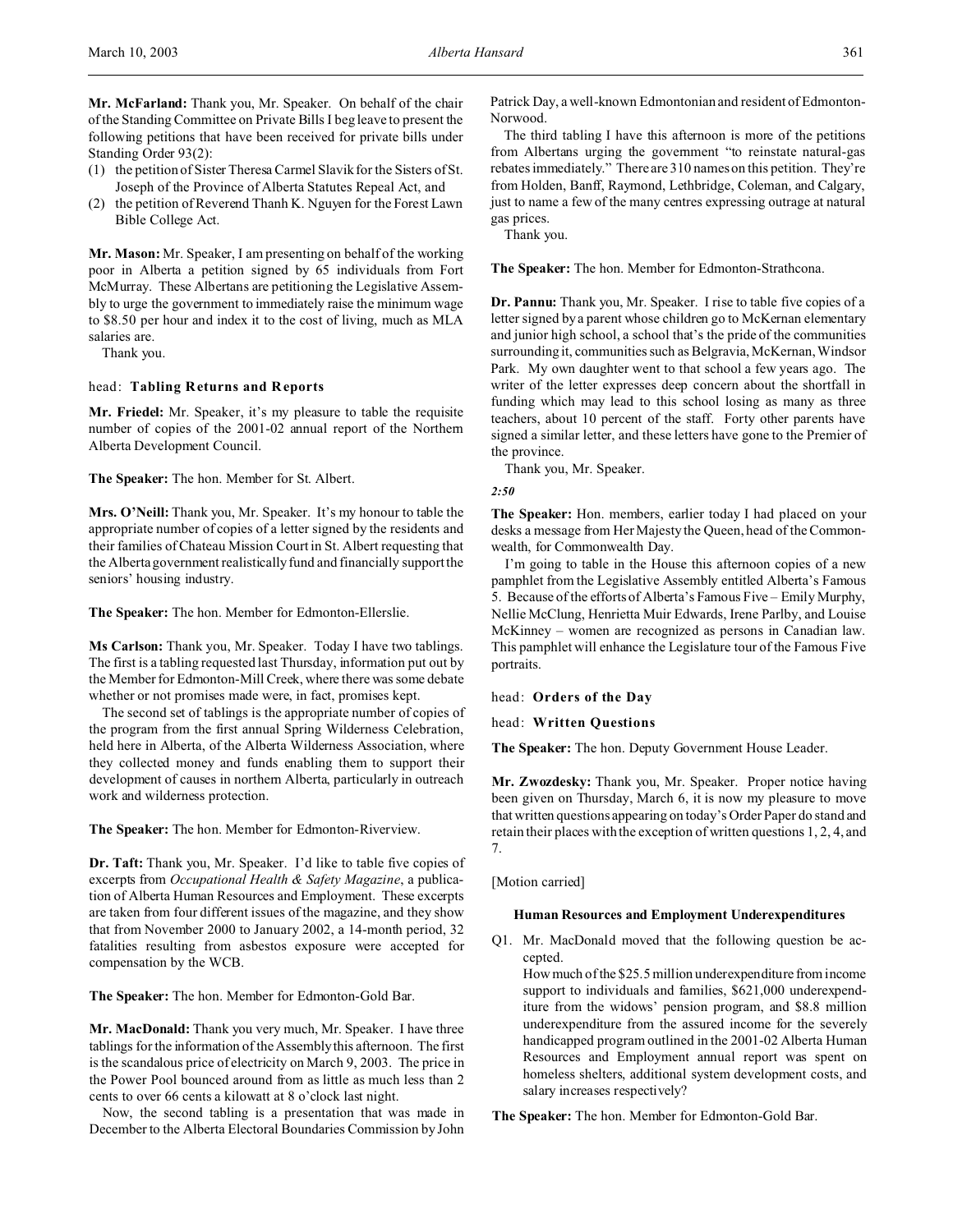**Mr. MacDonald:** Yes. Thank you very much, Mr. Speaker. I'll be brief, but I would express my disappointment. I feel that this information would be of great interest not only to the taxpayers but certainly to individuals who are receiving AISH and the individuals receiving family and social services, and I at this time would like to see this information forthwith.

Thank you.

**The Speaker:** The hon. Deputy Government House Leader.

**Mr. Zwozdesky:** Thank you, Mr. Speaker. I'm pleased to respond on behalf of the hon. Minister of Human Resources and Employment, who has indicated his willingness to accept Written Question 1 as phrased.

**The Speaker:** The hon. Member for Edmonton-Gold Bar to close the debate?

[Written Question 1 carried]

## **Untendered Contracts**

Q2. Mr. Bonner moved that the following question be accepted. What is the total amount of money the Department of Infrastructure has spent on untendered contracts between January 1, 2001, and December 31, 2002, what are the names of the individuals and companies who have received these untendered contracts, and what is the amount they each received as part of their contract?

**The Speaker:** The hon. Minister of Infrastructure.

**Mr. Lund:** Thanks, Mr. Speaker. I would recommend that the Assembly reject this question because of the huge costs. It's a total waste of taxpayers' dollars to go through and find all of these contracts and to list them. When you look at our normal business in Alberta Infrastructure, we have contracts for consulting services, for property management, for facility lease, and many others, and many of these are extremely small. If the hon. member has, really, something that he wants to find, I wish he would be more specific so that we could in fact accept this. But this would be a total waste of taxpayers' dollars to ever spend those many hours by staff going through to find those, so I would urge the Assembly to reject this one.

**The Speaker:** The hon. Member for Edmonton-Glengarry to close the debate.

**Mr. Bonner:** Thank you very much for this opportunity, Mr. Speaker. I would have to disagree with the minister. One of the complaints that we see year in and year out in the Auditor General's report is the fact that there is not enough accountability in regard to these untendered contracts. Certainly, this is one issue, where literally hundreds of millions of Alberta taxpayers' dollars are spent in the Department of Infrastructure, and there is a considerable amount that is spent on untendered contracts. Certainly, Albertans have every right to know where their tax dollars are being spent, what they are being used for, and which contractors are getting this work.

So I think it is a very valid question, Mr. Speaker, and I would urge all members in the Assembly for open and accountable government to support this question. Thank you.

[Written Question 2 lost]

### **Federal/Provincial Affordable Housing Agreement**

Q4. Mr. Bonner moved on behalf of Ms Blakeman that the following question be accepted. What is the breakdown of the money that will be used by the government to match the federal government's \$67 million contribution to the affordable housing agreement signed in June 2002?

**The Speaker:** The hon. Deputy Government House Leader.

**Mr. Zwozdesky:**Thank you, Mr. Speaker. I'm pleased to advise the House on behalf of the hon. Minister of Seniors that he is willing to accept Written Question 4 as phrased.

**The Speaker:** The hon. Member for Edmonton-Glengarry to close the debate.

**Mr. Bonner:** Thank you, Mr. Speaker. Yes, particularly in light of the fact of housing for the homeless and the fact that it was almost one year ago that the federal government put forward \$67 million as a matching sum by the province for the construction of affordable housing, I welcome and thank the hon. minister for accepting this particular question.

Thank you.

[Written Question 4 carried]

# **Maintenance Enforcement Computer Systems**

Q7. Mr. Bonner moved on behalf of Ms Blakeman that the following question be accepted.

What is the current status of all integration of the maintenance enforcement case officers' computer systems, and what is the plan for completing the integration?

**The Speaker:** The hon. Deputy Government House Leader.

**Mr. Zwozdesky:** Thank you, Mr. Speaker. On behalf of the hon. Minister of Justice I'm pleased to indicate that he is willing to accept this question as phrased.

**The Speaker:** The hon. Member for Edmonton-Glengarry to close the debate.

**Mr. Bonner:** Thank you, Mr. Speaker. On behalf of the Member for Edmonton-Centre I thank the minister for taking these considerations.

[Written Question 7 carried]

head: **Motions for Returns**

**The Speaker:** The hon. Deputy Government House Leader.

**Mr. Zwozdesky:** Thank you, Mr. Speaker. Proper notice having been given on Thursday, March 6, it is my pleasure to move that motions for returns appearing on today's Order Paper stand and retain their places with the exception of motions for returns 1, 4, 5, 9, and 11.

[Motion carried]

#### **Driver Licensing System**

M1. Dr. Massey moved on behalf of Mr. MacDonald that an order of the Assembly do issue for a return showing copies of all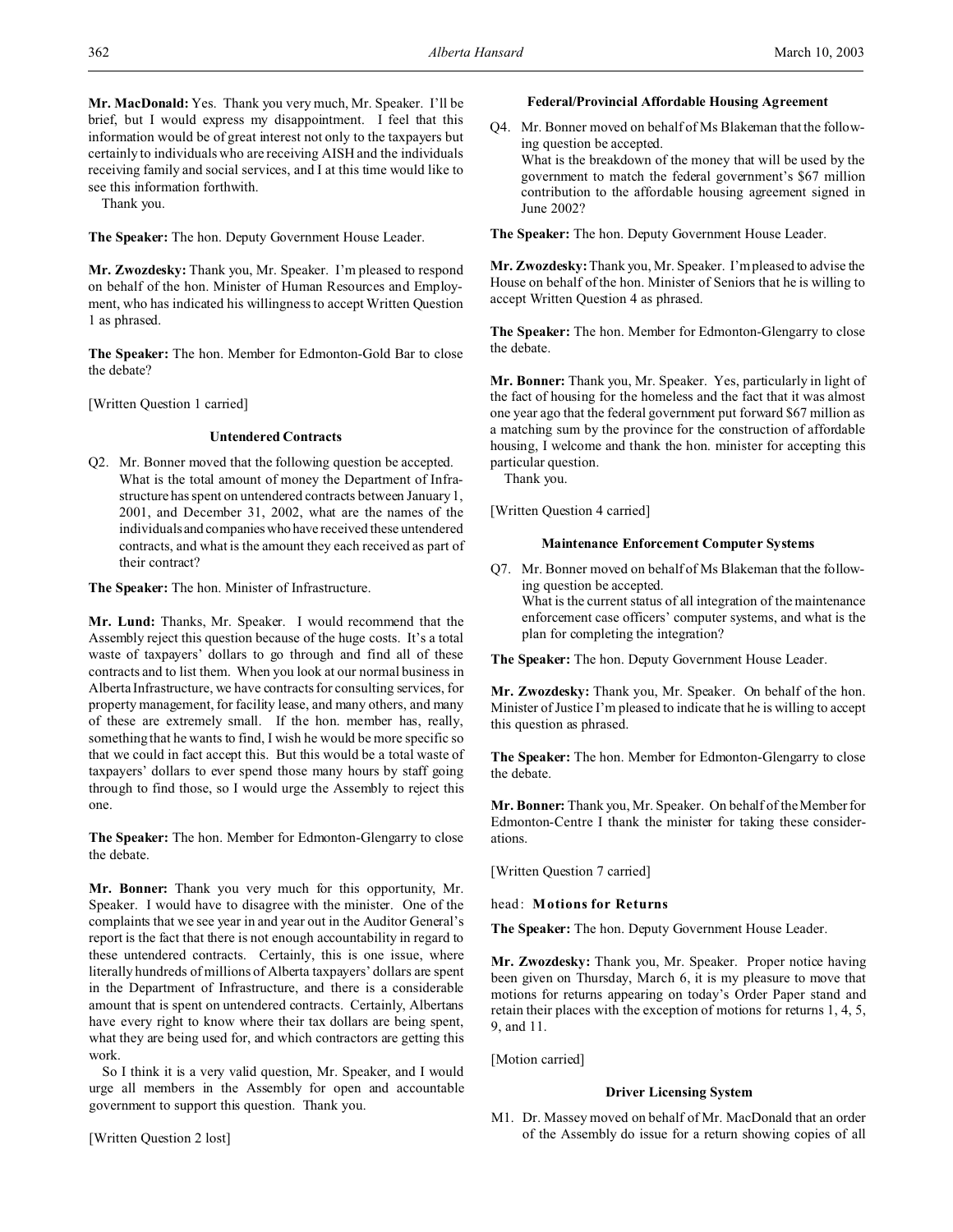studies and reports prepared by or for the Ministry of Government Services between September 12, 2001, and January 14, 2003, regarding the establishment of a new system for issuing drivers' licences in Alberta.

**The Speaker:** The hon. Member for Edmonton-Mill Woods on behalf of the hon. Member for Edmonton-Gold Bar.

**Dr. Massey:** Yes. Thank you, Mr. Speaker. I think it's fairly selfexplanatory.

*3:00*

**The Speaker:** The hon. Minister of Government Services.

**Mr. Coutts:** Thank you Mr. Speaker. Drivers' licences are the most acceptable form of identification by law enforcement agencies as well as retailers and financial institutions. Airlines are included in that and employers and many other entities in both the private and public sectors. The importance of this security document creates a need to make sure that the security of the card and the issuance process and the card design are of the highest quality possible. So releasing any studies or any reports regarding this system would breach the security of that system, and for these reasons I would like to move that we reject this Motion for a Return 1.

**The Speaker:** The hon. Member for Edmonton-Mill Woods to close the debate.

**Dr. Massey:**Thank you, Mr. Speaker. Well, I certainly don't accept the argument. We haven't asked for privacy to be breached. We've asked for the reports, and the practice has been that those reports are provided. The privacy act is respected with respect to individuals, and I fail to see why the reports that are asked for cannot be so modified to provide the essence of what the reports are about without breaching anyone's privacy or in any way compromising the system.

[Motion for a Return 1 lost]

# **Correctional Services MLA Review Committee Report**

M4. Mr. Bonner moved on behalf of Ms Blakeman that an order of the Assembly do issue for a return showing a copy of the final report from the Correctional Services MLA Review Committee to the Solicitor General.

**The Speaker:** The hon. Solicitor General.

**Mrs. Forsyth:** Thank you, Mr. Speaker. We are rejecting this motion for a return. I received the report in December 2002, and officials from my department and I are taking some time to go over it very carefully. As well, the recommendations in the report will need to be carefully considered by the government before the report will be made public, and it would be inappropriate to release the report before a thorough assessment has been completed. I move that Motion for a Return 4 be rejected.

**The Speaker:** The hon. Member for Edmonton-Glengarry to close the debate.

**Mr. Bonner:** Thank you very much, Mr. Speaker. Again I would urge all members of the House to not reject Motion for a Return 4. As the minister has indicated, this work was completed last fall. The report has been in their hands since December. We feel that it is especially important for members of the opposition to have a copy

of this report because there is legislation forthcoming on material in this report, and if we are to have a full and open and responsible debate on this piece of legislation and, certainly, the opportunity to provide Albertans with the best possible legislation, then we feel that it is vital that this report be released.

Thank you.

[Motion for a Return 4 lost]

## **Calling Lake Fish Populations**

M5. Dr. Massey moved on behalf of Ms Carlson that an order of the Assembly do issue for a return showing all reports respecting the fish populations, including the populations of walleye and pike, and the general environmental health of Calling Lake prior to and after the April 1, 2002, start of the pilot projectwhich allows approximately two-thirds of Calling Lake to be opened for the harvest of walleye and pike.

**The Speaker:** The hon. Member for Edmonton-Mill Woods.

**Dr. Massey:** Thank you, Mr. Speaker. Again the motion is fairly clear, and as much as we respect the minister and his long experience in the area and his expertise as a fisher, we do have the odd doubt and would like his wisdom balanced by the work of some of the members of his department.

**The Speaker:** The hon. Minister of Sustainable Resource Development.

**Mr. Cardinal:** Thank you very much, Mr. Speaker. I move that Motion for a Return 5 be accepted.

**The Speaker:** The hon. Member for Edmonton-Mill Woods to conclude the debate.

**Dr. Massey:** We thank the minister for his wisdom, Mr. Speaker.

[Motion for a Return 5 carried]

### **Infrastructure Contract Management Process**

M9. Mr. Bonner moved that an order of the Assembly do issue for a return showing a copy of the Department of Infrastructure policy on its contract management process.

**Mr. Lund:** Mr. Speaker, this particular motion for a return asks for a copy of the Department of Infrastructure's policy on its contract management process. I would be only too happy to file with the Assembly key documents that detail the contract approval process within the ministry.

In response to recommendations made by the Auditor General in his last annual report, the ministry has commenced an extensive review of its processes and documents that detail our contract management process. The first document is the interim mandate of the recently restructured Contracts Review Committee in response to the Auditor General's recommendations, where we really find the mandate of this committee such that the members play a more active role in the evaluation of all contracts and tenders. Previously this committee provided support for both infrastructure and transportation contracts, and the first phase of our initiative was to split the committee so that it can now focus on contracts under the mandate of Alberta Infrastructure. The second phase of our review will include a more detailed review of the approval levels within the organization.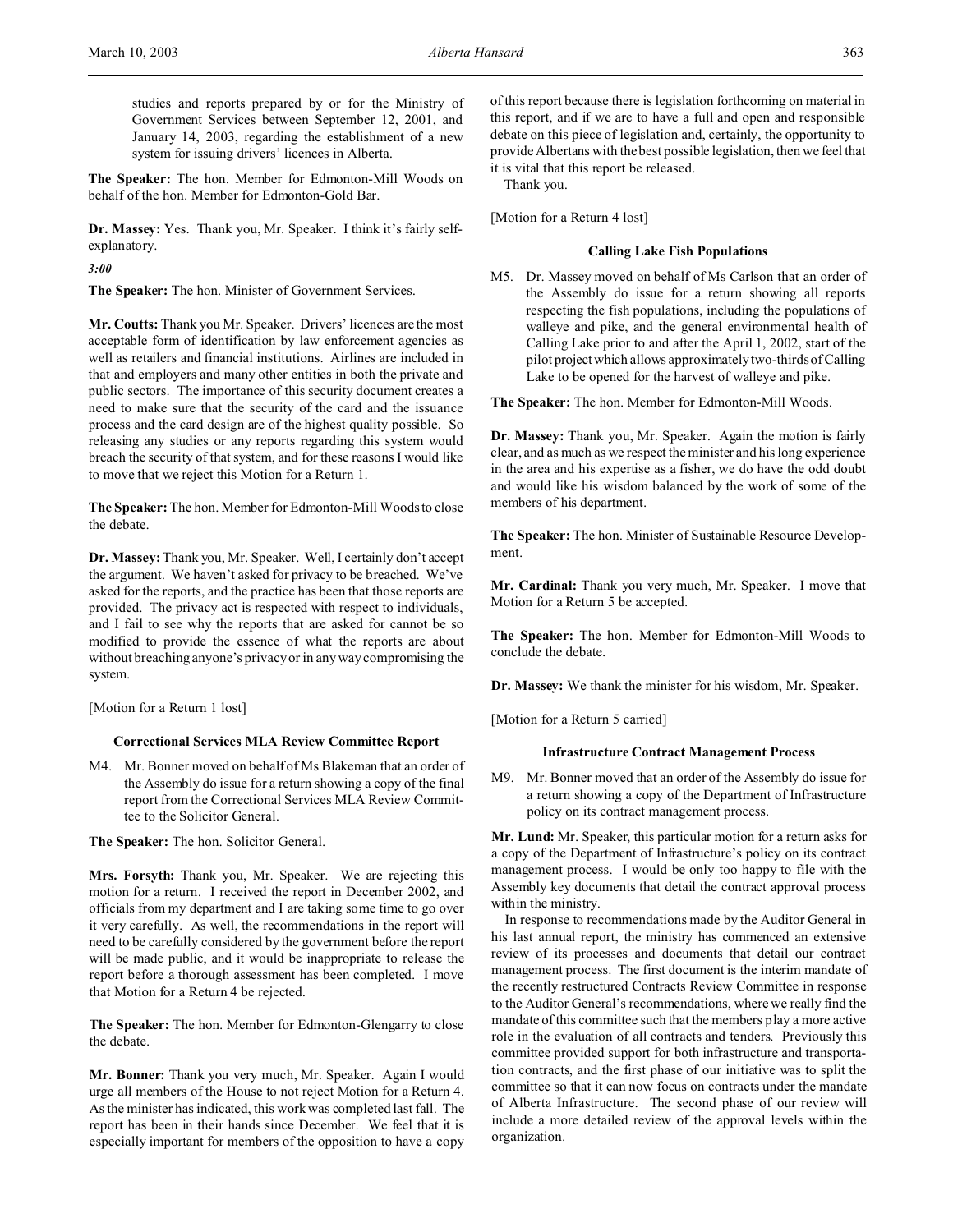In addition, we have developed a consultation and selection policy, which is currently in draft. We have consulted stakeholder organizations and private industry, such as the architecture and engineering professions, to ensure that our proposed changes respect a fair, equitable, transparent, and appropriate way of doing business with their member firms and have developed a policy that will clearly communicate the department's process for consultant selection and contract awards.

Mr. Speaker, I feel that these documents will provide this Assembly with the information on the importance of Alberta Infrastructure ensuring a fair and open contract management process. So we will be accepting this motion and be only too happy to table those documents.

**The Speaker:** The hon. Member for Edmonton-Glengarry to close the debate.

**Mr. Bonner:** Thank you very much, Mr. Speaker. I want to thank the minister for his commitment to table those documents in the House and also for the brief explanation on the processes and procedures that they have instituted to try and deal with this situation. So thank you, Mr. Minister.

[Motion for a Return 9 carried]

### **Transportation Contract Management Process**

M11. Mr. Bonner moved that an order of the Assembly do issue for a return showing a copy of the Department of Transportation policy on its contract management process.

**The Speaker:** The hon. Deputy Government House Leader.

**Mr. Zwozdesky:** Thank you, Mr. Speaker. I am pleased to undertake this motion and accept it on behalf of the hon. Minister of Transportation.

**The Speaker:** The hon. Member for Edmonton-Glengarry to conclude debate.

**Mr. Bonner:** I'd like to take this opportunity to thank the minister for accepting this motion for a return.

[Motion for a Return 11 carried]

*3:10*head: **Government Bills and Orders** head: **Committee of the Whole**

[Mr. Shariff in the chair]

**The Deputy Chair:** We'll call the committee to order.

## **Bill 201 Emblems of Alberta (Grass Emblem) Amendment Act, 2003**

**The Deputy Chair:** Are there any comments, questions, or amendments to be offered with respect to this bill? The hon. Member for Highwood.

**Mr. Tannas:** Thank you, Mr. Chairman. At committee stage I have no amendments to offer, but I would like to answer some questions which were asked in second reading. Now, when I was reviewing *Hansard*, I only determined that one member, the hon. Member for Edmonton-Gold Bar, had a few questions on June grass, respecting its distribution, selection, and the balloting process. I'll perhaps spare everyone too much of the reading of the questions, but it just said that perhaps the June grass was overlooked by the electorate in this case and wanted to know who introduced the legislation and the committee update on the balloting and that kind of thing. I'll endeavour to do that.

Just as a reminder, rough fescue is also found in Peace River and Grande Prairie, because there was a comment that it only went as far as Grassland.

Now, to try to explain why the Prairie Conservation Forum balloting process arrived at rough fescue, which is found in approximately two-thirds of Alberta, and, as the hon. Member for Edmonton Gold-Bar observed, the June grass is found throughout Alberta. So if one first looks at the process for choosing the five grasses that were on the ballot – and all the members are familiar with that ballot. It was distributed here in the House when we had second reading and also was distributed to many members several years ago when it was distributed to the MLAs. A list of grasses was compiled, which in Alberta is well over a hundred species, approximately 138 species, and an evaluation matrix was developed by the Prairie Conservation Forum. Seven members of the Prairie Conservation Forum's provincial grass committee, including Cheryl Bradley, Tom Cameron, Cheryl Dash, Reg Ernst, Vern McNeely, Ed Nelson, and Liz Saunders, everything from grass specialists to ranchers and so on, drew up a list of 41 grasses which are relatively common and widespread in Alberta. That is to say that those species were reasonably well known and their range covered at least 25 percent or more of the province.

In May this list of 41 grass species was sent to all members of the Prairie Conservation Forum asking them to select the five grasses that they felt should be on a shortlist. From that shortlist they came up with a shortlist of 41 out of approximately 140. They came up with the following: western wheat grass and northern wheat grass were deemed to be almost the same, but between the two of them there were 21 choices; blue grama grass, 14; rough fescue, 28. So it had most of all of the 41. June grass was 16, and needle and thread grass was 18. So that information for the hon. Member for Edmonton-Gold Bar.

Then comments were made on this process as to why they made their choice or why they didn't make a choice. Just a few of them are:

• Choose a grass representative of the Fescue Grassland as Saskatchewan's emblem represents the Mixed Grass Prairie and Manitoba may well choose one representative of the Tall Grass Prairie.

So that was advice from one of the members of the Prairie Conservation Forum.

- Needle and Thread is probably the most common in Alberta and has a neat sounding name. Rough fescue may be found in a larger geographical area in Alberta. Sweet Grass sounds neat and is used by native people.
- Only choice is Rough Fescue. The crème de la crème. Another one said:
	- I am honoured that a "dirt" person is allowed to have a vote on
	- such matters!

I presume that's one of the agricultural fellows. Finally, there's another comment.

• There is only one candidate and that is Rough Fescue. It is widespread, unique, and vital to the future of both the cattlemen and wildlife. Put [myself] down five times [for that].

So those are just some of the comments in that process.

Again, rough fescue was the first choice, and then on the basis of that, they were able to pick the five grasses that you saw on the ballot. This was sent to several thousand interested Albertans but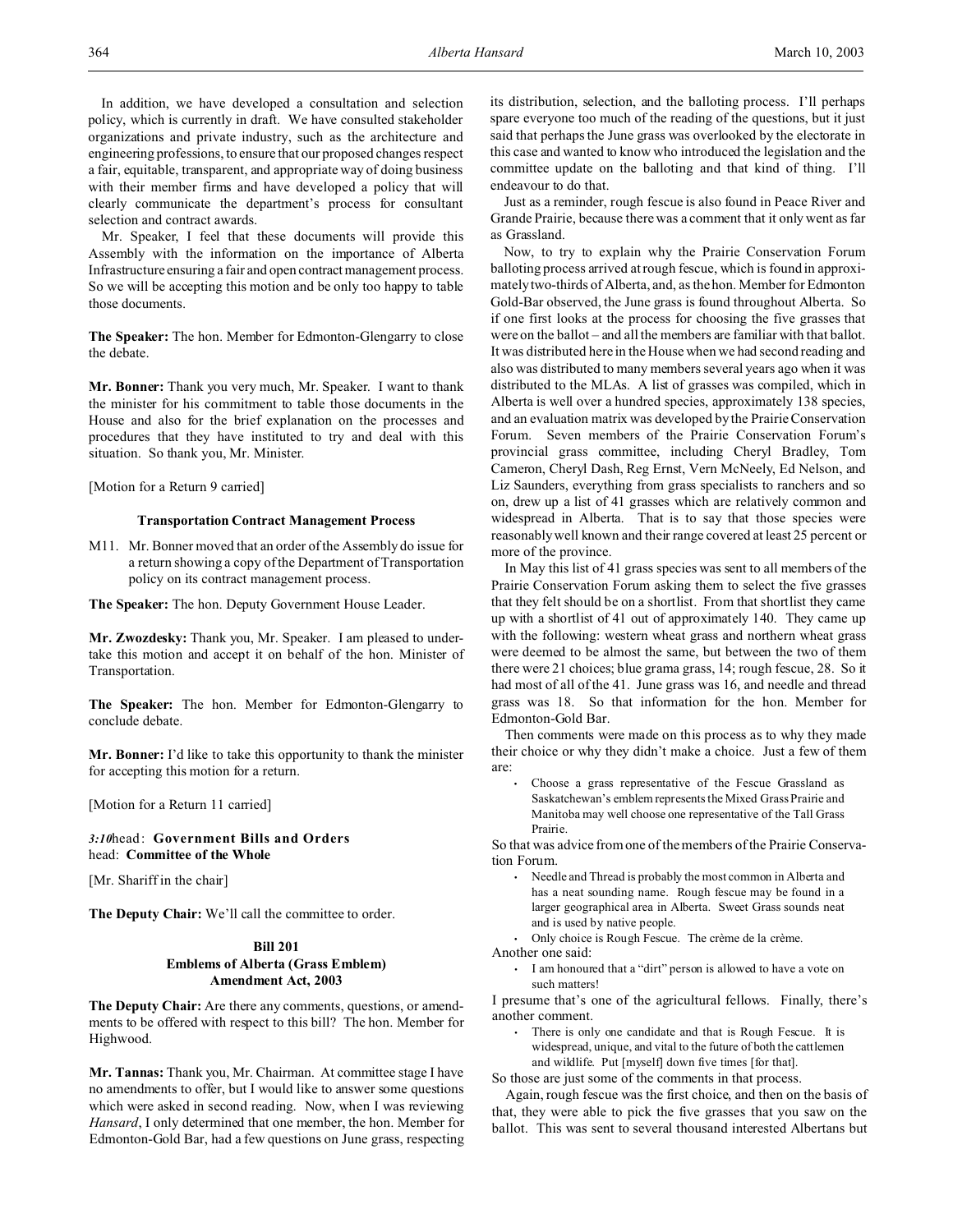not only just sent out to them. Advertising was placed in many newspapers and magazines and on the Net and other means, then, for Albertans to vote on this issue of a provincial grass emblem or symbol for Alberta, and there were some rural schools that participated in it. The balloting resulted in 2,021 ballots, with rough fescue receiving 738 and therefore being the largest, with a majority of 36 percent. June grass was 556, blue grass was 305, western wheat grass was 226, and green needle was 196. So they ranged, then, from 36 percent down to 10 percent.

I'd like to add to this by referring to *A Guide to Using Native Plants on Disturbed Lands*, and we could go through that and spend the next hour looking at all of the ones, but if you look at the various types of grasslands like submesic grassland, upper slope positions, Parry oat grass is the largest, and rough fescue is in there as well at 15 percent of the canopy cover. Go to mesic grassland, lower slope locations: rough fescue is 32 percent, and the others all fall below that as a species with the canopy cover. It goes on through grassy upland sites. Again, plains rough fescue is the largest, and it goes on from there.

Before I conclude, I would add a few more thoughts on the appropriateness of rough fescue even though it doesn't grow throughout the province. Some of the reasons are that if we look at Alberta's emblems, like the wild rose and the great horned owl, those are pretty widespread throughout the province, but the bighorn sheep is found primarily in the Rocky Mountains on our western border. The lodgepole pine is widespread in western Alberta but not found very far east of the Rocky Mountains. Bull trout is found in Alberta's glacial waters. So the fact that rough fescue is only found in two-thirds of the province of Alberta as opposed to a hundred percent of Alberta is, perhaps, not as crucial as the hon. Member for Edmonton-Gold Bar might have thought. The current roster of emblems reflects different cultural, historical, and ecological aspects of Alberta's diversity. There is, however, no emblem which signifies Alberta's prairie heritage, and that's one of the selling points of rough fescue.

The Provincial Museum of Alberta has made some comments that I think are worthy to note. They have written:

The Prairie Conservation Forum (PCF) appears to have done an excellent job in selecting rough fescue as the candidate grass species for inclusion in the Emblems of Alberta Act as the official grass of Alberta. It is clear that the PCF devoted considerable effort into making the selection of this grass a democratic, scientific and educational process.

Educating the public about the ecological qualities of a focus group of critical grass species and then allowing them to vote on their preferred species was an act of informed empowerment.

They go on to say:

Ecologically, it would be hard to argue for a better grass to represent the Province of Alberta. This grass is symbolic of natural and human based systems on a number of fronts and presents a diversity of contrasting elements that do indeed reflect the diversity of the Province.

The Provincial Museum of Alberta said:

In summary, The PCF has done an excellent job selecting rough fescue as the candidate grass for Alberta's official emblem. They have involved the public in the selection process, they provided educational material to promote awareness of all grass species, and they worked with a wide range of stakeholders. The final selection was based on sound ecological principles.

In concluding my remarks at this point in the committee stage, Mr. Chairman, I would like to say that I look forward to any further comments or questions that anyone may offer.

**Mr. Zwozdesky:** Thank you, Mr. Chairman, and thank you to our Member for Highwood for bringing this important bill forward for debate at this time. I just want to rise briefly and indicate my support for this both as an individual and as minister responsible for parks and protected areas. I think it reflects well on some of the values that we as Albertans hold with respect to our environment in general.

Through our protected areas program, Mr. Chair, we try to ensure that our natural heritage remains vibrant, strong, and protected for today and available for the future. The intent of the designation of a provincial grass emblem, I believe, is to select an official symbol that reflects that our grassland areas and our prairie heritage are equally important.

I know that the fescue grass emblem will join numerous other natural provincial emblems, which have been alluded to: the wild rose, the lodgepole pine, the petrified wood, the great horned owl, the Rocky Mountain bighorn sheep, the bull trout, and so on. These emblems are all important to our history in one way or another, and they represent the basic elements of Alberta that are so important to all of us because they are symbolic of the wild, the natural, and the bountiful aspects of our province, of which we are so proud. It was some of these very first elements, of course, that were very appealing to our aboriginal people and that, in turn, helped attract the first European settlers to western Canada.

Fescue grasslands, in particular, are symbolic of natural and human-based systems, and they do host a very rich range of contrasting elements, which I'm sure many members here are aware of, and as such they do reflect the broad diversity of our province. So from a natural history point of view, Alberta is the only place in North America that actually contains all three of these species of rough fescue, which perhaps other members have referenced. This particular grass is fairly widespread in our province, Mr. Chair, and it is in fact found in four of the six natural regions, those being the grassland, parkland, foothills, and Rocky Mountains.

The rough fescue ecosystems that are the subject of debate today are also important in that they provide a critical food source group for the winter, in particular for wildlife, including many of our big game species of the prairies and of the foothills. But from a human history perspective it's difficult to understand how the parkland, grassland, and foothills regions of the province would have been properly sustained from an agricultural point of view without the rough fescue presence. I'm told and I've read some stories where rough fescue indeed provided critical winter feed for livestock and helped sustain pioneering efforts on the prairies in the early days. So extensive cover of rough fescue is an important indicator of a wellmanaged rangeland.

I think that in identifying rough fescue as Alberta's official grass emblem, we will contribute significantly to the conservation of our natural grasslands and help focus attention on the human history and the ecological history of our province. Albertans, I know, are very proud of not only our province but also of what we are doing to help protect the natural diversity of the tremendous charms that our province has to offer. Obviously, Mr. Chair, that is evidenced by the success of our special places program, in which Albertans were involved extensively in the process of nominating, identifying, and establishing new parks and protected areas across our province, and that extensive network has been the recipient of many accolades over the past year and a half or so.

Mr. Chair, as I begin to wrap up here, I just want to address a few areas of the province that are very specifically involved in one form or another and/or that touch on this important bill. Some of the areas that we have protected through our special program alluded to earlier, where different types of natural prairie grass could be found,

*3:20*

**The Deputy Chair:** The hon. Minister of Community Development.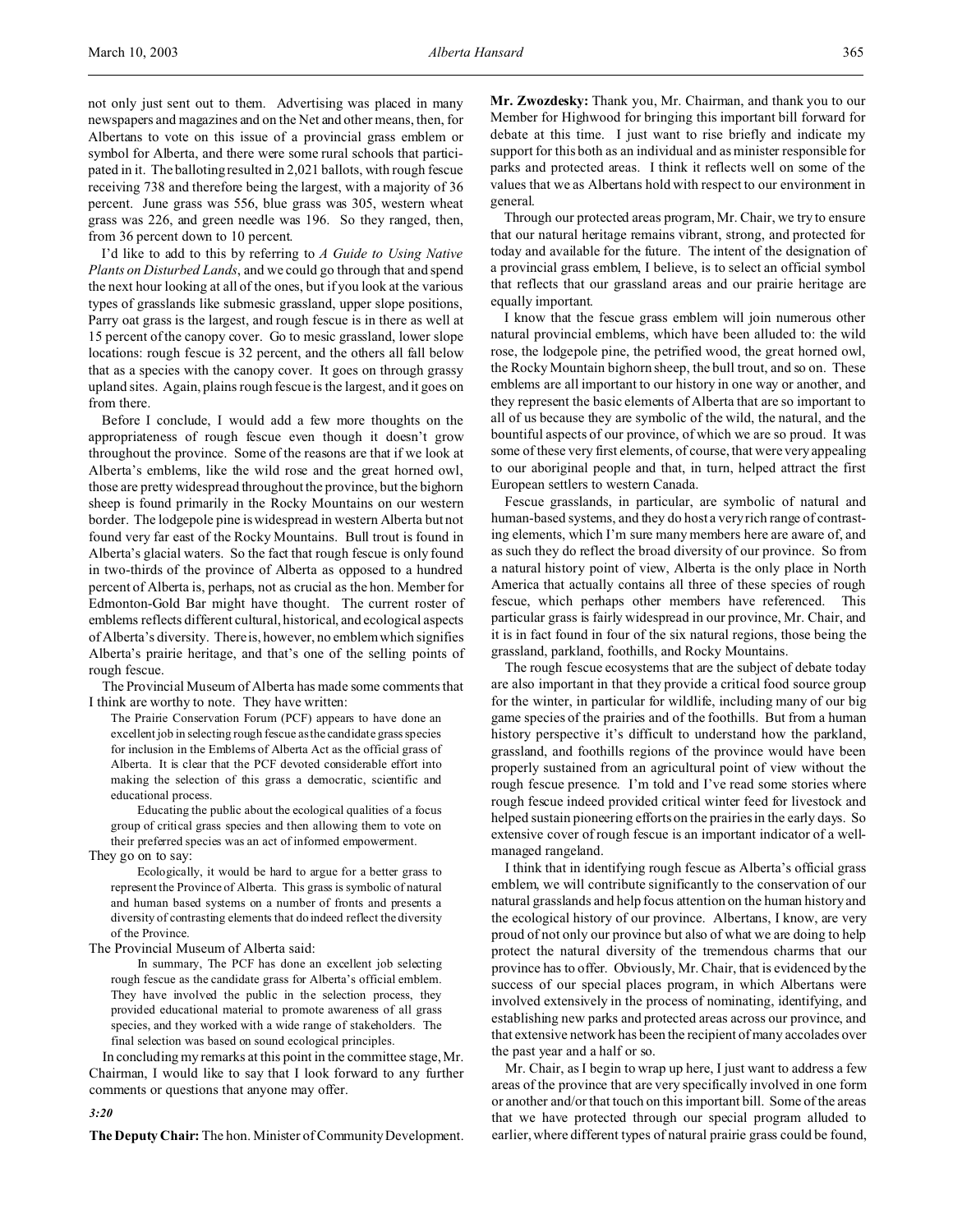would include the Rumsey heritage rangeland, which is adjacent to the Rumsey ecological reserve, and it protects the largest remaining tract of aspen parkland in Canada, spanning the transition from the northern fescue grassland to the central parkland. Another area is the Milk River natural area, which contains some of the most diverse and least disturbed grasslands in the country. Another area is the Hand Hills ecological reserve, which is part of the largest remaining fescue grassland in the world. The Tolman Badlands heritage rangeland preserves the northern fescue grasslands north of Drumheller. Finally, the Kleskun Hill natural area protects some of the largest remnant pieces of native grassland in the Grande Prairie area.

These successes, Mr. Chair, are indeed a result of very special partnerships that our government has with businesses and with Alberta communities provincewide. Volunteer efforts need to be recognized in this respect because they, too, are a very important component of building on our success. Over 240 individual stewards and 71 steward organizations are currently involved in the parks and protected areas volunteer steward program. As an example, the Peace Parkland Naturalists assist parks and protected areas in Grande Prairie with the promotion and management of the Kleskun Hill natural area. Of equal importance are the conservation efforts of private landowners, which complement the provincial protected areas and contribute to the overall conservation of the grassland and the parkland natural regions in Alberta.

So this is a very timely bill, it's a very important bill, and credit for it obviously goes to the member bringing it forward, but credit must also go to other initiatives such as Operation Grassland Community, which is a stewardship, education, and partnership program that works directly with landowners, youth, and the general public toward conservation of native prairie habitat.

Mr. Chair, in closing, the Prairie Conservation Forum has done an excellent job in helping select rough fescue as the candidate grass for Alberta's official emblem status. They have worked hard to involve the public in this selection process, they've provided educational material to promote awareness of all grass species, and they've worked with a wide range of stakeholders in bringing this recommendation forward.

I want to quickly acknowledge the contribution of our Alberta Sport, Recreation, Parks & Wildlife Foundation and, as the Member for Highwood indicated, the Provincial Museum of Alberta and its staff, who are within my ministry, for their sincere efforts as members of the Prairie Conservation Forum, who also assisted in the selection of rough fescue as the official grass and for their support in this recommendation.

Mr. Chair, my final sentence is simply to recognize that many Albertans and the Prairie Conservation Forum need to be sincerely thanked for their very hard work and their exceptional recommendation. One way we can do that is by approving rough fescue for designation as the official provincial grass emblem.

Thank you.

**The Deputy Chair:** The hon. Member for Edmonton-Gold Bar.

**Mr. MacDonald:** Thank you very much, Mr. Chairman. It's a pleasure to rise in debate this afternoon and participate in the discussion on Bill 201, Emblems of Alberta (Grass Emblem) Amendment Act, 2003. I appreciate the hon. Member for Highwood's answers to some of the questions that I had and certainly from the previous speaker, the hon. Minister of Community Development. In that case, one could only say that, well, perhaps the grass is greener on that side of the fence for a change.

When I look at this bill and I hear all hon. members of the

Assembly speak in favour of it, I certainly see no harm in adopting this. I'm surprised at the attention it's getting. When I'm listening to the arguments as they're presented, it astonishes me to look around this Assembly and see so many members interested in participating in this debate, yet we only, Mr. Chairman, have one plant in the entire Assembly, on the Clerk's table. I've had the honour and the pleasure of visiting a few Legislative Assemblies in Canada, and certainly some of them have a lot more vegetation than just that.

## *3:30*

I would encourage, in light of the overwhelming support this bill is getting from government members, that perhaps it's time that – and this could be done in conjunction with the centennial year. It could be a modest, inexpensive recognition of our centennial year. I don't want centennial years to be getting out of hand, Mr. Chairman, with a lot of monuments and stuff being built. I would rather schools and hospitals be constructed, but what we could do perhaps is at some point for visiting schoolchildren whenever they come to the Assembly – it doesn't necessarily have to be in here – we could have an aquarium with a few bull trout in it so that the children could see firsthand, up close our provincial fish.

Now, we could also do something similar with a little patch of this rough fescue grass. I'm not saying that it should be in front of the Mace or anything like this, but certainly there could be a place. Or perhaps we should make a couple of square metres of rough fescue sod or grass in the vicinity of one of the entrances to this Assembly so that Albertans could see for themselves our grass emblem, so to speak.

I'll be brief, Mr. Chairman. In conclusion, I would urge that perhaps we should look at a few more plants in this Assembly. We've got one, and I think we could have a lot more. There's certainly room for them. Perhaps it would make the Assembly that much more of a pleasant place, and with that I would conclude my remarks.

It would be a good, symbolic way to mark our first 100 years as a province to perhaps have a few representations. I'm not saying to have, for instance, a stuffed owl in this Assembly or anything of that nature; don't get me wrong. The public is apt to come in and get confused and have a great deal distinguishing which constituency that stuffed owl would be representing. It certainly wouldn't be an opposition constituency.

Those are some of the things that I think we should do that would be modest and inexpensive, and we could recognize not only this rough fescue grass but other emblems in this province. Thank you.

#### **The Deputy Chair:** The hon. Member for Highwood.

**Mr. Tannas:** Thank you, Mr. Chairman, and thanks to the hon. Member for Edmonton-Gold Bar for the good suggestions. Actually, some of them were anticipated, and there are now some examples of rough fescue growing in the gardens of the Legislature, and about 20 feet from where my car is on warmer occasions parked there is a rough fescue plant. Now it's well buried by the snow.

There are suggestions, as well, that maybe we might have, in addition to that plant, some of the native plants. Of course, one of the problems with native plants is that they have as part of the cycle that there has to be a dormant period and a cold period as well as a warm period, but the Native Plant Council is going to follow up on those suggestions.

Thank you.

[The clauses of Bill 201 agreed to]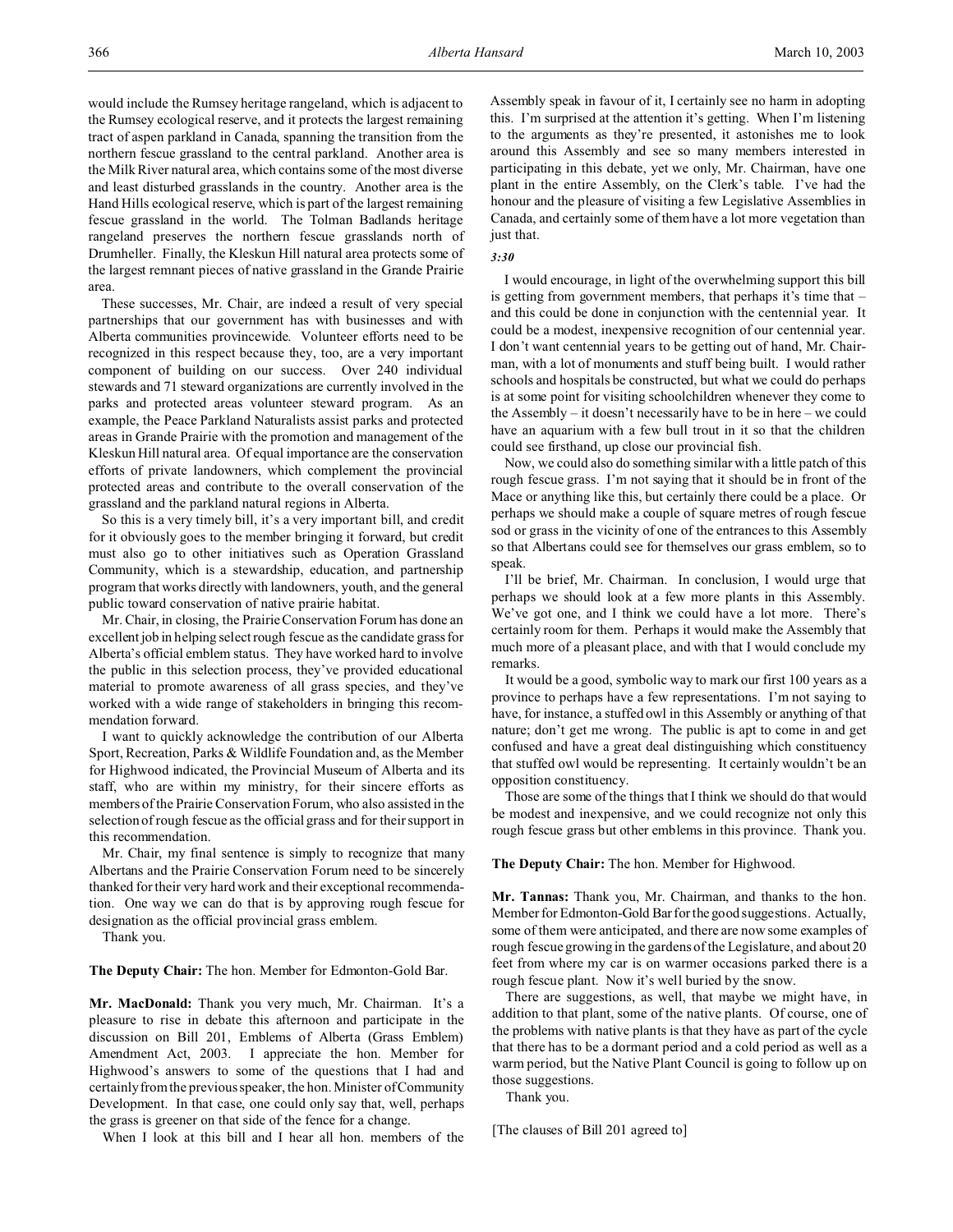[Title and preamble agreed to]

**The Deputy Chair:** Shall the bill be reported? Are you agreed?

**Hon. Members:** Agreed.

**The Deputy Chair:** Opposed? Carried. The hon. Deputy Government House Leader.

**Mr. Zwozdesky:** Thank you, Mr. Chair. I would move that we now rise and report.

[Motion carried]

[Mr. Shariff in the chair]

**Mr. Tannas:** Mr. Speaker, the Committee of the Whole has had under consideration and reports Bill 201.

**The Acting Speaker:** Does the Assembly concur in the report?

**Hon. Members:** Agreed.

**The Acting Speaker:** Opposed? So ordered.

head: **Public Bills and Orders Other than Government Bills and Orders**

head: **Second Reading**

# **Bill 203**

**School (Compulsory Attendance) Amendment Act, 2003**

[Adjourned debate March 3: Mr. McFarland]

**The Acting Speaker:** The hon. Member for Little Bow.

**Mr. McFarland:** Thank you, Mr. Speaker. When I began debate on March 3, I indicated that the principles of Bill 203 were to raise the legal leaving age from school from 16 to 17, universally and consistently, and at the same time Bill 203 would eliminate the use of attendance boards. If I could carry on from that point, Mr. Speaker, I also wanted to reiterate that I think it should be the goal of every parent or guardian to see that their child graduates from high school and, hopefully, pursues some type of postsecondary training. There is no denying the fact that staying in school increases a young person's opportunities in this world far beyond those of a high school dropout.

Let me start by addressing the first point: raising the mandatory school age from 16 to 17 years old. Opponents to this bill will argue that children who do not want to be in school should not be forced to attend school. Let me ask you this, Mr. Speaker: how many 16 year olds are mature enough at that age to fully realize the consequences of leaving school early? The notion that a child who is 16 years old who does not desire to be in the classroom will be mature and responsible enough to be a productive member of the workforce is a little bit far-reaching in its assumption.

Another small stretch of the imagination, Mr. Speaker, is to assume that all children who drop out before graduating will eventually see the error of their ways or the decision that they've made and return to school to earn their graduate equivalency diploma or even to attend a vocational institution. These students were not interested in attending when the tuition was being paid for. How could we really believe that they'll suddenly be interested in educating themselves when the tuition is coming directly out of their back pocket? In the meantime, they're destined for a life of minimum wage positions and near poverty.

Bill 203 is a move in the right direction, Mr. Speaker, and passing it into legislation is the right thing to do. It also ties in with the goals of this government, the future welfare of our children, and our children's promise act, that was introduced this year.

Mr. Speaker, dropout and graduation rates have long been used as indicators of success in preparing students for their future careers or postsecondary education. These rates have a long-term impact on such conditions as unemployment, earning power, average income, and quality of life. I believe it's important to point out that even young people who are only interested in agricultural pursuits require some type of formal education. Having some experience in the business of farming myself and recognizing how technology and information is changing, I can speak to the need for training in this industry.

For those young people interested in expanding their knowledge and background in agriculture, Olds College, for instance, offers a two-year agricultural production and management diploma. In this program at Olds College the requirement is, at very minimum, Mr. Speaker, a high school diploma, 55 percent in math 20 or 23, 55 percent or better in science 30. This immediately excludes the individual who thought they were so smart and had to quit school when they were 16.

Another example, one that may not be as rural but certainly applies to many of the younger people from urban Alberta, would be those who want to work with children who may have experienced difficulties in their lives. Lethbridge Community College, as another example, offers an excellent program in child and youth care. Applicants to this program are required to have an Alberta high school diploma or an equivalent including a minimum of 60 percent in each of social studies 30, English 30, and one other 30-level subject. A young person with these honourable goals of working with underprivileged children will immediately feel the impact of the decision they made to quit school at the age of 16. They simply won't be accepted.

# *3:40*

Recent studies by the National Centre for Education Statistics reported that high school dropouts were three times more likely to receive public assistance than high school graduates who did not go to college. Three times more likely, Mr. Speaker, to receive public assistance. This is a very telling tale. It speaks not only to the lost economic activity to the province as well as to a lifetime of minimum wage, public assistance but also to the increased cost to individual taxpayers. Producing a well-educated, diverse workforce is integral to Alberta's economic success. Keeping children in school until at least 17 years old and increasing graduation rates will help add to Alberta's comparative economic advantage.

The response from the Department of Learning paints such a different picture in terms of costs. While Stats Canada figures point to lost productivity, the Learning department has focused their arguments on a small increase in administrative costs. According to their data, historically the proportion of 16-year-old students who stay in school for the next school year is between 75 and 80 percent. Given this enrollment trend for 17-year-old students, the introduction of a mandatory age requirement of 17 years would create an overall basic learning cost pressure of approximately \$43 million for basic instructional grant funding and system administration. How can one even begin to put a price tag on the value of an education? It is the cost of, and I'll quote, not, unquote, providing a high level of education for our children that's truly more measurable.

New Brunswick is the only province in Canada, Mr. Speaker, for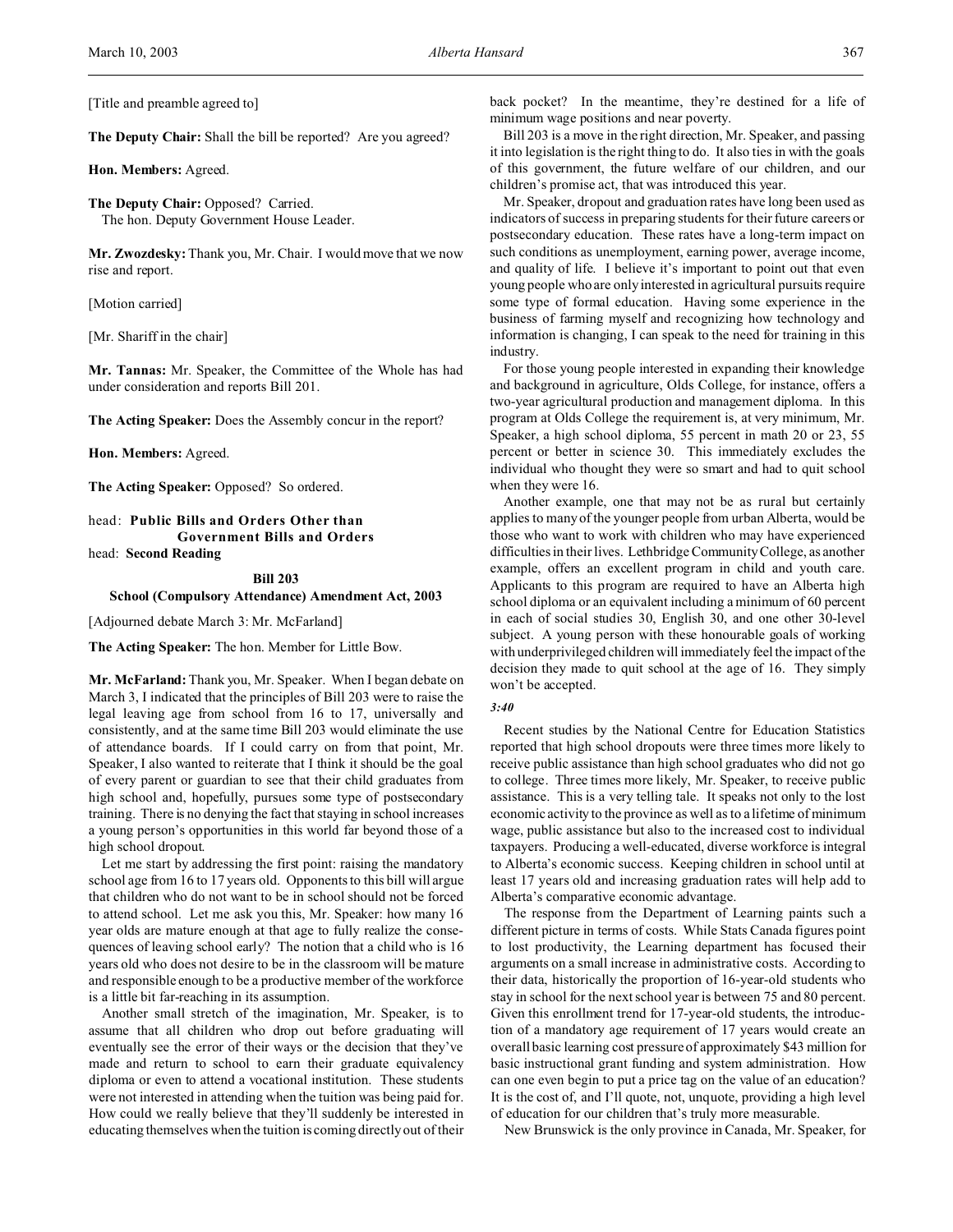those interested, who has raised the minimum mandatory school age above 16. On July 1, 1999, New Brunswick through their Education Act required children to stay in school until they graduate or turn 18 years old, and the results have been very encouraging. In 2000-2001 their dropout rate had fallen by 25 percent since 1993, when it stood at 3.8 percent. This indicates that this type of legislation will keep children in school. Studies have continually shown that keeping children in school for longer periods increases their likelihood of continuing to a postsecondary institution.

I'd like now to turn my attention to addressing the second point of Bill 203: applying the age requirement universally and consistently. Section 13(5) of the School Act prescribes who can be excused from mandatory attendance and for what reasons. Bill 203 proposes to strike section 13(5) from the School Act. Under Bill 203 reasonable exceptions to attendance rules will remain unchanged. These exceptions include absences for sickness, recognized holidays, suspensions, expulsion, even those students who've graduated from school prior to the age of 17, those students who some call gifted

The third issue I'd like to address regarding Bill 203 involves the elimination of the attendance boards. Currently under 15(1) of the School Act attendance boards represent the ultimate authority in resolving truancy issues. Attendance boards were established to provide an alternative to the immediate use of the courts for enforcement of the compulsory attendance.

Thank you, Mr. Speaker. I encourage your support.

## **The Acting Speaker:**The hon. Member for Edmonton-Mill Woods.

**Dr. Massey:** Thank you, Mr. Speaker. I'm pleased to have an opportunity to speak in support of Bill 203, the School (Compulsory Attendance) Amendment Act, 2003. If we go back and look at the history of compulsory attendance laws in our country and across the continent, the purpose has been pretty clear, and that's to prepare youth to be productive members of our society and, more importantly, maybe in some instances, to create an informed citizenry, a citizenry that can take part and can guide our democracy. So those two goals, to make them productive members and to create an informed citizenry, I think have been valid goals in the past, and they're certainly valid goals for this bill.

I think for me the important thing about the bill is that it helps to establish the social norm that you finish high school, and there's been some research that would support the notion that the context within which a law like this operates is very important, and the message that it gives youth in our province is that high school graduation is a minimum requirement. We'll hear the arguments, I'm sure, opposing this bill, Mr. Speaker, that talk about the difficulties of keeping youngsters who don't want to be in school there, but I think that that's a whole different argument and needs to be addressed by itself, apart from the compulsory attendance law. I think that it is really important that we pass this law, but even more important is what is done in schools based on the knowledge we already have to prevent the problem from occurring in the first place. What can we do in schools so that the times that the compulsory attendance law has to be invoked are minimized?

I think that if you look at some of the research on, for instance, who stays in school, there's some good evidence that dropout rates in small schools are lower than those in large schools. If you attend a small high school, there's a pressure on you to be part of the culture of that small school. You're forced to take part in the photography club and be on the schoolbook council, a number of activities – you have to be on the basketball team; you have to be on the football team  $-$  if those settings are going to work in a high school. So there's great pressure on students in small high schools

to take part in school life, and it's that engagement that we know is one of the factors, a contributing factor, in keeping youngsters in school and having them complete high school. We have to work to try to get that balance so that the pressure to leave school is balanced overwhelmingly in favour of the pressures to stay in school, and I think that that's an important aspect of the whole problem.

We know that it's informed parents whose youngsters are more likely to stay in school. By informed parents I mean parents who are engaged with the school, the purposes of the school, who work at home to affect their youngster's attitude towards school and school performance, and it doesn't mean that they have to sit down and do the math 30 homework for youngsters. All they have to do as a minimum is to ask what's going on, to question youngsters about what's happening in school. "How's your progress in this area? What kinds of things are you engaged in?" It's that kind of activity that leads to youngsters staying in school along with the kind of emotional support that parents can provide.

We know that parental educational attainment has something to do with whether youngsters stay in school. If your parents completed to 10th grade, then the chances are there won't be as much pressure on you to complete high school as children in families where parents are high school graduates. An important aspect of this bill is that it does make it, as I said before, the norm that you complete high school.

Youngsters that are positively engaged in extracurricular activities are more likely to stay in school than those who aren't. You know, if we're really serious about the problem of dropouts, then we have to look at what's happening in schools and what kinds of opportunities are there provided for extracurricular activities and to make sure that when there are pressures on school funding those extracurricular programs are not sacrificed in the name of saving money. They have an important role in helping youngsters avoid being at risk for dropping out. Those activities create a network that draws youngsters in and helps to keep them in school. We know that youngsters living with both biological parents are more likely to complete high school. If you have a higher family income, you're more likely to stay in school. If your parents are employed, you're more likely to stay in school. So there are a number of family factors where I think schools, by the programs that they have in place, can help youngsters stay in school.

#### *3:50*

We know that social bonding, educational engagement, achievement that pays off eventually in employment are important factors for youngsters that stay in schools, and we also know that schools that provide a haven for youngsters from home problems and a place for vocational training programs, opportunities to build relationships – those are the youngsters that stay in school.

So we have some pretty good notions of the characteristics of youngsters that do stay in school, and it's those characteristics that I think we have to build on. This law will cause schools to look maybe more seriously at those programs. Those characteristics I think are important in building programs that will help youngsters stay in school and again, as I said, build that very important norm, that the minimum in our province is staying for the completion of high school.

We can start things very, very early, Mr. Speaker. We know, for example, that you can predict even as early as kindergarten who's going to drop out. We know that youngsters that are engaged in disruptive behaviour is one indicator that youngsters might possibly drop out of school. Youngsters who exhibit aggressive behaviour that goes unrestrained in the early years of school is another possible predictor of someone who may want to leave school before they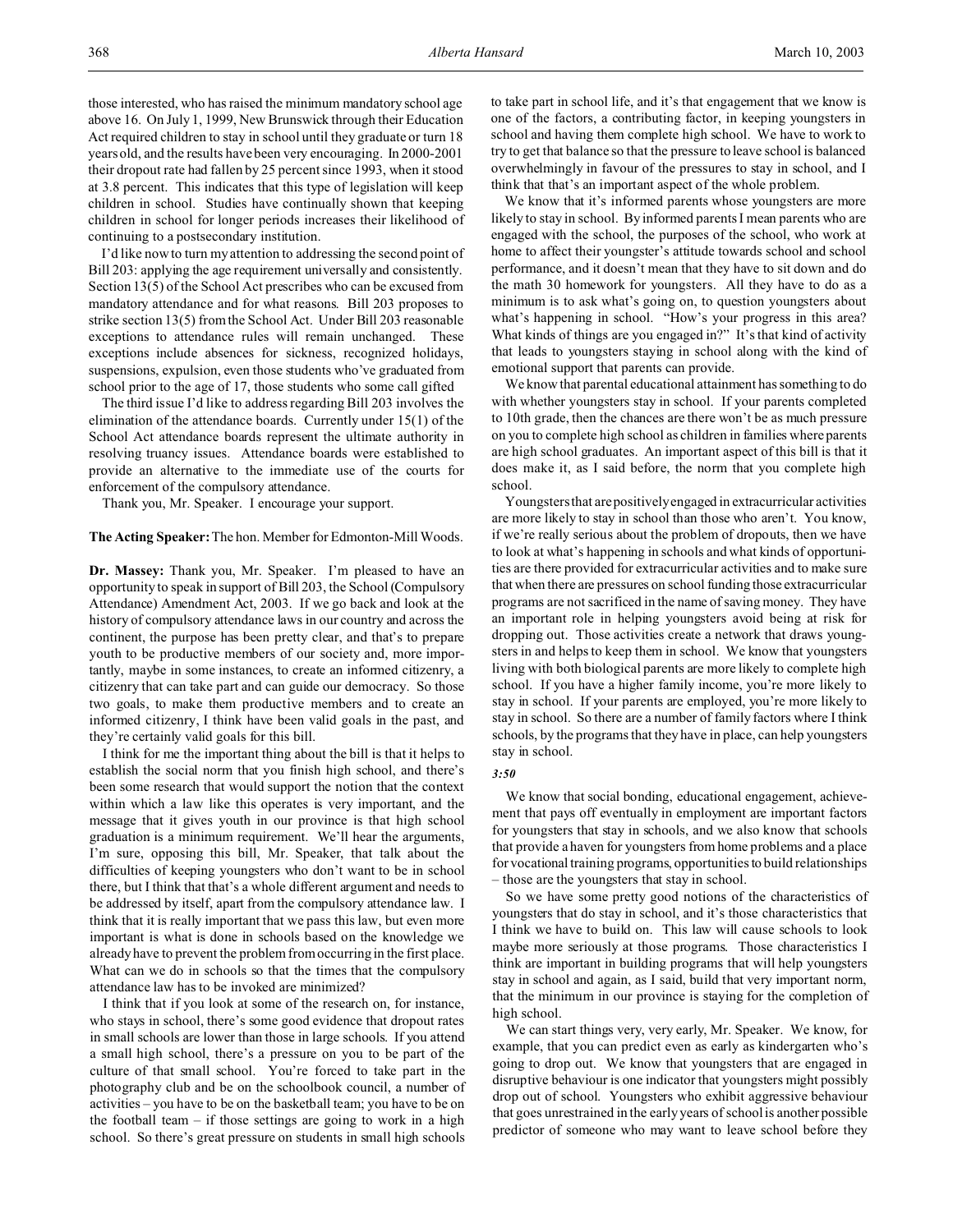complete high school, and we get caught up in condemning social promotion as being something very bad, but it's also one of the surest predictors that someone will drop out of school if they have been retained by at least one grade. So by holding youngsters back, we make the probability of them dropping out of high school higher. There's the whole notion of poor attitudes to school, whether that comes from the home or it's allowed to be fostered with the school itself. That leads to youngsters opting to leave school earlier or trying to.

There are a number of youngsters who are not mature enough to make the connection between high school completion, finishing school, and better economic opportunities down the road. The previous speaker mentioned some of the costs that we all pay for those youngsters not being able to make that connection, and I think it's good to question the ability of 16 year olds to make that connection.

Thanks, Mr. Speaker.

**The Acting Speaker:** The hon. Member for Highwood.

**Mr. Tannas:** Thank you, Mr. Speaker. It's my pleasure today to rise and speak at second reading to Bill 203, School (Compulsory Attendance) Amendment Act, 2003, which is an act to amend the School Act and is sponsored by the hon. Member for Little Bow.

Mr. Speaker, education is an absolute necessity in this part of the 21st century. It's very difficult for children in today's world to get employment and, better yet, to be able to remain employed without at the very least a high school diploma. This being the case, there are still far too many children in Alberta who are not completing their high school education. I wonder whether this is due in part to the fact that our laws are, I guess you could say, lenient on those who wish to drop out of school. Currently any child in Alberta who is of the age of 16 is able to drop out of school uncontested by the truancy officials that we may have here, and I think that's probably in today's world quite unacceptable.

Worse than that though, Mr. Speaker and hon. members, is the fact that many are able to leave school on their 15th birthday. It takes two or three months, if we are considering it, following the 15th birthday when they don't show up to school before they appear on the truancy list. By the time the truancy officer gives the parents proper registered letter notice, authorized notice, if the proper address can be located, to present their child at the school that he or she is supposed to be in, two, three, four months can pass, and finally the truancy officer sees that this is not bearing any fruit and takes the case to court. That may take two or three or more months to get a date for the court. By the time the case comes to court, in this circumstance the child may be well past their 16th birthday, in which case the matter has to be dropped. But let us say, by chance, that if the case gets to the court before the 16th birthday, the court may rule that there are only six weeks, five weeks, four weeks, seven weeks left and it's not worth while for that child, who has missed all of the school since their 15th birthday. If there's only this limited period of time in the school year, it's not worth while issuing a court order to force that child to return to the classroom. Having been in the education system for 27 years and being a school administrator for a considerable period of that time, I know that truancy officers for those kinds of individuals that I've just described are loath to try and do anything about it, because by the time it gets to court, it's not worth their while.

So, Mr. Speaker, as dropout rates continue to be high in our learning system in Alberta, we must look for ways to encourage children from even considering the option to drop out. Bill 203 is a small step in fighting the dropout battle. Its main value is that it will raise the legal dropout age from 16 to 17 and the de facto rate to 16 from 15. I'm not sure that this bill really goes far enough, as I personally would support 18 years, but it's a small step in the right direction. I don't think that a 17 year old is all that much further along in the maturity scale to make the decision to stay or not stay in school than a 16 year old, but there are some statistics to say that this age is a better choice than 16.

The most important thing that we must realize is that a student who is 17 is one year closer to graduation than a student who might be 16, and this could go an extremely long way in a teenager's decision-making process. If they are thinking about dropping out, they may ultimately decide against it if they feel they are too close to graduating to quit. They may only have six or eight months left until graduation when they turn 17, so they continue on. Or as the hon. Member for Edmonton-Mill Woods suggested, the sports programs often keep people in for a considerable period of time, and that is a bonus.

As we debate the merits of the bill, I'd like to turn to some success stories in other provinces and states that have had a higher legal dropout age. Granted we will not be able to keep every single child in school, but if our legislation keeps one more child in high school until they have completed, then that will have served some purpose.

## *4:00*

In Canada, Mr. Speaker, there's only one province – it's been mentioned by the hon. Member for Little Bow – that has a legal dropout age that is higher than 16, that being, of course, New Brunswick. The province of New Brunswick has a record of a steady decline in dropout rates since 1993 and even more so since their legislation, a dropout rate that is somewhere around 2.8 percent for Anglophone students and 3.1 percent for Francophone. This is a remarkably small number of students dropping out when trying to find Alberta's dropout rate to compare the two.

I found many different and conflicting numbers for our province. Some pegged the rate at 18 percent, some pegged it a little lower at 8 percent, and the general statistic that is found is that the dropout rate is around 13 percent. Whatever rate, it's much higher than New Brunswick's, and I find that embarrassing, and it must be embarrassing for the other eight provinces as well. We must ask ourselves, then: is our average rate higher because the legal dropout age is lower? If this is the case, then we would be seriously considering the importance and the implications of this bill, Bill 203, the School (Compulsory Attendance) Amendment Act, 2003.

Another state is Kansas. A child can leave high school before they graduate and before they turn 18 if and only if they are at least 16 years of age and have written consent from their parents, guardian, or the court for their withdrawal, and that has proven to close the dropout rate down to less than 3 percent. Apparently in the last year for which we have statistics, it's fallen to 2 percent in Kansas, and that, of course, is an incredibly low figure, Mr. Speaker.

The state of Maine has a very low dropout rate. In fact, it has stayed below the 5 percent mark since 1985 in both the public and the private systems, and in 2001 the dropout rate was 3.07 percent, a far cry, then, from that found in most provinces now in Canada, including, of course, Alberta.

So I think, Mr. Speaker, statistics show that the higher the mandatory school age for children, the more likely they will stay in school and complete their diplomas, and this, I would suggest, should be our goal. It may seem trivial to switch the legal dropout age from 16 to 17, but I believe the positives far outweigh any negatives that might be offered. As I mentioned, I would support the age of 18 were that to be proposed.

If we pass Bill 203 – and I feel we should – I think we would see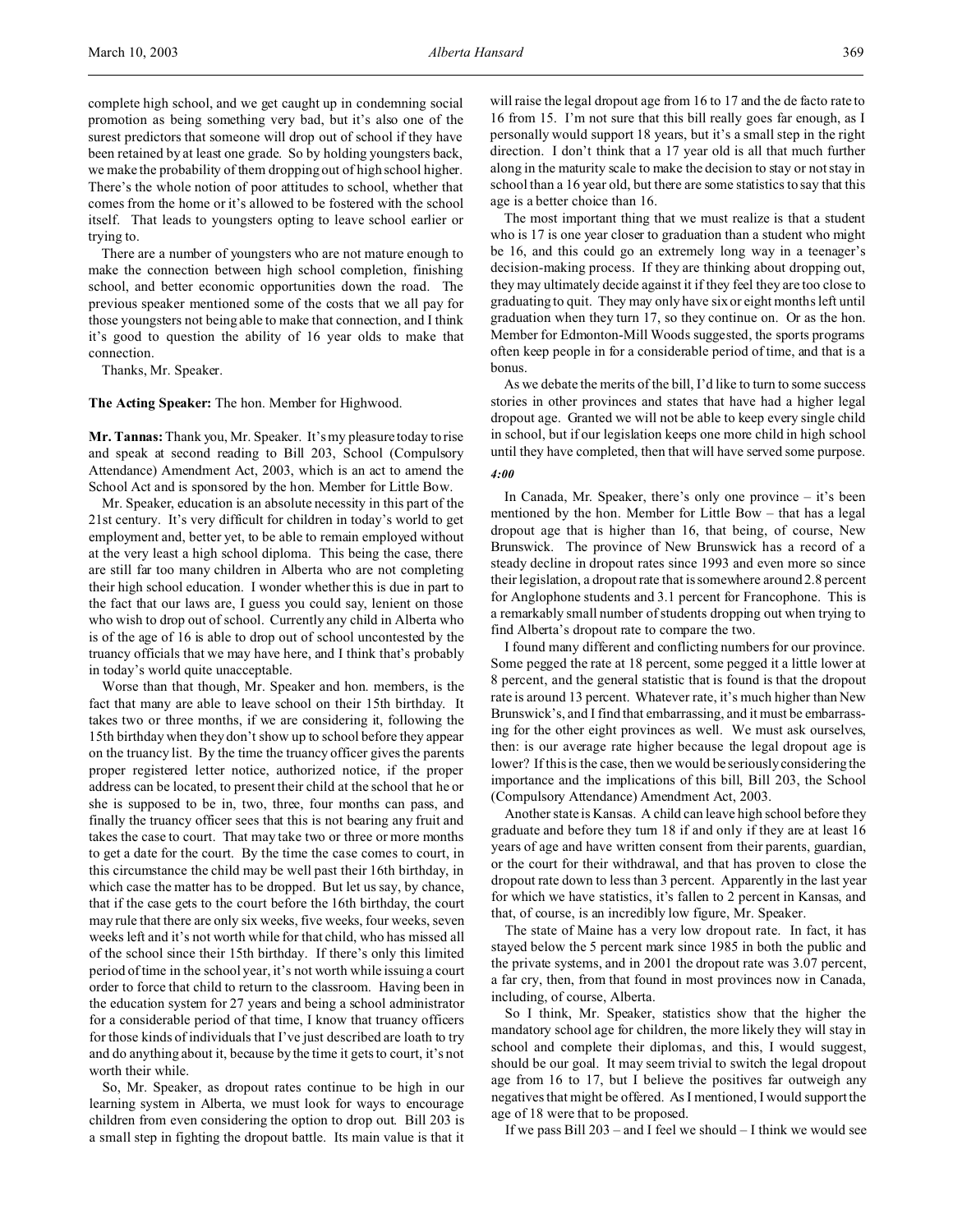the benefits within the next five years. I imagine a province where our dropout rate is lower than 5 percent and students choose to stay in school because they know they want to and, of course, are required to do so. Bill 203 will help keep students in school until they are close enough to graduation, and therefore if they have any thoughts of dropping out, they may well change their minds and refuse to quit school because they are so close to the end. That is the difference between a 16 year old and a 17 year old: the latter is so much closer to finishing. I know that most children will make the proper decision if given the chance and the direction.

I fully endorse Bill 203 and ask all of my colleagues to vote in favour of this important bill. Thank you.

## **The Acting Speaker:** The hon. Member for Edmonton-Glengarry.

**Mr. Bonner:** Thank you very much, Mr. Speaker. It is indeed a pleasure to rise this afternoon to speak to Bill 203, the School (Compulsory Attendance) Amendment Act, 2003, and I would like to compliment the Member for Little Bow for bringing this forward. It is a bill that I think is long overdue, and it is a bill that many people in this province welcome, particularly those parents in the province who happen to have those children who at the age of 15 or 16 have certainly lost interest in school. It's very difficult for those parents – and in a number of cases it can be single parents – to get these children motivated to go to school. So I think that from that very standpoint, if we as a province make this a priority that we want children in school for that extra year, certainly we will see the effects of this type of legislation over time.

## [The Deputy Speaker in the chair]

Most of it, Mr. Speaker, is certainly just a change in attitude. We have seen a number of bills in this Legislature that have been passed where initially we did not see the effect. I think of bills, whether they be the wearing of seat belts in automobiles, where at one time we did not have many that wore their seat belts to a point now where we have quite a few people that wear seat belts and, I think, probably in ever increasing numbers that do. Just recently, we passed legislation in this House which would require young people under the age of 18 to wear bike helmets and, of course, without doing a scientific study, I would have to say that when I drive the streets in the summer, I certainly see a greater percentage of young people wearing helmets. So I think that through legislation this is a start. This is a start. I don't think that students will stay in school just because we have legislation, but they do have to. Legislation will give us a tool from which to start.

A place to start, first of all, is to look at why students drop out of school. When we look at students dropping out of school, truancy is usually the first step towards a lifetime of problems, and this is certainly backed up by a study that was done at Florida State University. They have identified many, many factors associated with dropouts. The other findings that the study has found: the average annual income of dropouts was less than one-half of high school graduates and half of welfare families were headed by dropouts and half of the prison population were from these families. So, certainly, we look at dropout rates in high school. We compare those to the rates of unemployment. We also look at the low status and lowpaying jobs that these types of people end up with, and, Mr. Speaker, this would lead to the disenfranchisement from society of these people, and that is a key, key factor when we look at why students don't want to stay in school.

When we look at studies that are done even in this province, Mr. Speaker, I look at a study called Shaping Young People into Good Citizens. It is a study conducted in 2001 by the Alberta School Boards Association, and what they did for this particular study was they toured the province and they interviewed many, many people and they had many other people who certainly provided feedback. They had used any number of vehicles to gather feedback, including an on-line survey, an Ipsos-Reid omnibus poll, direct contact with elected officials and provincial associations, and local consultation at the school and school system level. One of the things that they found out was that Albertans agree on the skills students need in order to become good citizens. There were skills such as thinking skills, problem-solving skills, social skills, and leadership skills that were identified as critical for young people to have if they are to become good citizens. Again, to become good citizens, I think one of the things we have to do is start that involvement with the community at a very early age.

Now, as well, we have programs in this province, early-start programs, which deal with high-risk students. We look, for example, at the recent studies and recent activities at North Edmonton school. We see that in programs that identify students who are going to have difficulty along the way, programs that are initiated at the primary level in elementary education, these students have improved immensely over previous classes in the school. So, certainly, by giving these students success at an early age, we raise their selfimage. We raise the level of confidence in those young individuals and with the success the probability that those students will remain in school increases.

## *4:10*

As well, we look at other areas where we can help students, and this is certainly in a variety of ways. One of those in the school setting is that we offer academic achievement classes. We certainly have the means and the tests now so that we can identify students who are having difficulty and in what areas they are having difficulty. If we can provide those programs in a timely manner at the first possible opportunity, then the chances of those students not slipping through the cracks and not being left behind are much, much greater.

Now, then, we also have heard it said many, many times that it takes a community to raise a child. I think it is also critical, Mr. Speaker, when we are looking at keeping children in school, that, you know, we have those opportunities and those activities in the community that give students the opportunity to take part. It gives them the opportunity to feel wanted, and it certainly provides a safe environment, which I think is something that we want to ensure in our schools.

We've been relatively lucky, I think, in Canada with the safe environment that most of our students do experience when they attend school, and I think this is critical. I look at the city of Edmonton, where they have just brought in legislation on bullying because this is certainly something that they want to eliminate. It is something that they've identified as a potential problem, and it is a problem in some areas, and they want to make a safe environment for students. I think that if we do provide a safe environment for students in school, then their desire to stay in school, their desire to achieve in school certainly grows. Without a doubt, Mr. Speaker, the biggest payoff that we get for our investments in this province is with our students. Students that stay in school, students that learn, students that see learning as a lifelong goal and something that's to be enjoyed, not to be endured, are commendable. It is certainly an investment that will pay the greatest dividends down the road.

Now, then, in this same study that I mentioned earlier from Florida State University, they found that there is no single approach that works for everyone. [Mr. Bonner's speaking time expired]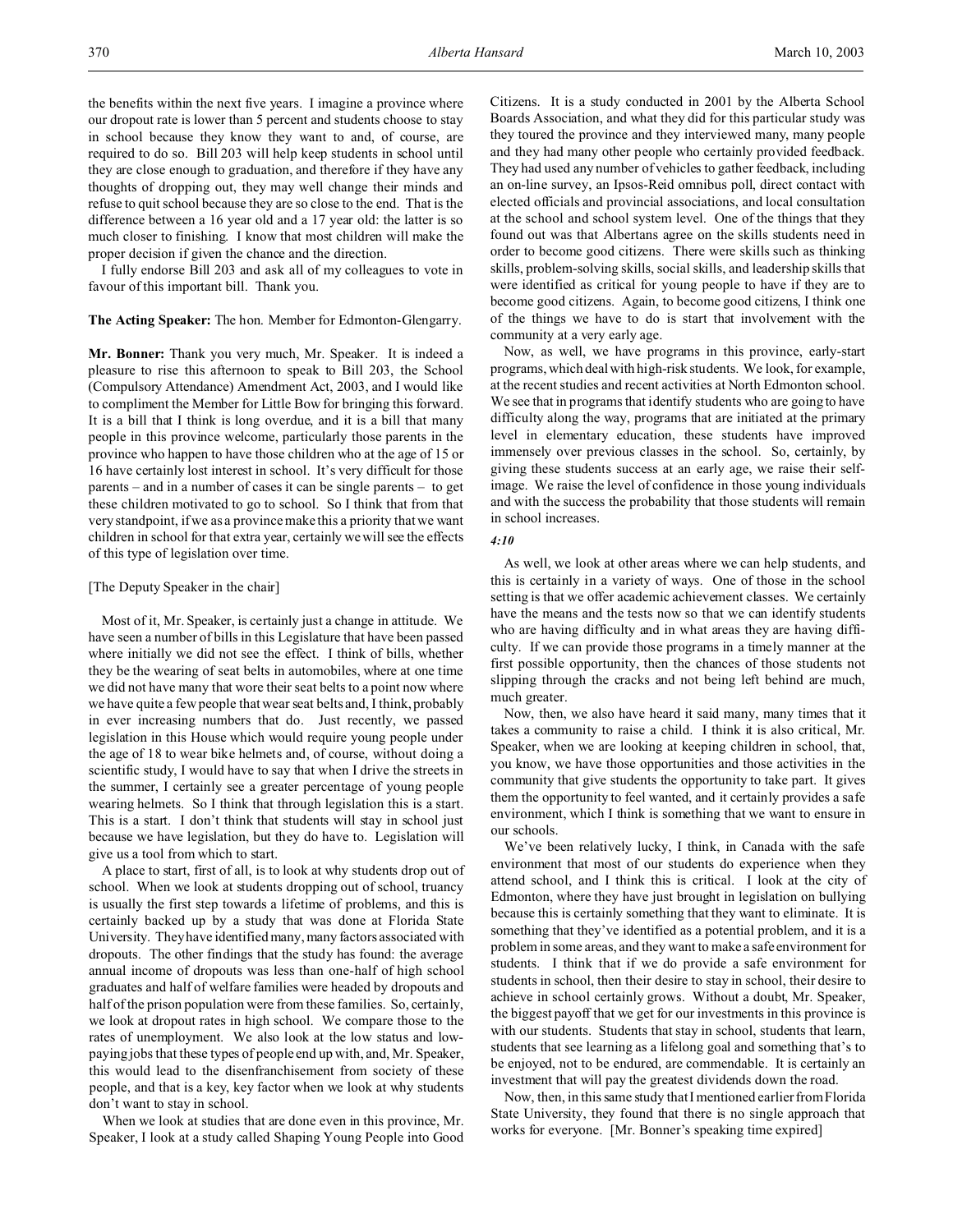I thank the Legislature very much for this opportunity, Mr. Speaker, and I would hope that everybody in this Legislature would support this bill. Thank you.

**The Deputy Speaker:** The hon. Member for Wainwright.

**Mr. Griffiths:** Thank you, Mr. Speaker. It is an honour and a pleasure to rise today in support of Bill 203, the School (Compulsory Attendance) Amendment Act, 2003, sponsored by the very honourable Member for Little Bow.

Mr. Speaker, as we all know, the purpose of Bill 203 is to increase the mandatory school attendance age from 16 to 17 years old, and I'd like to point out that regardless of some members' opinions, this bill will not apply to me as I am of voting age.

### **Mr. Horner:** You won't have to resign?

**Mr. Griffiths:** No. I won't have to resign.

I'd like to stress to this Assembly that I firmly believe that Bill 203 is a step in the right direction, and I encourage this Assembly to view Bill 203 as a step towards a bright and successful future, Mr. Speaker. The point as I see it is to ensure that Alberta's children are provided with the necessary options and opportunities to be successful. Bill 203 is about the success of Albertans, their children and grandchildren, and the success of this province.

The commitment to children is clearly evident in this province. For instance, Alberta's Promise is directed to creating an environment that will allow children, youth, and students to succeed. Mr. Speaker, the commitment that has been made includes concern for the health and safety of Alberta's children and youth at home and in the community. Our commitment also includes the promise that every child receives an education and has support, care, and guidance from at least one caring adult as well as open doors so that they can make a difference and serve others. This overall commitment is expressed partly through our education system. I believe that Bill 203, like other policies, is directed towards the success of our children and the students of this province. They are our most precious resource, and it is our responsibility to help in developing that resource to its fullest potential.

One of the government's highest priorities is to secure a bright and successful future for all children and youth. Success can be viewed in many different ways, and I'm certain that if you were to ask each and every member in this Assembly today what success meant to them, you would not get the same answer twice. I'm willing to guarantee that more often than not the root of any one person's definition of success is: self-development, self-improvement, knowledge, and education.

If I may, I'd like to share with the Assembly a passage that I once read: that man is a success who thinks his own thoughts, who sets his own course, who lives by his own standards and creates his own destiny. I firmly believe in what I just read, Mr. Speaker. However, I also firmly believe that society, government, and, most importantly, family play a large role in preparing children, youth, and students for the roads they will travel. It is the responsibility of mentors, teachers, and family to prepare today's youth for what lies ahead, guiding them in making good life choices and decisions. By doing this, we ensure that they will succeed on their own, being their own person, thinking their own thoughts, and creating their own destiny.

Mr. Speaker, Alberta's learning system is outstanding. Our teachers are caring and kind. Our students have excelled at national and international levels. Our curriculum is one of a kind and improving every day. Our education system should not be taken for granted. We have a responsibility to ensure that students don't

lightly defer the opportunities and options that are provided for them by our education system. In 1981 only 60 percent of all 19 year olds in Alberta completed high school, which is compared to 65 percent of all 19 year olds across Canada. Five years later, in 1986, Alberta's high school completion rate for 19 year olds had risen to 64 percent but Canada's average for the same group was 68 percent. Ten years later, in 1996, 68 percent of Albertans aged 19 years had completed high school while Canada's average of 72 percent for the same age group was again higher.

Alberta is the financial envy of our country. Our balanced budget and debt-free future is something we are all proud of and can pass on to our children. It is time to strive for excellence in other areas as well. I commend Alberta Learning's 2002-2005 business plan, which has set a target for improving high school completion rates for 19 year olds from 72 percent to 75 percent. I'd also like to recognize the efforts that have been made in providing opportunities for mature students who may have left school before they obtained a diploma or want to upgrade their classes to enter a postsecondary institution. For whatever reason, I commend the work that they have done to ensure that all Albertans have access to the education they deserve.

Mr. Speaker, times are changing. The technology advancements that have occurred in the past 20 years are amazing, to say the least. These advancements have also drastically changed the world in which we live. Thirty years ago things were a lot simpler. Your father taught you how to farm, just as his father had taught him. You could fix your own car from what you'd learned in shop class or from working on your dad's car, though lots of us got in trouble for it.

I believe that the success of any person is dependent on their knowledge, and when it comes to knowledge, the more you have, the better off you will be. Alberta's market is competitive on a global scale, and if this province is going to succeed, Albertans have to succeed. A high school education will give today's youth the option to continue their studies at a postsecondary institution. They may not decide to follow that path right away after graduation, but they will have that option. To be competitive in a global marketplace, the products that Alberta produces need to be of the highest quality. Those high-quality products come from research and passing that information on to producers, whether it's a mechanic, a farmer, a construction worker, a nurse, a doctor, an engineer, or any other trade or occupation. The market is continually changing, and to stay competitive, we have to change with it, which means learning the most you can of the newest material you can all the time.

Mr. Speaker, we live in a time when the phrase "lifelong learners" is common. As a teacher I heard that quite often. We don't just teach our students about facts and figures and numbers; we teach our students how to learn and that they must continually learn to evolve to keep pace with today's society.

Bill 203 ensures that Alberta's youth will have the option to stay competitive. The statistics show that the longer a student stays in school, the more likely they are to complete high school and the more likely they are to appreciate learning throughout their lives. Let Bill 203 be the first step in providing the opportunity of success for all Alberta students.

Thank you, Mr. Speaker.

*4:20*

**The Deputy Speaker:** The hon. Member for Edmonton-Castle Downs.

**Mr. Lukaszuk:** Thank you, Mr. Speaker. It's an honour to join the debate in support of Bill 203, the School (Compulsory Attendance) Amendment Act, 2003, sponsored by the hon. Member for Little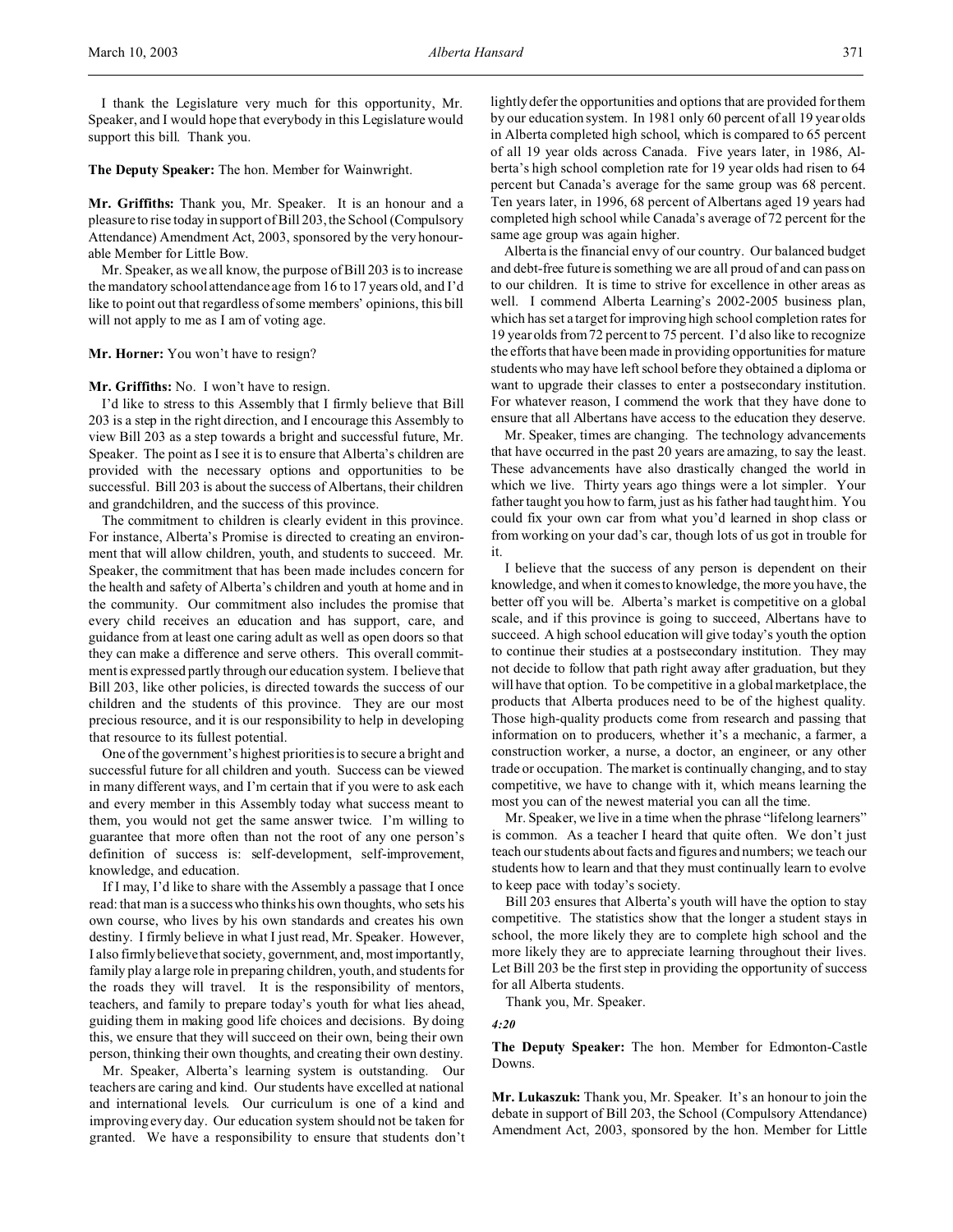Bow. I cannot think of any reason why a teenager should not be in school. The fact is that some high school students think mandatory attendance isn't such a big deal. Bill 203 makes it a big deal by amending the School Act to make it harder to avoid penalty for deliberately leaving school early.

I understand that there are various social and economic pressures on teenagers and that there have always been instances where students have had to leave school before graduation to attend to other matters. Whatever the reason, it is an undeniable fact that the best place for young people is in the classroom. I don't think young people are aware of the lifelong negative consequences of terminating their education early. Mr. Speaker, I struggled with this temptation when I was in school, but I chose to stay in high school and completed a degree in education.

As an educator I have seen the dramatic consequences when students failed to complete their basic education. My experience as a teacher and the studies done on the undereducated have revealed two unmistakable facts. First, there are clear connections between low education and low income, and there are also connections between low education and poor overall health. Alberta's teachers, school administrators, trustees, and the Alberta government have worked very hard to build one of the most successful and dynamic education systems in the world. All of the hard work, careful planning, and dedication means nothing if students aren't in the classroom.

## [Mr. Shariff in the chair]

Mr. Speaker, Bill 203 may be viewed by some as simply sweating the small stuff. After all, forcing teenagers to stay in school does not guarantee that they will actually embrace their education opportunities. But raising the mandatory attendance age to 17 sends a clear message, urging students to stay within their studies. Students who ignore mandatory attendance and any parent that allows this to happen must realize that there are dozens of learning opportunities in the Alberta education system. As we all know, students have always been able to choose from a variety of options in addition to their required courses. Optional courses are designed to provide opportunities for students to explore other areas of interest and possible career opportunities. The range of optional courses offered in Alberta varies from school to school, depending on such factors as student and parent preferences, appropriate facilities, and adequate staffing. For example, Alberta provides 22 career and technology studies programs, ranging from agriculture and forestry to community health or legal studies. The fine art programs, comprised of art, drama, and music, encourage and develop personal expression through artistic activities. Students have the opportunity to explore visual expression and establish the groundwork for artistic skills.

Aboriginal courses provide students with a framework to understand diverse aboriginal cultures within their region, their country, and the world. Amiskwaciy Academy is the best example of the Alberta government's commitment to educating aboriginal youth. The academy is open to any student with an interest in understanding the values and traditions of aboriginal culture. The unique mix of programming options and activities and events and personal guidance is designed to give students an opportunity to understand and appreciate Alberta's rich aboriginal history while preparing them for the challenges in the future.

The registered apprenticeship program, Mr. Speaker, sends students into the world of work, where students spend part of their time in school and part of their time in industry as registered apprentices in one of Alberta's 50 designated trades. The RAP

program continues to be an incredible success in Alberta because students apply concepts learned in school to their career as an apprentice.

The green certificate, Mr. Speaker, for senior high school students allows students in grades 10, 11, and 12 to participate in agriculturerelated apprenticeships, earn credits, and complete a technical level of a green certificate in any of the seven specializations. Alberta Agriculture, Food and Rural Development and Alberta Learning jointly administer the green certificate program. Many senior high schools organize special career development activities such as mentoring, job shadowing portfolios, and other career fairs.

Mr. Speaker, I could spend all afternoon listing possible education options for Alberta's high school students, but for the sake of time and patience of my colleagues I would like to briefly touch on the most important reason that young people should stay in school: the integration of technology. Children are learning to use many forms of technology from a very early age. By the time a student reaches high school, they are expected to perform complex research and explain the advantages and disadvantages of using different forms of information accessed through various forms of electronic media. High school students learn to assess the authority, reliability, and validity of electronically accessed information. As Albertans become more dependent on technology, young people must have the critical thinking skills necessary to sort through information in order to make proper decisions. I would also like to remind this Assembly that the Alberta Supernet will soon be operational in all provincial buildings. Supernet will open its doors for education that is simply not possible to do anywhere else in Canada.

Mr. Speaker, technology is here to stay. In fact, it will continue to play a much larger role in the future. Students learn the basics in high school, and without a basic understanding of technology young people will be lost. Thankfully, Alberta Learning has designed a curriculum that helps students to part the waters of the sea of information. But all of the work teachers put into lesson plans becomes meaningless if students aren't encouraged to stay in school. Alberta's teachers are hardworking, passionate, and dedicated men and women committed to the best interests of their students, but teachers can only do so much. I believe that parents must also share this commitment to youth. Changing the legal age of mandatory attendance from 16 to 17 may not seem like a significant adjustment at first; however, raising the age of mandatory attendance and raising the expectations of local boards should also raise the expectations of parents to encourage their children to stay in school. Schools are not meant to be holding areas for young people until they reach the age. Albertans must realize that people need to achieve the highest level of education possible. Failing to do so results in an underskilled workforce and an underachieving province.

I would like to thank the hon. Member for Little Bow for bringing Bill 203 forward. I realize that raising the mandatory attendance age from 16 to 17 will not guarantee a hundred percent high school completion rate in Alberta, but this bill does not operate in isolation. There are many learning options for students that accompany the scores of classes. Keeping students in school for one more year will help the overall goal of developing well-prepared learners for lifelong learning, the world of work, and citizenship.

Finally, Mr. Speaker, I believe that every opportunity must be made to ensure that young adults reach their full potential. Bill 203 amends the School Act and sends a clear message that Alberta needs young people to succeed in school. Alberta's future begins in the classroom. I think that every reasonable attempt must be made to ensure that young people realize their full potential. I urge all colleagues in this Assembly to vote in support of this bill.

Thank you, Mr. Speaker.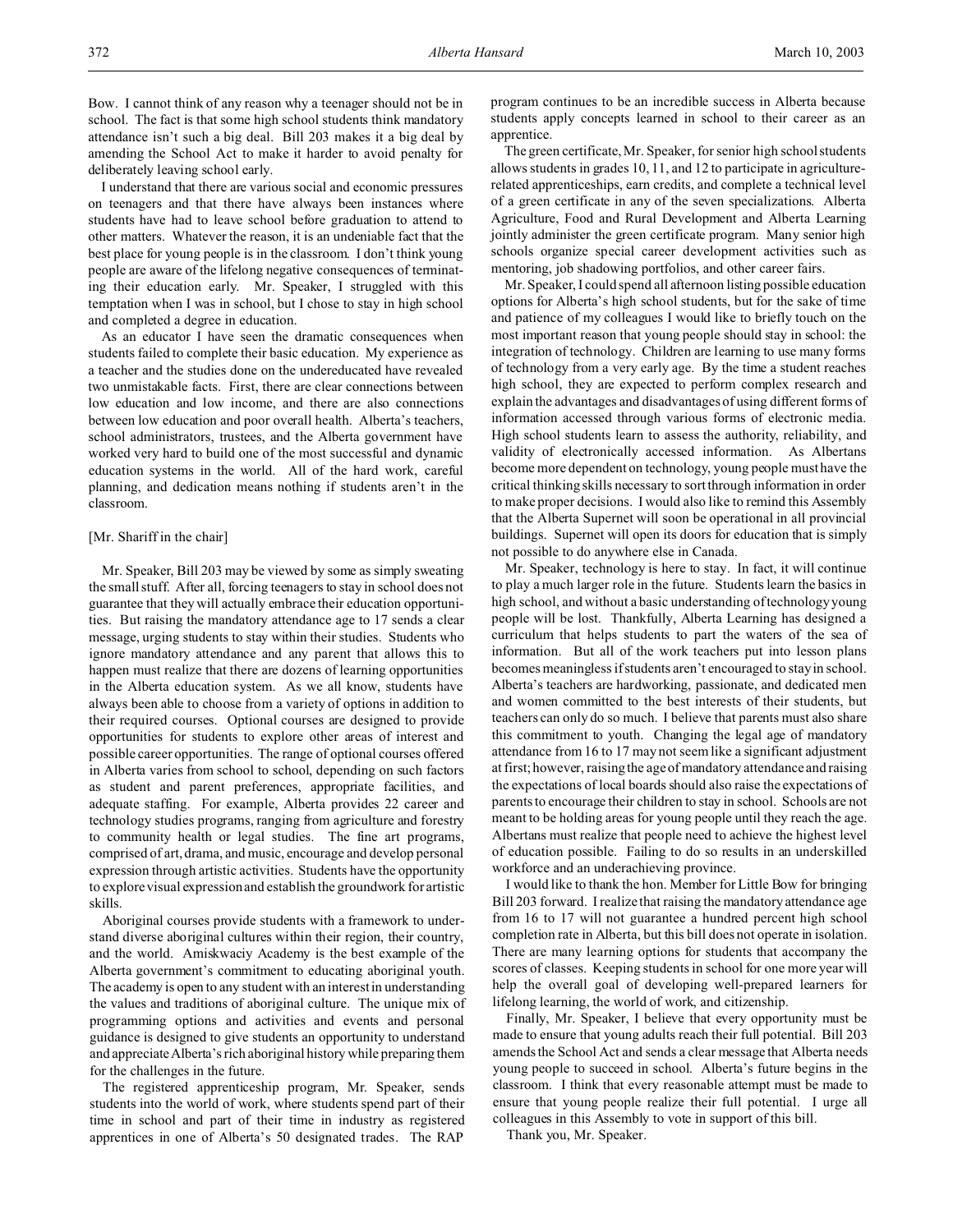# *4:30*

**The Acting Speaker:** The hon. Member for Calgary-Fort.

**Mr. Cao:** Thank you very much, Mr. Speaker. It is with great pleasure that I rise today and speak in support of Bill 203, the School (Compulsory Attendance) Amendment Act, 2003. I would like to commend the MLA for Little Bow for bringing this legislation forward for discussion and debate. It is an important topic that affects not only Alberta's youth, but it has far-reaching consequences that encompass the rest of our province.

With the passage of this bill the mandatory attendance age would increase from 16 to 17 years old. This policy would extend its application across the province, enforcing attendance requirements with limited provisions for exceptions. This bill would also abolish the use of attendance boards, placing the authority and jurisdiction with the local school board to ensure student attendance. The overall goal of the bill is to raise the number of Alberta youth who complete secondary education.

Mr. Speaker, let me put some strategic thinking on the matter. Indeed, we are living in a global, competitive economy. Our quality of living depends on our abilities and competitiveness. As Canadians and Albertans we have been enjoying an advantage of being ahead. However, others are catching up. The gap is reducing fast. Our muscles cannot compete with the low costs of the multitudes in other parts of the world. We need to push ahead, literally, with our heads. It has become evident that the individuals who do not complete high school have a harder time securing decent-paying jobs. The gap in opportunities between students who drop out and those who graduate is widening, and we are finding that more entrylevel, trade-specific jobs require a minimum of high school graduation.

We are living in an increasingly knowledge-based economy in our society. The skills required to work and live are changing rapidly. These alterations and modifications have extensive implications on equitable participation and social cohesion. As a society we are experiencing a shift in the skill structure and employment requirements taking place across our province, throughout the country, and even around the world.

Mr. Speaker, in addition to frequent unemployment or low-level employment, students who do not complete high school are at risk to experience a plethora of personal and social problems. It is apparent that young people who do not complete high school face many more problems later in life than those who graduate. Moreover, in many instances students that drop out of high school ultimately end up causing the community many longer term problems. Numerous studies and research establish that the earlier the grade from which a student drops out from high school, the less likely the student will ever graduate. The closer the student is to completion, the greater the chance of receiving that diploma. Students that go back to complete secondary school often discover that it's more difficult and usually more costly. Students find it tougher to get back into the routine of school once they have been away from the education environment. In turn, individuals that go back usually attend colleges which are for high school courses for students to upgrade and attain the diploma. However, these courses are offered for a considerable fee. Bill 203 aims to keep more students in school, thus increasing the chances of successful secondary graduation.

Mr. Speaker, youths dropping out of school are not basing their decisions primarily on grades. Granted, some students leaving secondary education have poor or failing marks, but this only makes up 10 percent of those dropping out. Many students have excellent and superior grades. Thirty percent of high school dropouts in

Alberta hold A or B averages. Therefore, it is apparent that the individuals leaving school are not doing so because they are struggling with their marks.

Students may decide to drop out of school for any number of reasons. These reasons may include helping their families or starting families of their own, which usually appears to make sense at the time. Decisions are also supported by the people closest to them. Therefore, individuals feel that leaving school is a favourable choice. However, the consequences of not graduating are vast and can be severe. More often than not most 15 and 16 year olds do not realize or comprehend the outcomes stemming from their actions. These individuals truly believe they know what is best for them. Adolescents need guidance. They do not have the grasp of what lies ahead. Our youth need to be prepared as best as possible in an ever changing economy with no guarantees.

Mr. Speaker, the gap between dropouts and more educated individuals is expanding as opportunities increase for higher skilled workers, thus disappearing for the less skilled. The labour market appears dismal for young people that do not complete secondary education. According to a study by Human Resources Development Canada, dropouts, when compared to graduates, encounter unemployment, low incomes, increased dependencies on unemployment insurance, social insurance, and family allowances. Without a high school diploma most dropouts will end up in either dead-end jobs or relying on public supports. Once the individual makes the choice of leaving school, it may be difficult to escape from the economic and educational circumstances. Dropouts are restricted in their choices of job opportunities; thus, it becomes imperative for students to graduate. Increasing the mandatory attendance age would raise the likelihood of more students obtaining their diploma.

One issue that needs to be addressed when looking at Alberta's young people and secondary education is the noncompletion rate or, inversely, the number of individuals graduating from high school in Alberta. The noncompletion rate is 25 percent. Nationally 18 percent of young adults are leaving high school without graduating. These are not numbers that our province or our country should be proud of. Noncompletion rates have been decreasing across the province and the country; however, these numbers are still too high.

Several jurisdictions in the United States have increased their mandatory age requirements to 17 and 18 years old to augment the completion success of secondary education. New Brunswick remains the only province with a mandatory attendance of over 16 years. Students are required to attend until they graduate or until they turn 18. These initiatives have proven effective in the New Brunswick education system. The province has experienced a decline in dropout rates and an increase in student graduation rates.

Mr. Speaker, Alberta's education system ranks over other provinces as having the best performers. Charts of national test results and aptitude scores place Alberta above the other provinces. However, we need to address the issue of our province's high school noncompletion rate. Alberta has one of the highest dropout rates when compared to other provinces in the country. It will not matter that our education system is the best in the world if one-quarter of our youth are not able to reap the reward from it.

I encourage my colleagues to vote for the bill. Thank you.

#### *4:40*

**The Acting Speaker:** The hon. Member for Edmonton-Rutherford.

**Mr. McClelland:** Thank you, Mr. Speaker. Our colleague from Little Bow, when he brought this bill to the Legislature, I think, touched on a very important nerve, and that is the importance of education to the citizens of Alberta and in a larger sense the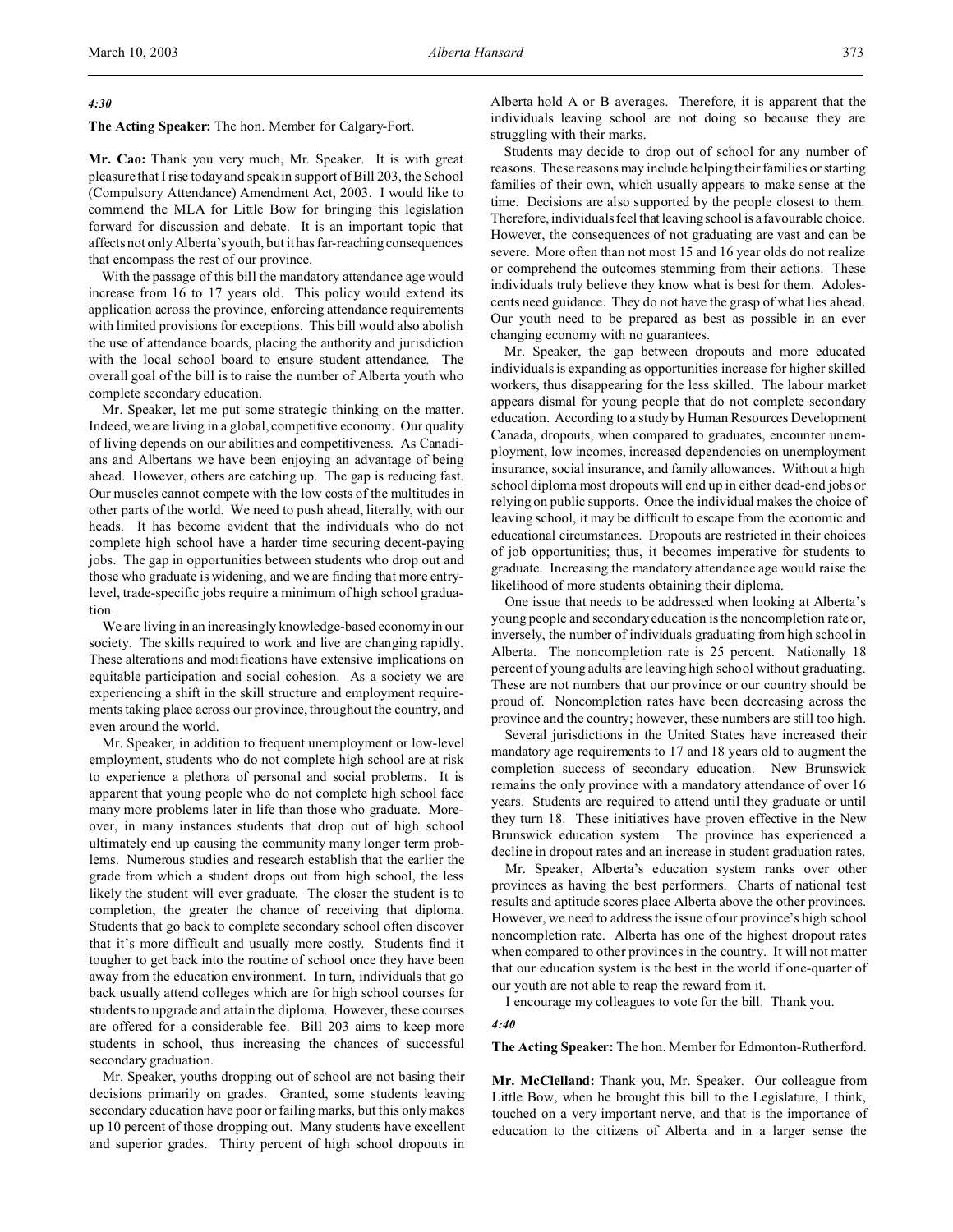importance of education to the citizens of Canada. Particularly, it gave those of us in the government an opportunity to speak to the notion of education in general and of our commitment to education and of the acknowledgment of the importance of education in a civil society. So Bill 203 is in my estimation a very important piece of legislation that goes far beyond the notion of merely keeping youngsters in school one additional year, although that one additional year is very, very important and does reflect the difference that a year makes over perhaps 40 years as our economy and as our culture has evolved, particularly in recent times.

Now, we often speak anecdotally about Alberta or the future being a knowledge-based economy and of the importance of investment in a knowledge-based economy for the future of our province. We're going to have to make the investment in a knowledge-based economy if we're to profit from it, and that investment is going to have to be at two levels. One is the investment at an educational infrastructure level and an investment in the dollars that go to fund education, both students and teachers, and the other is the investment in the idea that knowledge is a driver of the economy. In Alberta in the next generation we're going to be coming to grips with the fact that our economy has evolved from a resource-based economy to a knowledge-based economy, and it will be the application of knowledge in a knowledge-based economy which will be the driver of the economy in the next generation.

I see members opposite waving in encouragement and saying: right on; glad you finally touched that nerve. This is where we need to have this debate in our province. Are we going to make the investment in postsecondary education so as to be able to benefit down the road from the innovation and eureka science that comes out of the investment in education, and where is that going to come from?

Well, Mr. Speaker, we in Canada are a branch plant economy. There are very few head offices in our country as compared to any other country in the world. Alberta relative to the rest of Canada has very few head offices. Investment in research, particularly at a postsecondary education level, does not come from corporations, by and large, in Canada and specifically not in Alberta. So there is only one place for that investment to come from, and that's from the public purse. That's why we must as a government and as a people make an investment in postsecondary and education as a whole.

Now, this specific piece of legislation says that we are going to encourage youngsters to stay in school, and previous speakers from both sides of the House have very clearly made the economic argument about how important it is for youngsters to stay in school. Members opposite and members on the same side of the House have quoted statistics that have clearly indicated that with every year of school achieved, the increase in income rises exponentially. It's incredible to see statistics that tell us that every year in school will raise the income opportunity of an individual by something in the order of 8 percent. What better investment can be made?

Now, we know that staying in school, particularly for some families and some individuals, is difficult. As was the case made by members on the other side of the aisle, economic opportunity and economic advantage has some statistical evidence to do with whether or not youngsters will stay in school. The best indicator of whether or not a child will go to university or will graduate from university is not the amount of money that's available in terms of student loans or the tuition that's required; the best indicator of whether or not a child will go to university is whether or not their parents have gone to university. That's the kind of world we live in. We're a mentoring society.

This legislation, then, says that we as a society place value, economic and human value, on the notion that our young people

should stay in school and be prepared for a life based on a knowledge-based economy. We also see in this the notion that not everyone is going to go or should necessarily go to university. Our society needs people that bring a diverse host of talents to the table, so we should not, in my opinion, feel that those who don't go to university are somehow failing either themselves or their family. There are all kinds of education opportunities that don't require university but do require application, and that's what this bill is all about. It's to say: look; if you find yourself in a difficult situation either in your economic circumstance or in your home life and the circumstance that you find yourself in is perhaps knocking around without the parental support that many children are able to take for granted, then the benefit of staying in school, no matter how it's achieved and no matter what struggle a youngster has to make to achieve it, is going to pay dividends in the long run. We all know how difficult it is for someone 16 or 17 years of age to understand and see beyond the horizon that, gosh, it's a worthwhile investment to stay in school, to complete it, to complete that grade, especially when their friends or contemporaries are perhaps no longer in school or pursuing other interests and the peer pressure is very strong to leave, or perhaps the parental guidance is not there and there isn't a mentor and there isn't someone to say: stay in school; it's worth it.

Friends opposite are indicating that they have experienced that very thing in their homes with their children, trying to keep their children in school. Haven't we all? What parent has not had their child come home and say: "I've had it. I want to quit. I want to move on"? But those children who benefit from the mentoring and the guidance of parents or loved ones that will see them through will benefit tremendously down the road. The question is: how do we reach the people? As was indicated by others who have spoken to this very important bill, how do we reach them to ensure that they understand the importance of graduation and of pursuing their educational foundation?

### *4:50*

So this bill has as its core at least two distinct and separate and worthwhile objectives. The first is the human objective of the potential to realize the best that each of us as human beings can bring to the table, to realize our full potential, and there may be many young people who will need our collective help to achieve it. Then the other dimension is the economic benefit that we as a society gain from having a high mean, average, level of education. As others have said, there is a direct relation between achievement, economic and social, and education.

Thank you, Mr. Speaker.

## **The Acting Speaker:** The hon. Member for Calgary-Currie.

**Mr. Lord:** Thank you, Mr. Speaker. It is an honour and a pleasure to rise today to support Bill 203, the School (Compulsory Attendance) Amendment Act, 2003, sponsored by the hon. Member for Little Bow. As we all know, the purpose of Bill 203 is to increase the mandatory school attendance age from 16 to 17 years old.

I would like to stress to the Assembly that I firmly believe that Bill 203 is a step – and I encourage this Assembly to view Bill 203 merely as a step – a step towards a bright and successful future for our children. There are other steps that will also need to be taken before we can succeed, but a journey of a thousand miles always begins with a single step, and maybe this is it. The point, as I see it, is to ensure that Alberta's children are provided with the necessary options and opportunities and the desire and ambition to succeed in life. Bill 203 is about the success of Albertans, their children and grandchildren and, therefore, the very success of this province.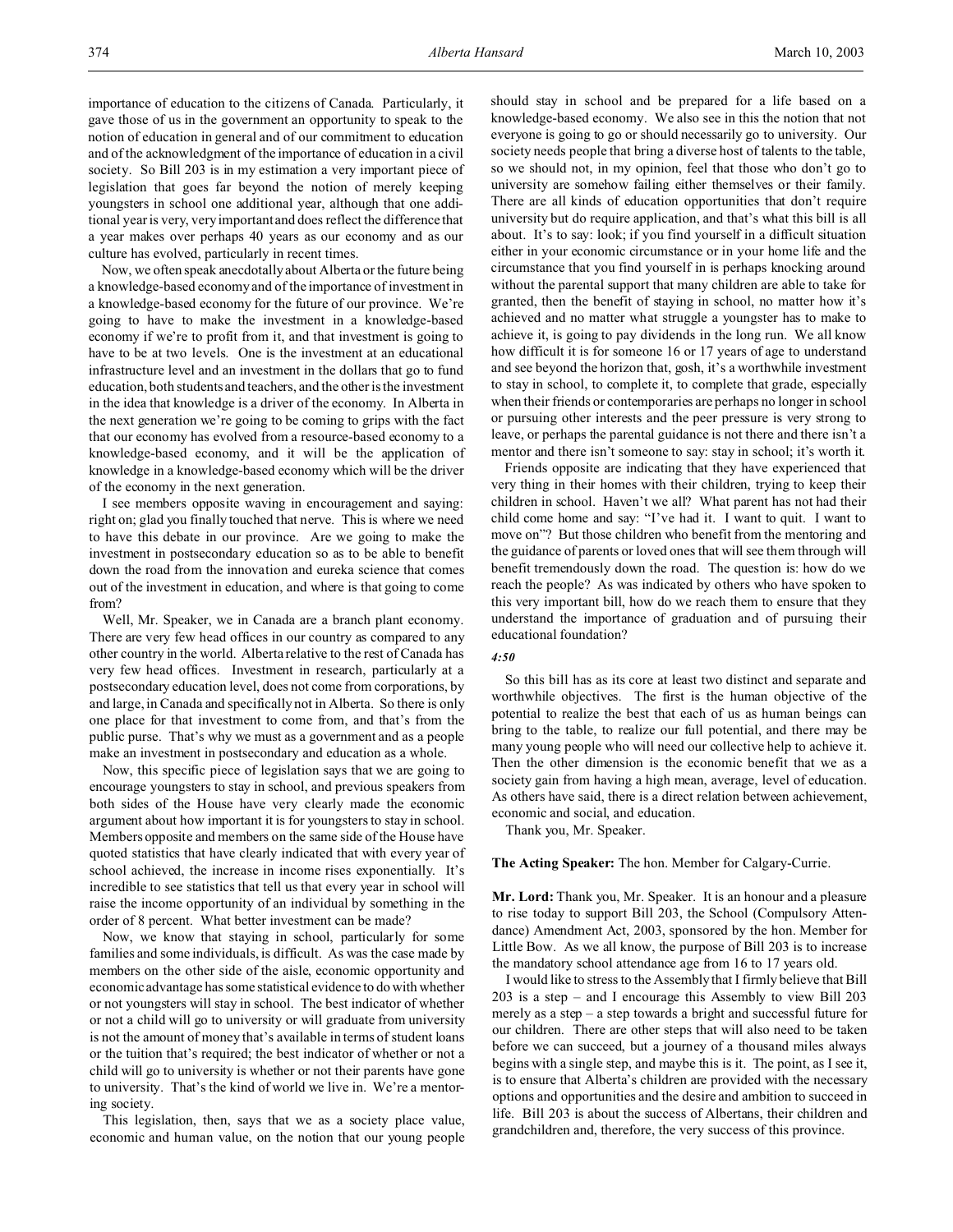Mr. Speaker, students leave school early for numerous reasons: the perception that education is irrelevant or for other mental, physical, or social reasons. More often than not the student that leaves school early is dealing with one or more of the many problems that adolescents face these days. The issues that Alberta students face are real problems, and they deserve to be taken seriously, but allowing our children to leave school, to leave the process that will supply them with the skills and knowledge to be successful in life is not the answer. By allowing students to leave school early, we are telling our children that it is acceptable to quit, acceptable to run away from their problems rather than tough it out and solve them. We should be teaching our young people how to cope with their difficulties and excel in spite of them and to learn that success in life depends on perseverance and facing up to the issues. After all, nothing comes without effort. You do not get large trophies for a nickel's worth of effort, and we want our kids to win large trophies in whatever endeavour in life they choose.

The commitment to children is clearly evident in this province. For instance, Alberta's Promise is directed at creating an environment that will allow children, youth, and students to succeed. The commitment that has been made includes concern for the health and safety of Alberta's children and youth at home and in the community. Our commitment also includes the promise that every child receives an education and has the support, care, and guidance from at least one caring adult as well as opening doors so that they can make a difference and serve others. Mr. Speaker, this overall commitment is expressed partly through our education system.

Mr. Speaker, I believe that Bill 203 like other policies is directed towards the success of our children and students in this province. It is our responsibility to help in developing that resource to its fullest potential. One of the government's highest priorities, in fact, is to secure a bright and successful future for all children and youth. I firmly believe that. Successes can be viewed in many different ways. I am certain that if you were to ask each and every member of this Assembly what success means to them, you would not get the same answer twice, but I am willing to guarantee that more often than not the root of any one person's definition of success is grounded in selfdevelopment, self-improvement, knowledge and education, and continuing that throughout life.

Mr. Speaker, if I may, I'd like to share with the Assembly a passage I once read: that man is a success who thinks his own thoughts, who sets his own course, who lives by his own standards and creates his own destiny. Of course, that applies to both men and women. I firmly believe what I just read, Mr. Speaker. However, I also firmly believe that society, government, and, most importantly, family play a large role in preparing children, youth, and students for the roads that they will travel in their lives. It is the responsibility of mentors, teachers, and family to prepare today's youth for what lies ahead, guiding them in making good life choices and decisions. By doing this, we will ensure that they can and will succeed on their own and be their own person, thinking their own thoughts and creating their own destinies.

Mr. Speaker, Alberta's learning system is outstanding. Our teachers are caring and kind. Our students have excelled at national and international levels. Our curriculum is one of a kind and improving every day. Our education system should not be taken for granted. We have a responsibility to ensure that students don't lightly refuse the opportunities and the options that we are able to provide for them and which so many in the world do not have.

Mr. Speaker, in 1981 only 60 percent of all 19 year olds in Alberta completed high school, which compared to 65 percent of all 19 year olds across Canada. We were quite a bit lower than across Canada. Five years later, in 1986, Alberta's high school completion rate for

19 year olds had risen to 64 percent. Canada's average for the same age group was 68 percent. Ten years later, in 1996, 68 percent of Albertans aged 19 years had completed high school, but Canada's average was 72 percent for the same age group, and it's still the same degree higher.

Mr. Speaker, Alberta is the financial envy of the country. Our balanced budget and debt-free future is something I'm sure we are all very proud of. It is time to strive for excellence in all other areas as well. I commend Alberta Learning's 2002 to 2005 business plan, which has set a target for improving high school completion by 19 year olds from 72 percent to 75 percent. I would also like to recognize the efforts they have made in providing opportunities for mature students who may have left school before they had obtained a diploma or want to upgrade their classes or enter a postsecondary institution. Whatever the reason I commend the work that they have done to ensure that all Albertans have access to the education they deserve.

Times are changing. The technology advancements that have occurred in the past 20 years are truly amazing. These advancements have also drastically changed the world in which we live. Thirty years ago things were a lot simpler. Your father taught you how to farm, just as his father had taught him. You could fix your own car from what you had learned in shop class or just from messing around at home.

Mr. Speaker, I believe that the success of any person is dependent on their knowledge, and when it comes to knowledge, the more the better without limit. Alberta's market is competitive on a global scale, but if this province is going to succeed, Albertans have to succeed in the new world. A high school education will give today's youth the option to continue their studies at a postsecondary institution. They may not decide to follow that path immediately after graduation, but at least we should have that option available to them.

To be competitive in the global marketplace, the products that Alberta produces, what we manufacture here, need to be of the highest quality. Those high-quality products, the goods and services, come from research and passing that information on to producers who will ultimately manufacture it. Whether it's a mechanic, a farmer, a nurse, a doctor, an engineer, or any other trade or occupation, the market is continuously changing, and we must stay competitive and have lifelong learning if we're going to change with it.

Mr. Speaker, Bill 203 ensures that Alberta's youth will have the option to stay competitive. The statistics show that the longer a student stays in school, the more likely they are to complete high school. Let Bill 203 be the first step, the first of many necessary steps in providing the opportunity of success for all Alberta students. I call on members of the Assembly to support this bill.

Thank you, Mr. Speaker.

**The Acting Speaker:** The hon. Member for Vermilion-Lloydminster.

**Mr. Snelgrove:** Thank you, Mr. Speaker. Well, it's indeed an interesting discussion we've had today on Bill 203, and I certainly understand and applaud the hon. Member for Little Bow's initiative in bringing this bill forward. However, I can't support it because I think it takes a very simplistic view of what might be wrong with the education system.

I think the question we need to ask ourselves when we're dealing with an issue like this is: why aren't the kids staying in school? I guess maybe I'm from the old school. I think you can lead a horse to water, but you can't make him drink. I really don't know what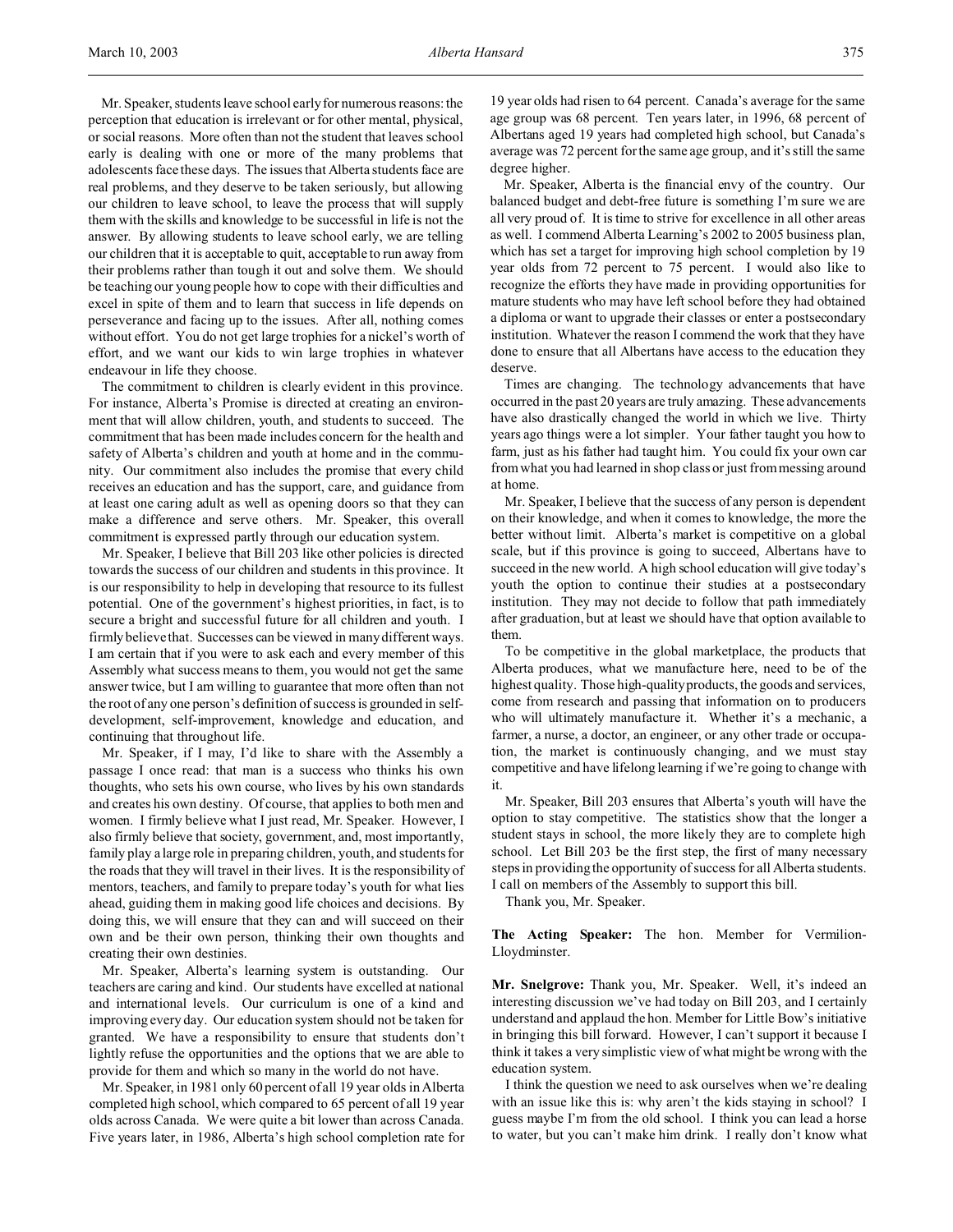will be accomplished by legislating someone who doesn't want to be in school, who shows very little interest, who contributes nothing to the classroom or to his own education. I fail to see how passing legislation that requires them to be there moves the education system along our lofty goals. I think we have to look at it from the point of view of: why would someone who is 17 not want to be in school? Either it is because he's got more serious troubles in his life than we possibly know or the school program isn't teaching him something that attracts his interest or provides him with any type of challenge.

### *5:00*

**Mr. Lund:** How about her?

## Mr. Snelgrove: Or her. You bet.

So I think we have to look at what we are doing with our high school education now that forces some of the kids to make a choice at that stage of life and say: there's nothing there for me; it's better out there. I think it brings around the whole discussion about the development of career training and of trades and stuff taught in cooperation or in conjunction with high school curriculum. Maybe we have to rethink the thought that a successful high school graduate has five or six of the 30 subjects or whatever Alberta Learning has at this point. It was five 30 subjects when I graduated, but that's a little while ago.

I think that for a high school graduate now, if he were to have his second year of mechanics or his second year of electrical with a base knowledge of fundamental learning in math and the other appropriate sciences, maybe from the point of view of some students that's more appropriate, and I would think it is. I know many of the people that started school with me that left early and entered the trades, particularly at that time mechanics, or people that may have left and joined the oil patch. Right now many of these are extremely successful people with very good, solid families and actually have become pillars of their community without the grade 12 diploma.

So I have to really wonder about legislating someone to stay in school longer without looking at the root cause of why they're not wanting to stay there. I don't disagree with any of the hon. members who have said how critical an education is, and I don't think that is connected to a bill legislating people to stay in school longer. If, in fact, it were the case and it were better, why wouldn't we have it legislated right till 18? You know, is grade 10 that much better off than grade 9? I don't know. I mean, if education is something that you can legislate people to attend and do well in or at least learn something, then why are we quitting one grade higher and not two? Pretty well all the kids in my children's grades are going to be at least 18 or 19 before they complete grade 12, so I'm not sure why we would say: well, let's just go one more year.

**Mr. VanderBurg:** Because I was married when I was 18. That's why.

**Mr. Snelgrove:** Well, we do make mistakes, George, that we have to live with.

I think there are other incentives you can throw at the system. With a child who's not attending school, I don't believe the family should be eligible for family allowance. I don't think he should be eligible for the tax deduction. I think that if you're not in school, then you should be working. I think that that in itself is more of a way for the family to stay in touch with a child or at least recognize, you know, that we do pay in this world for successes and not attendance. I mean, if you want to work on them, let's work on the low-income assistance withdrawal or the loss of your dependent tax

deduction or through some form where there's a direct relationship to the dollars involved instead of simply stating: well, we're going to make him stay in school. He can be a little troublemaker for another year and cost the taxpayers another \$4,000 or \$5,000, but we'll feel better because he made 17 before he dropped out. I just don't think that's what we need to do.

I think we need to relook at what schools provide students. I think we need to get current. I mean, they say now that you may trade your occupation two or three times in a lifetime, so coming out of school may prepare you for what university skills are now, but is that preparing our next generation for what's needed next? I don't know. I think that the thing it tells us is that some kids aren't getting what they need in school, and I don't think legislating them to stay there does one bit of good.

With that compelling argument in front of you now, Mr. Speaker, I would take this opportunity to ask the question of the House as to whether I've convinced all the clear thinkers or not.

Thank you, Mr. Speaker.

**The Acting Speaker:** The hon. Member for Little Bow to close debate.

**Mr. McFarland:** Thank you, Mr. Speaker. I know that everyone wants to vote on the matter. I just want to take a few minutes to thank each and every one of you who contributed to the debate.

I have, maybe, one point that I'd like to bring to everyone's attention. With the exception of the Member for Wainwright, most all of us that are currently here today probably were considered pretty fortunate if we got through grade 12 and took some sort of postsecondary. The youngest of the MLAs here is also a university graduate and understands the importance, as all of us do, of education. But when thinking about this bill, I thought back to 1969.

**Mr. Norris:** That was a good year.

**Mr. McFarland:** Yeah, it was. And you liked the roadrunner and lots of other things. That would be the Minister of Economic Development.

Anyway, back in 1969 Dr. Christiaan Barnard was experimenting with putting a heart into a monkey, and it wasn't too long after that that we put a man on the moon. All through these years the legal age to leave school, Mr. Speaker, never changed at all. We're now in the 21st century. They say that education and knowledge is doubling every 17 to 36 months, depending on who you talk to. I think it is of utmost importance for any student anywhere, regardless of cultural, religious, societal, economic, financial considerations, to realize that it is so important to be in the 21st century, to take the opportunity to avail yourself of as much education as possible, and that instead of looking at 16 or 17 as the year that you quit learning more, you look at your lifetime as being a total learning experience.

Thanks to everyone for their participation in the debate, and I would call the question. Thank you.

[Motion carried; Bill 203 read a second time]

# **Bill 204 Insurance (Accident Insurance Benefits) Amendment Act, 2003**

**Rev. Abbott:** Mr. Speaker, it gives me great pleasure to introduce Bill 204, the Insurance (Accident Insurance Benefits) Amendment Act, 2003, to the Assembly this afternoon. There has been over the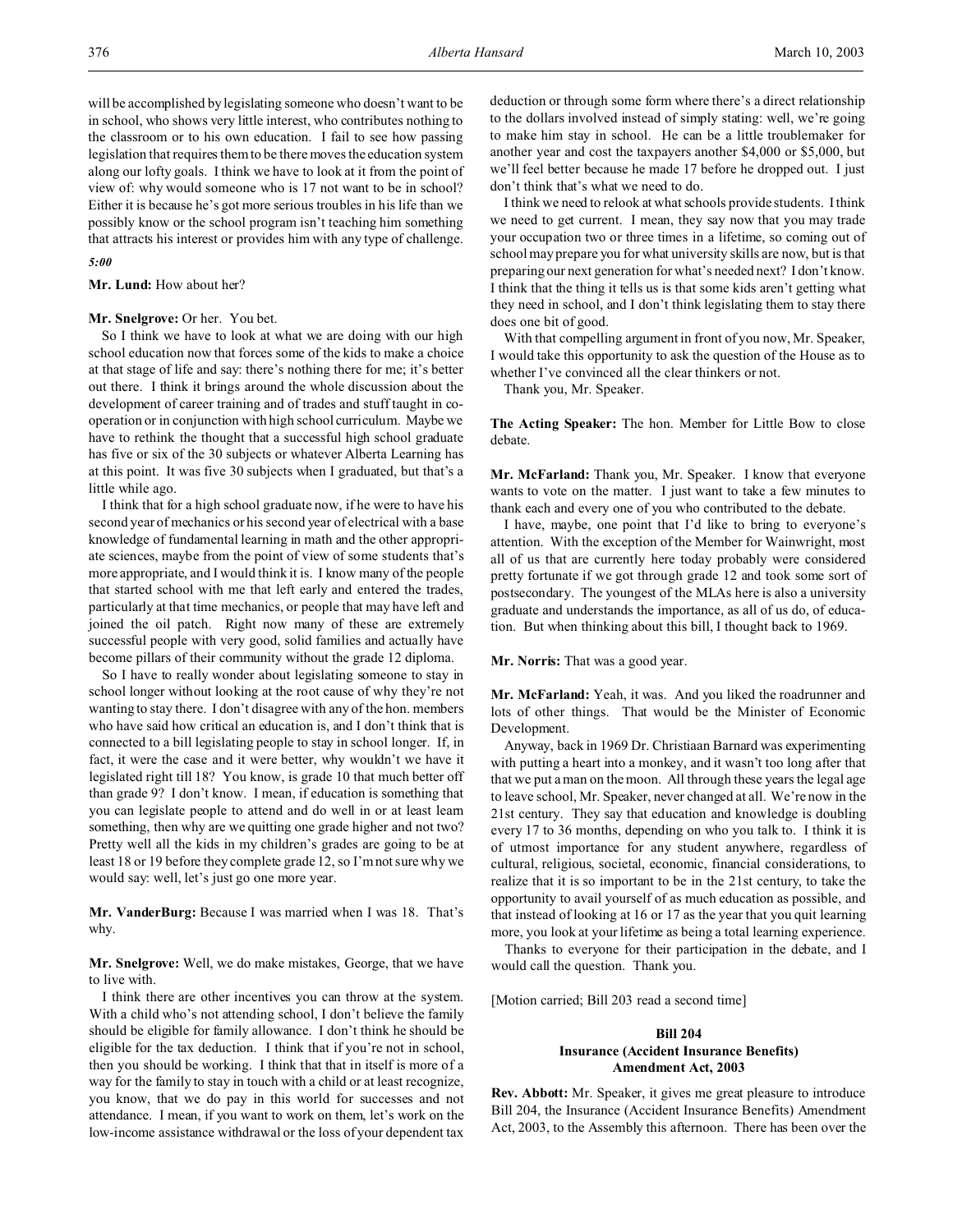last while quite a bit of debate over the workings of the insurance industry as well as litigation surrounding insurance claims. It is my hope that this bill can once and for all protect the granting of section B benefits from the often contentious battles that insurance companies and injury lawyers get into over benefits that a client ought to receive.

Mr. Speaker, before I get into the nuts and bolts of my remarks, I'd like to outline my points briefly. First, I'll explain Bill 204 and what it would do to the Insurance Act as well as the effect it would have on the ground. Second, I'll make the claim that Bill 204, most importantly, puts claimants back at the centre of insurance disputes. It says clearly that claimants who pay for the insurance matter most, not their lawyers and not their insurance companies. Finally, I'll make a few remarks about the importance of independent medical examinations. I'll argue forcefully that it's time we made sure that the insurance world treats claimants fairly instead of as pawns to be moved about a chessboard by injury lawyers and insurance companies.

On my first point, the purpose of Bill 204 is to amend the Insurance Act to increase the limit on section B medical benefits delivered to those who have been in an automobile accident to \$25,000 over four years from the current level of \$10,000 over two years. Bill 204 also includes provisions for a dispute arbitration mechanism between insurance companies and claimants receiving section B medical benefits. Mr. Speaker, section B benefits are medical benefits that must be delivered by insurance companies to any person who has been in an automobile accident. It does not matter if the person is responsible for the accident; these benefits must be delivered. Currently the Insurance Act requires insurance companies to pay up to \$10,000 in medical costs and \$500 in chiropractic costs over a two-year period to any person who accesses his or her section B benefits. Only the Yukon, which requires insurance companies to pay \$10,000 and zero in chiropractic services, ranks lower than Alberta in delivering these medical benefits.

# *5:10*

**An Hon. Member:** How can that be?

#### **Rev. Abbott:** I know. It's a shame.

Five provinces and territories – Newfoundland, Nunavut, Northwest Territories, Nova Scotia, and PEI – require insurance companies to pay up to \$25,000 in medical costs over a four-year period. All other jurisdictions are higher, ranging from \$50,000 over four years to unlimited benefits over an unlimited time period. The provinces with the higher limits are all running no-fault insurance systems or systems that are closer to no-fault, whereas Alberta is, of course, closer to the tort system, Mr. Speaker.

Given that Alberta's system retains elements of a tort system for settling insurance disputes, it's time that Alberta joined at least the minimum set of provinces and introduced section B benefits like those asked for in Bill 204. This is only fair, Mr. Speaker, and it leads to my second point.

Bill 204 seeks to start a process that would put consumers at the centre of the insurance industry once again. Mr. Speaker, this bill speaks to the nature of a contract. From the point of view of an insurance consumer you are buying insurance to make sure that if you are injured, you are taken care of medically, and if you cause an injury to another person, the company will pay for it. What sort of message does it send for an insurance company to not pay for medical expenses, especially considering that section B benefits are mandatory and must be bought by consumers? Now, this is not to

suggest that insurance companies should be left wide open to anybody who can fake an injury. It is, however, to suggest that when a legitimate claim for medical expenses is presented, insurance companies should be there for their consumers to provide them with the adequate services needed to have their medical problems solved. We do not want this to fall back onto the taxpayers of Alberta or onto the individual clients having to pay out of pocket once they have purchased insurance to do that for them. This was the logic behind raising section B rates from \$5,000 to \$10,000 only five years ago, and it's also the logic behind this bill today.

Now, Mr. Speaker, an objection that may be raised here is that the average section B payout is something like \$3,700. Given this, members might be tempted to ask why we should be raising section B benefits to \$25,000. Well, I'll respond by saying that the \$3,700 is an average, and we all know what can happen with averages: most people end up low while others end up high, and taken together, we get that average.

Well, to take an extreme example, when I got in an automobile accident, I went to a couple of physiotherapy sessions. I soon figured out that I had no need to be there, and I stopped going. I then sent in a very, very small section B claim to my insurance company – I think it was about \$80, Mr. Speaker – and I was done with the process. On the other hand, someone could get into an accident, really crank their neck or break some limbs or ligaments and have to send in a massive claim, well over the \$10,000 limit. So, yes, the average claim does come out to something like \$3,700 in those cases, but that disregards the massive claims of some consumers like the example I just suggested. So we see that this raise is designed primarily for those people who are really injured and cannot pay.

Mr. Speaker, this brings me to my third point. Regarding independent medical examiners, it is this section of Bill 204 that I believe really puts consumers back at the heart of insurance concerns. As it stands currently, any insurance company wishing to stop paying medical benefits to claimants can send claimants to a doctor of the company's choice . . .

**The Acting Speaker:** I hesitate to interrupt the hon. Member for Drayton Valley-Calmar, but under Standing Order 19(1)(c) I must now put the question on the following motion for consideration of Her Honour the Lieutenant Governor's speech.

# head: **Consideration of Her Honour**  head: **the Lieutenant Governor's Speech**

Mr. Jacobs moved that an humble address be presented to Her Honour the Honourable the Lieutenant Governor as follows.

To Her Honour the Honourable Lois E. Hole, CM, AOE, Lieutenant Governor of the province of Alberta:

We, Her Majesty's most dutiful and loyal subjects, the Legislative Assembly, now assembled, beg leave to thank you, Your Honour, for the gracious speech Your Honour has been pleased to address to us at the opening of the present session.

[Adjourned debate February 19: Ms Haley]

[Motion carried]

## head: **Government Motions**

# **Address in Reply to Speech from the Throne**

9. Mr. Zwozdesky on behalf of Mr. Klein moved: Be it resolved that the address in reply to the Speech from the